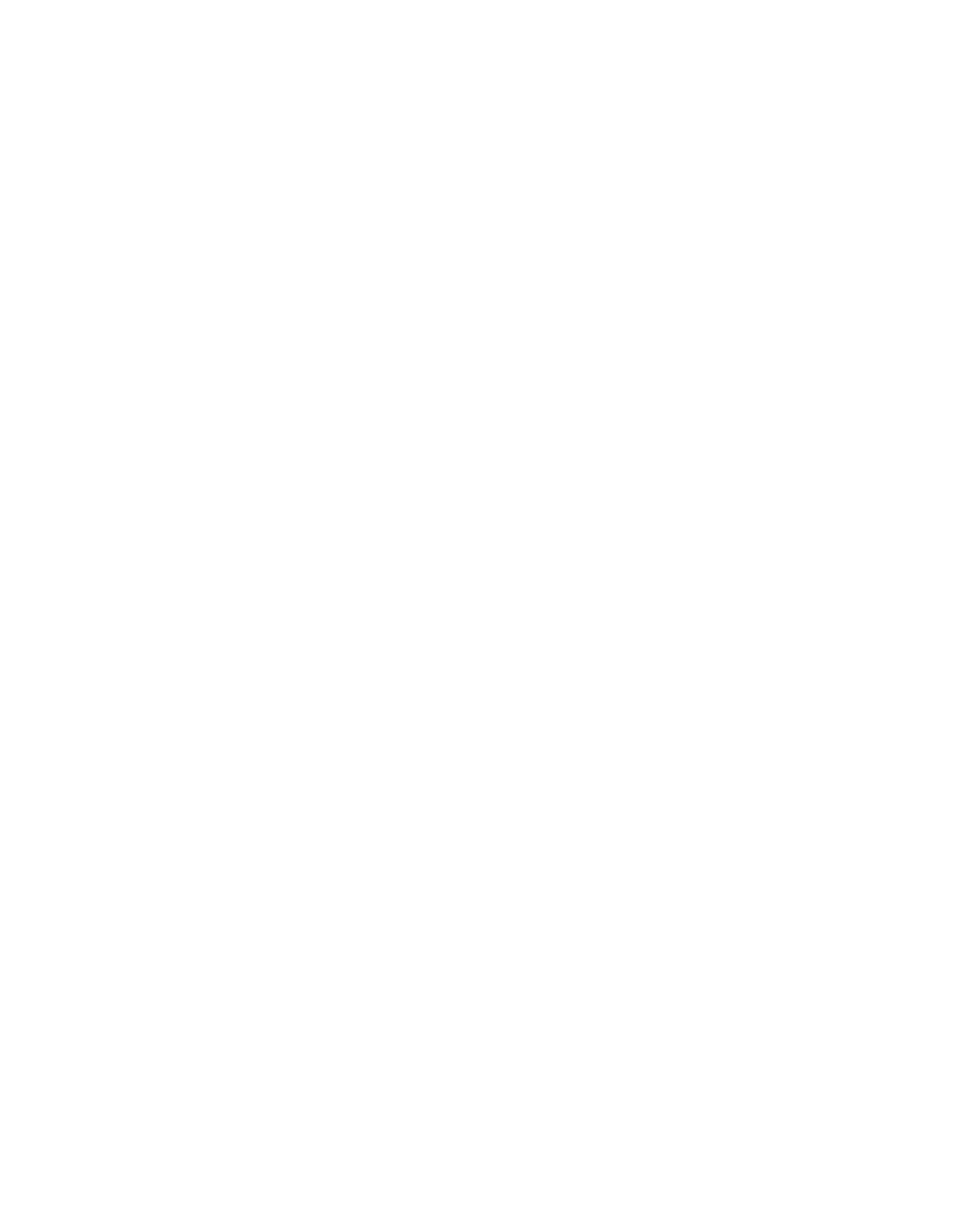## **BASICS** OF THE **REFORMED FAITH**

FROM WESTMINSTER SEMINARY CALIFORNIA

### **Kim Riddlebarger**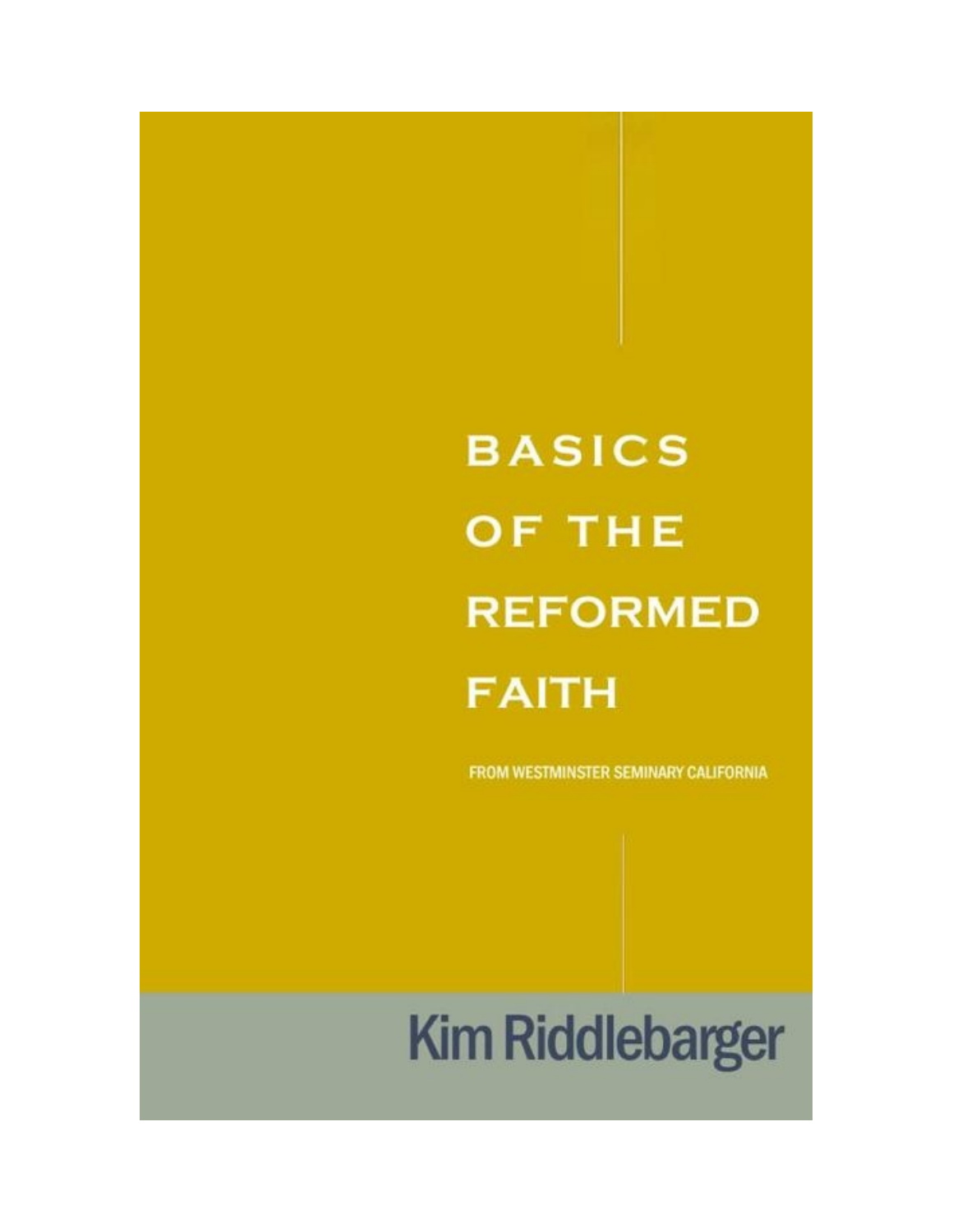### **Basics of the Reformed Faith**

### **Dr. Kim Riddlebarger**

#### **Table of Contents**

In the [Beginning](#page-4-0) - God The [Inspiration](#page-5-0) and Authority of the Bible The [Sufficiency](#page-7-0) of Scripture The Holy [Trinity](#page-9-0) The Deity of Jesus [Christ](#page-11-0) The [Person](#page-14-0) and Work of the Holy Spirit God's [Attributes](#page-31-0) **[Creation](#page-16-0)** Divine Image [Bearers](#page-33-0) The [Covenant](#page-18-0) of Works The Fall of [Adam](#page-21-0) [Election](#page-46-0) The [Covenant](#page-23-0) of Grace The [Incarnation](#page-25-0) of Jesus Jesus Christ the [Covenant](#page-28-0) Mediator Jesus as [Prophet,](#page-35-0) Priest and King The Death of [Christ](#page-38-0) The Law and the [Gospel](#page-40-0) The Order of [Salvation](#page-43-0) **[Justification](#page-48-0) [Sanctification](#page-51-0)** Good Works and the [Christian](#page-53-0) Life Marks and [Mission](#page-56-0) of Christ's Church The [Sacraments](#page-59-0) [Baptism](#page-62-0) The Lord's [Supper](#page-64-0) The Second [Coming](#page-67-0)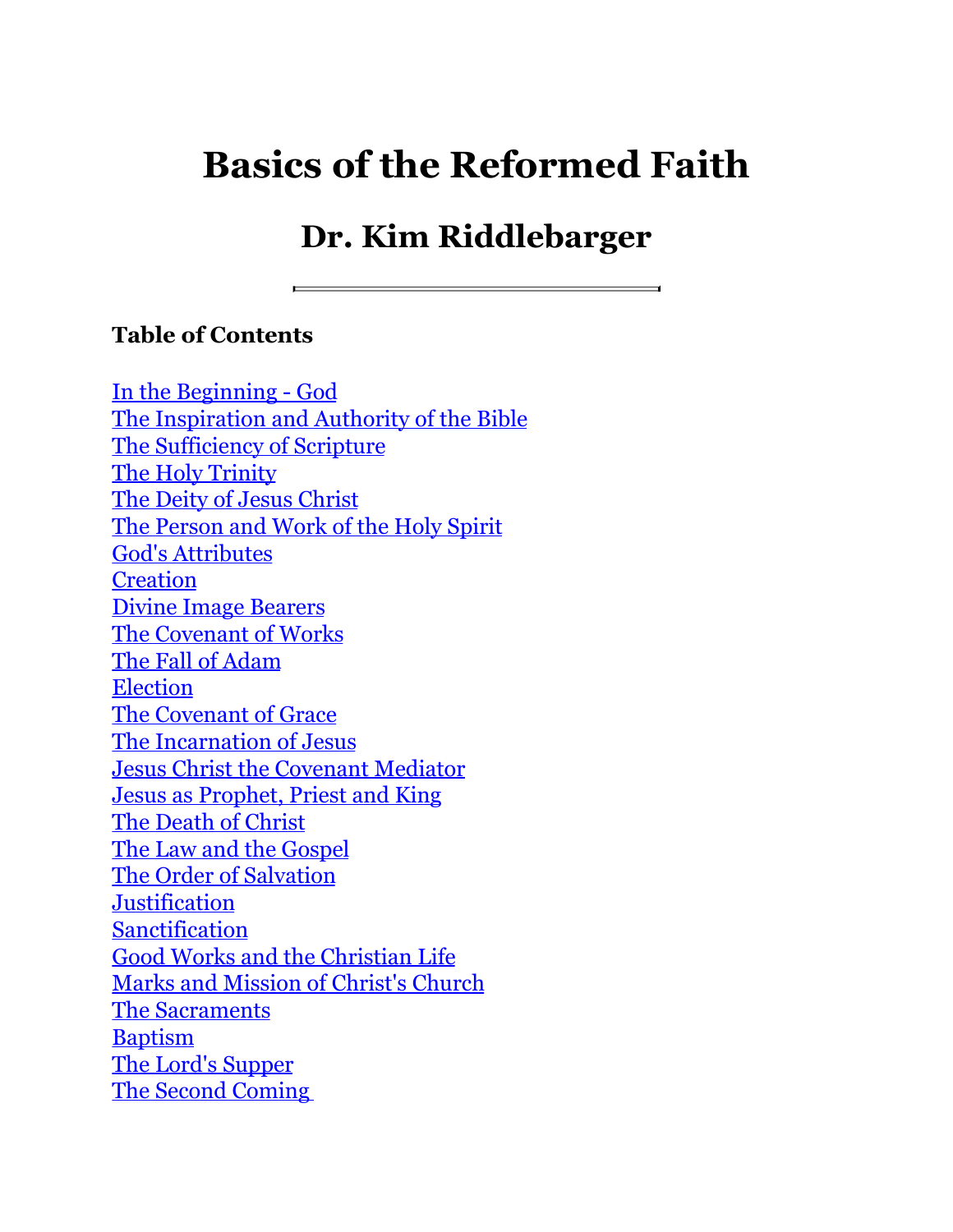The New [Heavens](#page-70-0) and Earth

Thanks to the Westminster Seminary California Blog, the source of this material. Posted with permission.

#### <span id="page-4-0"></span>**In the Beginning - God**

The Bible opens with a remarkable statement in Genesis 1:1 - "In the Beginning, God . . ."

This simple assertion is packed with meaning. Some of the most fundamental truths of the Christian faith are found in this short declaration, and it is important to give them due consideration.

The first thing this passage tells us is that before anything was created, God already was. In fact, God always was, without beginning or end. Since God alone is uncreated, we speak of him as eternal. God exists before time itself, and is not bound by the succession of moments (time) as are we.

As the creation account unfolds in the subsequent verses of Genesis 1, we learn that the eternal God creates all things. Whatever now exists, exists only because God created it. There is no such thing as eternal matter. There is no eternal realm of mental forms (or ideas) as Plato led us to believe. There is no eternal convulsing of matter - ever expanding, ever contracting - as taught in much of contemporary science. There is only the eternal God who created all things, and who already was in the beginning. This indicates that nothing exists apart from the will of God, and all created things (the heavens and earth, humans as well as angels) are necessarily contingent, and depend upon God for their existence.

Unlike his creatures who are bound by both time and space, God has no such limitations. Because God is unlike us in this most fundamental way, he must be distinct from that which he has created, and can in no sense be dependant upon created things. God has no needs, as do we. God has no parts, as we do. Although he is personal, he does not have the kind of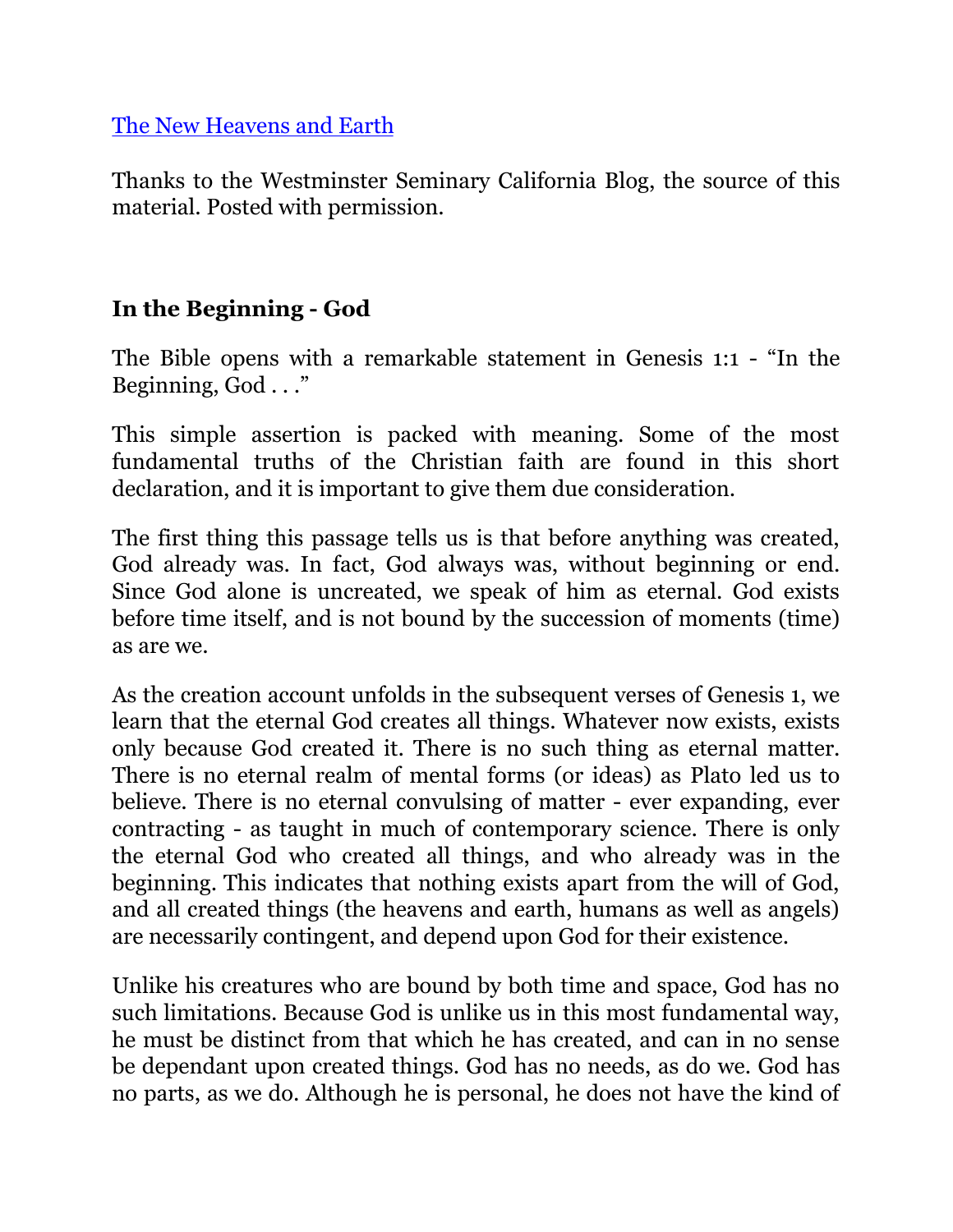passions or emotions that we do as creatures. This is the God who gives orders to the sun and the stars, who gives life to inanimate matter (as when he made Adam from the dust of the earth - Genesis 2:7), and who is Lord over death. This God utterly transcends his creatures.

This "otherness" of God - the distance between God and his creatures - is known as Creator-creature distinction. This distinction is one of the most fundamental points of Christian theology, and must be clear to us before we can meaningfully talk about any other aspects of the Christian faith.

How can finite creatures, bound by both time and space, and prejudiced by sin, truly know and correctly understand anything about a God who is so transcendent that he cannot be seen or observed? The answer to this dilemma is that such an infinite God cannot be known by his finite creatures, unless and until he chooses to reveal himself to his creatures in such a way that we can know and understand this revelation. This is exactly what God does through both nature (general revelation) and Scripture (special revelation), when God draws near to reveal himself to us (immanence).

As creatures, we will always be dependent upon God for our very life and breath. But we are also dependent upon his self-revelation if we are to have any meaningful knowledge of him. The realization of this fact is the beginning of a proper understanding of spiritual things. And this is why we must strive to understand who God is by directing our attention to those two places where God reveals himself - through that which has been made (the natural order) and through the supreme revelation of himself in his word (Scripture).

#### <span id="page-5-0"></span>**The Inspiration and Authority of the Bible**

In Genesis 1:1 we read "in the beginning was God." Echoing the opening declaration of the Bible, in John 1:1 we read that "In the beginning was the Word, and the Word was with God, and the Word was God." But John goes on to say "the Word became flesh and dwelt among us, and we have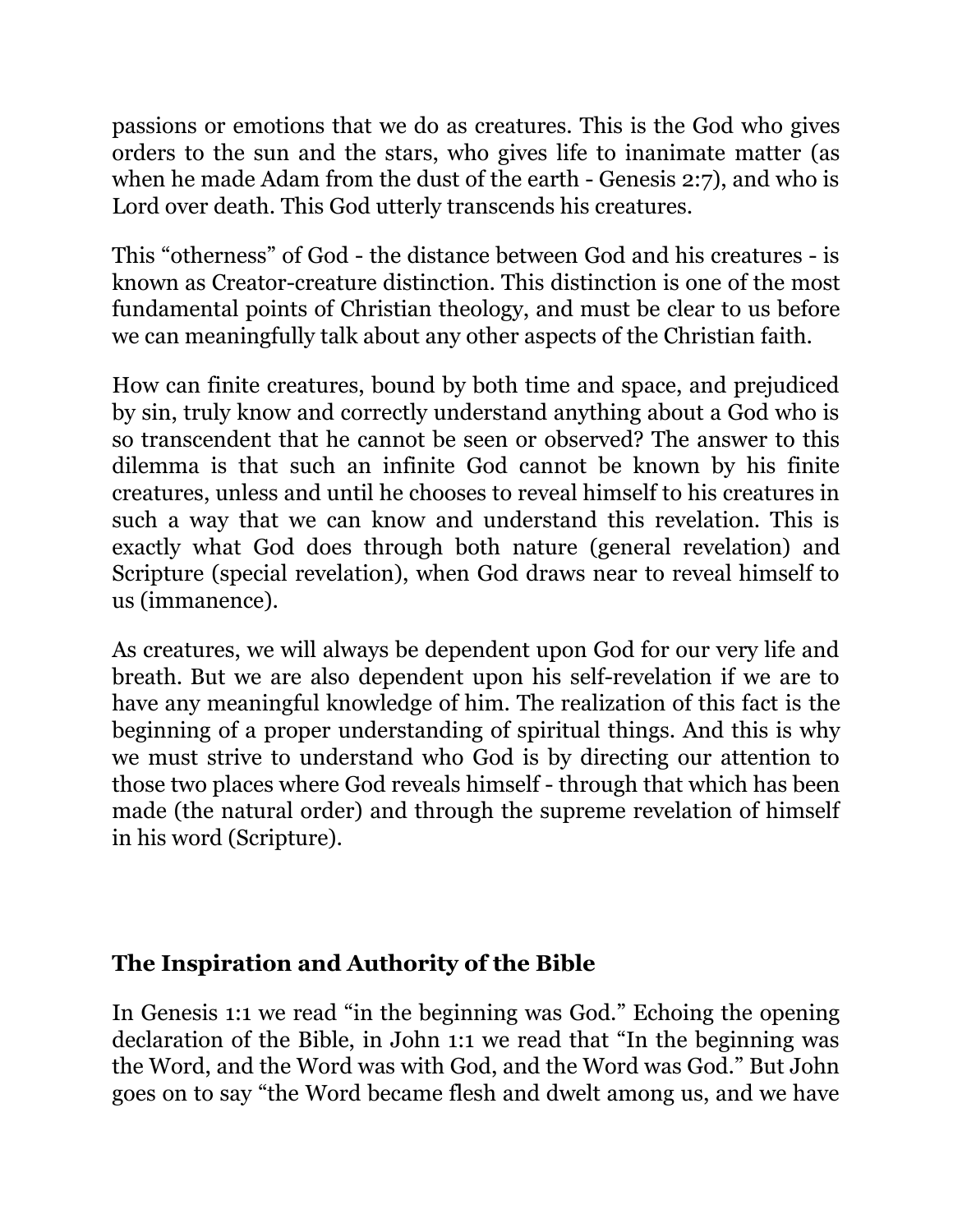seen his glory, glory as of the only Son from the Father, full of grace and truth" (John 1:14). The fact that God chose to reveal himself in the person of Jesus Christ (the eternal word made flesh) brings us to the subject of the inspiration and authority of the Bible.

It is important to understand what the various human writers of the Bible say about the Bible itself. What kind of book is it? What do they testify about it?

The Bible never claims to be an "inspirational" book which grants its reader some sort of spiritual insight or self-enlightenment. The Bible was not given to motivate us to live better lives, or to motivate us to do great things. As we have seen, the Bible is given by God as a testimony to the Word made flesh (Jesus).

The testimony of the biblical writers is paramount. As Paul says in his second letter to Timothy, "all Scripture is breathed out by God and profitable for teaching, for reproof, for correction, and for training in righteousness, that the man of God may be competent, equipped for every good work." Although the term "inspiration of Scripture" is used to describe God's revelation of himself to us in written form, modern translations of the Bible (such as the ESV) correctly note that the verb which the King James Version famously translated as "inspired" (theopneustos) is better translated as "breathed out" by God. This emphasizes the fact that the various books of the Bible (Scripture) are given to us by God ("breathed out") through the agency of human authors. This is why in Romans 3:2, for example, Paul can speak of the Old Testament as "the very words of God."

In 2 Peter 1:16-21, we read, "For we did not follow cleverly devised myths when we made known to you the power and coming of our Lord Jesus Christ, but we were eyewitnesses of his majesty. For when he received honor and glory from God the Father, and the voice was borne to him by the Majestic Glory, `This is my beloved Son, with whom I am well pleased,' we ourselves heard this very voice borne from heaven, for we were with him on the holy mountain. And we have something more sure, the prophetic word, to which you will do well to pay attention as to a lamp shining in a dark place, until the day dawns and the morning star rises in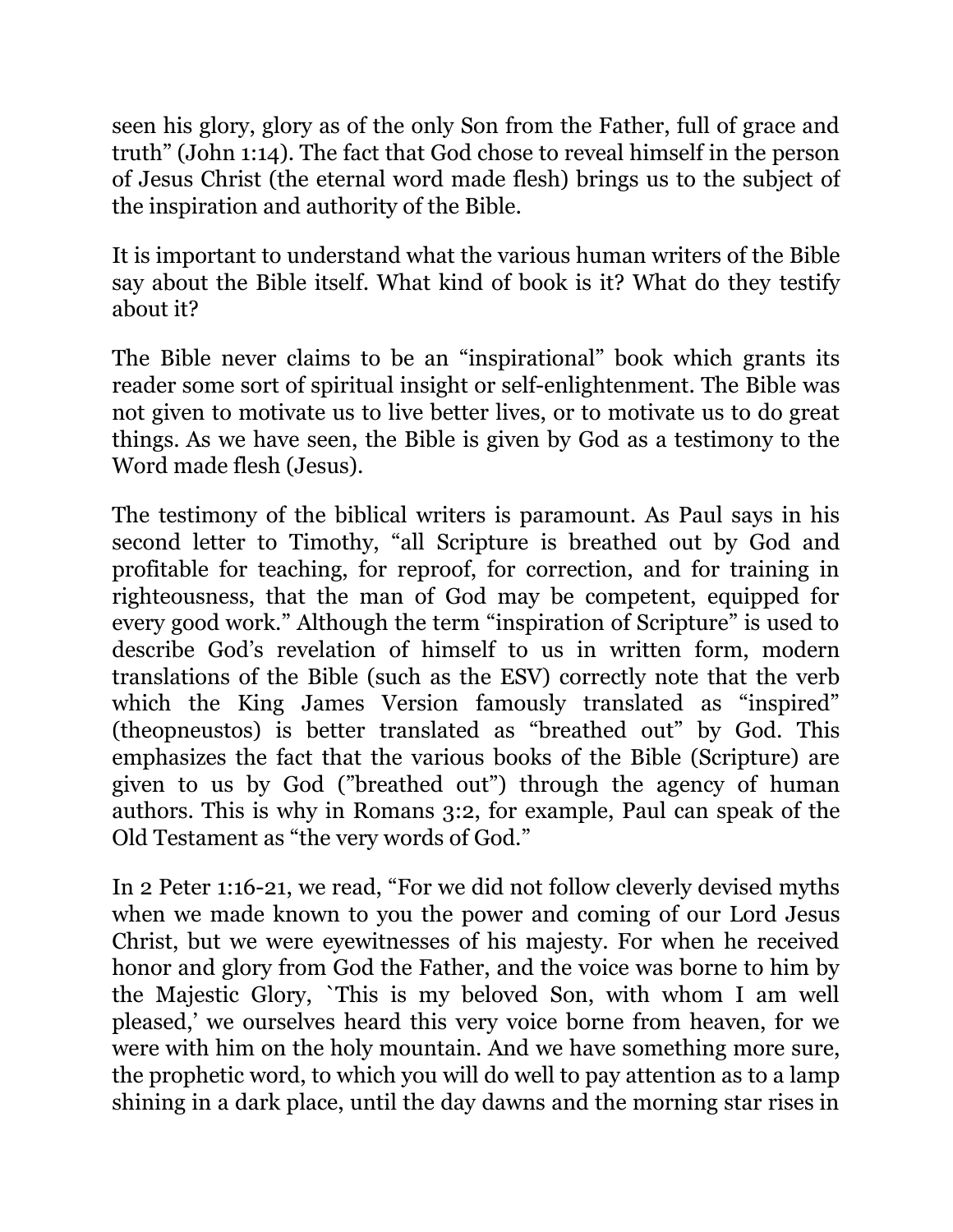your hearts, knowing this first of all, that no prophecy of Scripture comes from someone's own interpretation. For no prophecy was ever produced by the will of man, but men spoke from God as they were carried along by the Holy Spirit." In this passage, the Apostle Peter claims to be an eyewitness to key events in the life of Jesus (i.e., Jesus' transfiguration), and he denies inventing or following myths. For Peter, Scripture is the product of men being "carried along" by the Holy Spirit. Scripture does not arise in the will of man ("I think I'll write a book of the Bible today!"), but only as men are "carried along" by the Holy Spirit, ensuring that human sin and frailty do not rob the Bible of either its divine authority, or its factual accuracy in all that it addresses (inerrancy).

And then there is the testimony of Jesus himself. Our Lord states that Scripture comes from the "mouth of God" (Matthew 4:4), "Scripture cannot be broken" (John 10:35), that it is God's truth (John 17:17). Jesus tells his disciples that the Holy Spirit will come, teach them all things, and remind them of all that Jesus taught them (John 14:26). Indeed, says Jesus in John 16:13, "When the Spirit of truth comes, he will guide you into all the truth, for he will not speak on his own authority, but whatever he hears he will speak, and he will declare to you the things that are to come."

Since the Bible is the very words of God (it doesn't merely contain the word of God), it comes to us with the authority of God himself. The Bible is God's word written and must be seen as divine speech through human agency. As one writer (B. B. Warfield) so aptly put it, "It says, God says."

#### <span id="page-7-0"></span>**The Sufficiency of Scripture**

The sufficiency of Scripture is closely related to the inspiration and authority of the Bible. When we speak of the inspiration of Scripture, we refer to the fact that the various books of the Bible have their origin in the will of God. The books of the Bible have been breathed forth by God the Holy Spirit through the agency of human writers (2 Timothy 3:16). When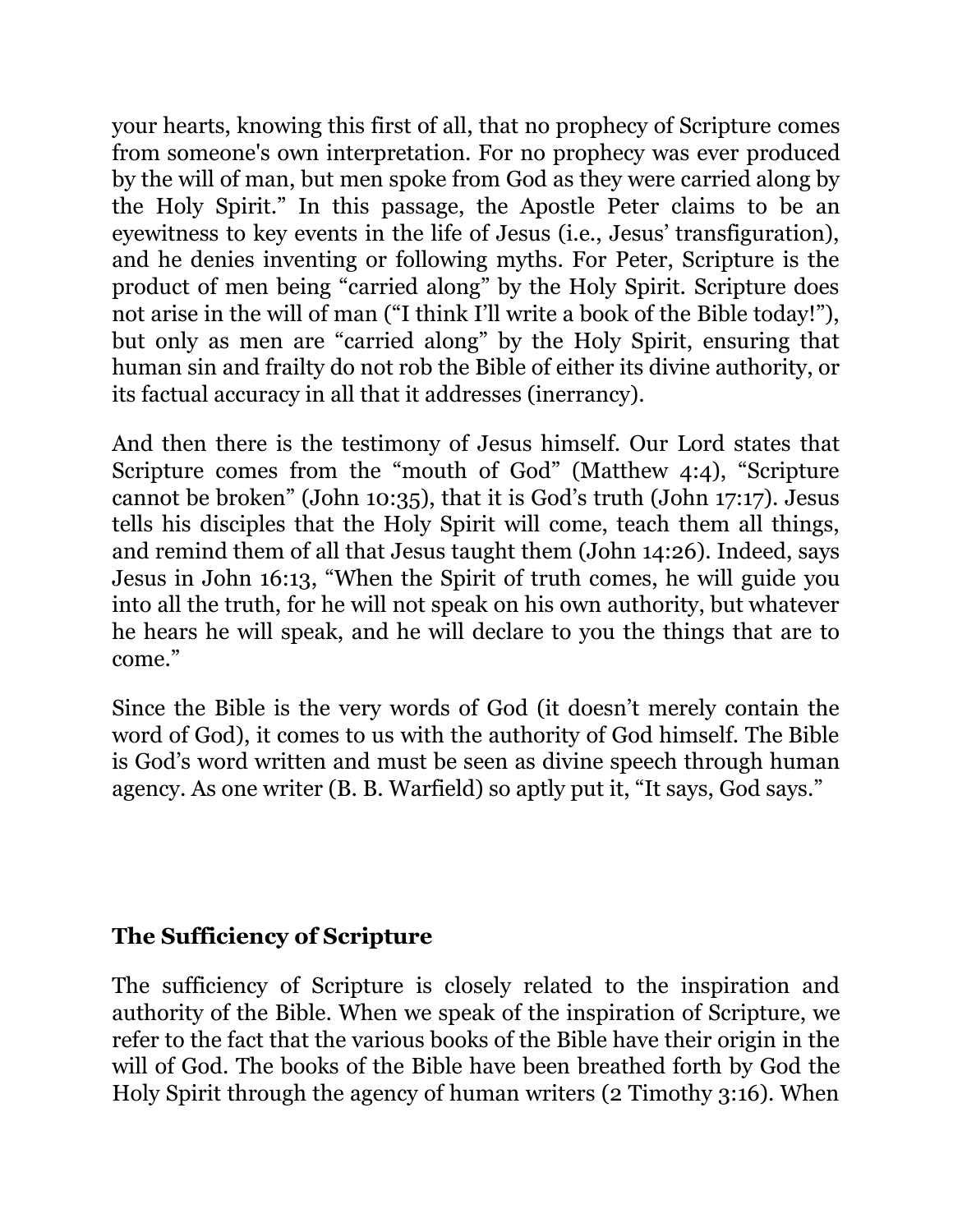we speak of the authority of the Bible, we mean that since the Holy Spirit is Scripture's divine author, the Holy Spirit is alone able to bear witness to the truthfulness and divine origin of God's word. The church does not give the Bible its authority. Rather, the church can only recognize that authority which Scripture already possesses because God has breathed it forth.

When we speak of Scripture as "sufficient," we mean that the Bible reveals everything God wants us to know about his will, and how to be saved from his wrath. The Bible was given for a very specific purpose. The Bible does not teach us everything that might be useful or practical to know, nor was it intended to do so. The Bible was not given to satisfy sinful human curiosity, nor will we find answers to all of the mysteries of life. The secret things belong to God (cf. Deuteronomy 29:29).

But the Bible does reveal both the law and the gospel. The law is that which God commands of us and is found in a passage such as Exodus 20 (the Ten Commandments). The gospel is what God gives to us in Jesus Christ which meets the demands of his law, and is spelled out by Paul in 1 Corinthians 15:1-8 (as but one example). Although the moral law is universal - it us written upon our hearts because we are created in God's image - only in the Bible do we find God's law in written form so that God's will is perfectly clear to all.

While the beauty and wonder of creation powerfully points us to the creator - so much so that we cannot deny God's existence - the story of God's saving work to rescue sinners through the person and work of Jesus Christ is not written in the beauty of mountain peaks, nor is it found in the awesome crashing of the seas. The only place where we will find the gospel is in the word of God written.

When we speak of the sufficiency of Holy Scripture, we mean that in the Bible we find the account of our redemption which unfolds in the covenant of works made in Eden with Adam, and which is restated in the Ten Commandments, as well as through the various administrations of the covenant of grace in which we witness Jesus save us from our sins in the types and shadows of the Old Testament, and in the promise and fulfillment of the New. Since this story of redemption is the content of the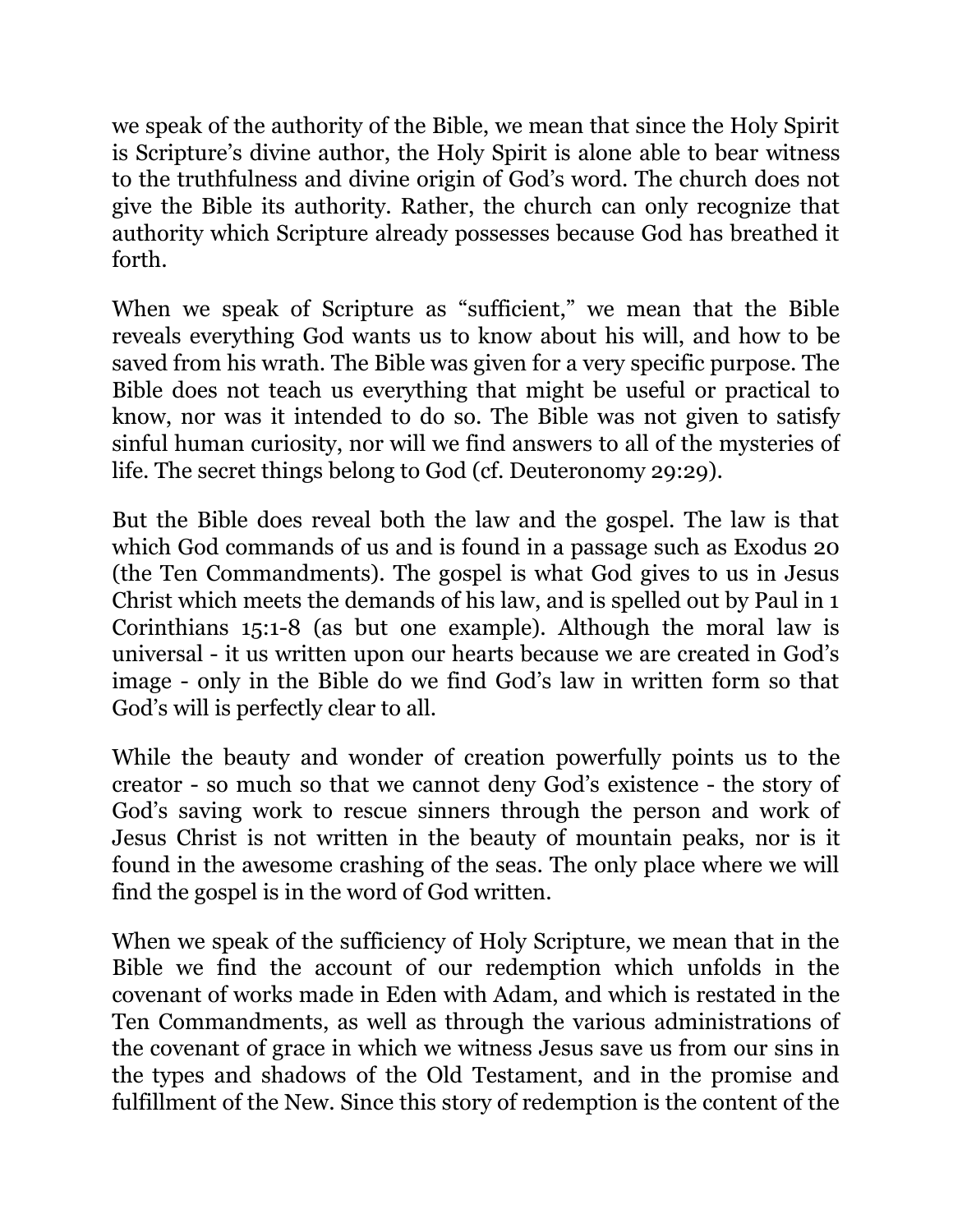Bible, what else could we possibly need to know about how to worship God properly? What else do we need to know about how to be delivered from the guilt and power of sin that God has not already revealed to us in his word? Do we need church tradition to clarify the gospel? Do we need additional "holy books," or "revelations" to reveal those things supposedly missing from the Bible? Of course not.

In the Bible we have all that we need to know God's will and to be saved. As justified sinners who are cleansed by the blood of Christ and clothed in his perfect righteousness, we are free to approach the Holy God with thankful hearts, and worship him in the manner he prescribes. But we only know this because the Bible reveals this to us. This is what we mean when we say "Scripture is sufficient."

#### <span id="page-9-0"></span>**The Holy Trinity**

It is common to hear people claim that Christians, Jews, and Muslims all worship the same God. Not true. Unlike those who worship Allah, or those Jews who claim to worship the God of Abraham, Christians worship the true and living God, who reveals himself in three persons as Father, Son, and Holy Spirit. It has been said that the Holy Trinity is Christianity's most distinctive doctrine. Although in many ways the doctrine of the Trinity is beyond our comprehension, we believe this doctrine because this is how God reveals himself to us in his word, as Father, Son, and Holy Spirit, who are the one true God.

The doctrine of the Trinity is a difficult topic to discuss, because it stretches the limits of human language and logic. Despite the difficulties this doctrine presents to us, we must believe and confess that God is triune, because this is how God reveals himself to us in his word. The three persons of the Godhead are revealed as equal in divinity, glory, and majesty. Each of the three persons are expressly called "God" in the New Testament. And to each of them is assigned the same divine attributes, as well as the same glory and majesty which are ascribed to the other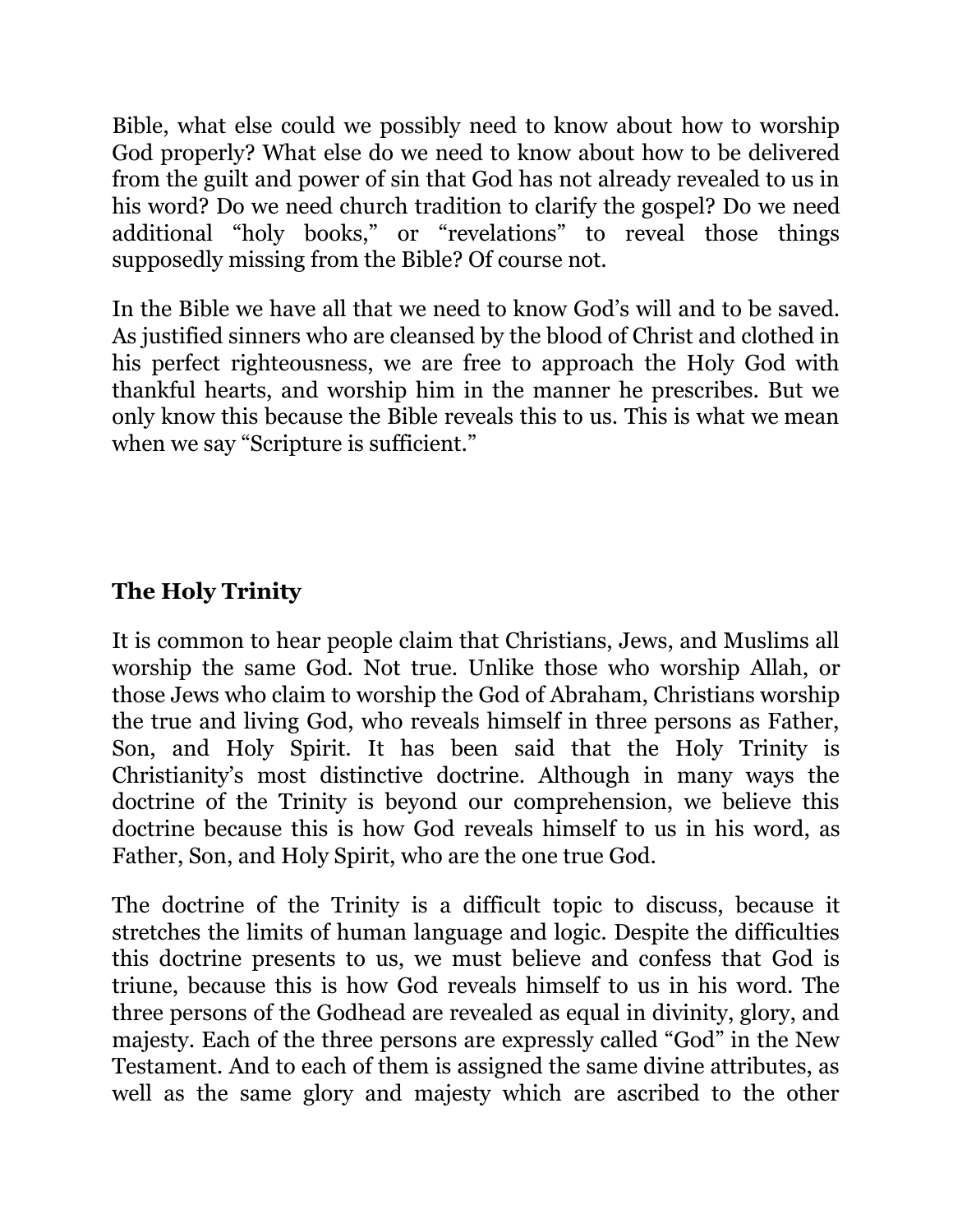persons of the Trinity.

The Scriptures are absolutely clear that there is only one God. In Deuteronomy 6:4, Moses declares "Hear, O Israel: The Lord our God, the Lord is one." In Isaiah 44:6, we read "I am the first and I am the last; besides me there is no god." This same assertion is found throughout the New Testament, even though we learn of three distinct persons in the Godhead, Father, Son and Holy Spirit. In 1 Corinthians 8:4-6, Paul writes, "there is no God but one. For although there may be so-called gods in heaven or on earth - as indeed there are many `gods' and many `lords' - yet for us there is one God, the Father, from whom are all things and for whom we exist, and one Lord, Jesus Christ, through whom are all things and through whom we exist." Elsewhere James writes, "you believe that God is one; you do well. Even the demons believe - and shudder!" (James 2:19). The Scriptures are crystal clear, there is but one God.

Yet the Bible plainly teaches that although there is one God, he is revealed in three persons, Father, Son and Holy Spirit. The three persons of the Godhead are mentioned together throughout the New Testament. When Jesus is baptized by John the Baptist, the Father declares, "this is my beloved Son, with whom I am well pleased," even as the Spirit of God descended upon Jesus as a dove (Matthew 3:16-17). In Matthew 28:19, Jesus commands his disciples to "go therefore and make disciples of all nations, baptizing them in the name of the Father and of the Son and of the Holy Spirit." The mission of the church is to go into the world and make disciples by baptizing them in the name (singular) of three persons of the Godhead (Father, Son and Holy Spirit).

In his benediction in his second Corinthian letter, Paul blesses his readers in the names of the Triune God (2 Corinthians 13:14). "The grace of the Lord Jesus Christ and the love of God and the fellowship of the Holy Spirit be with you all." In John 14:26, Jesus informs the disciples that "the Helper, the Holy Spirit, whom the Father will send in my name, he will teach you all things." As God in human flesh (cf. John 1:14), Jesus mentions both the Holy Spirit and the Father as equals.

Another line of evidence for the Trinity in the Bible is that the same divine attributes, glory, and majesty are assigned to each of the three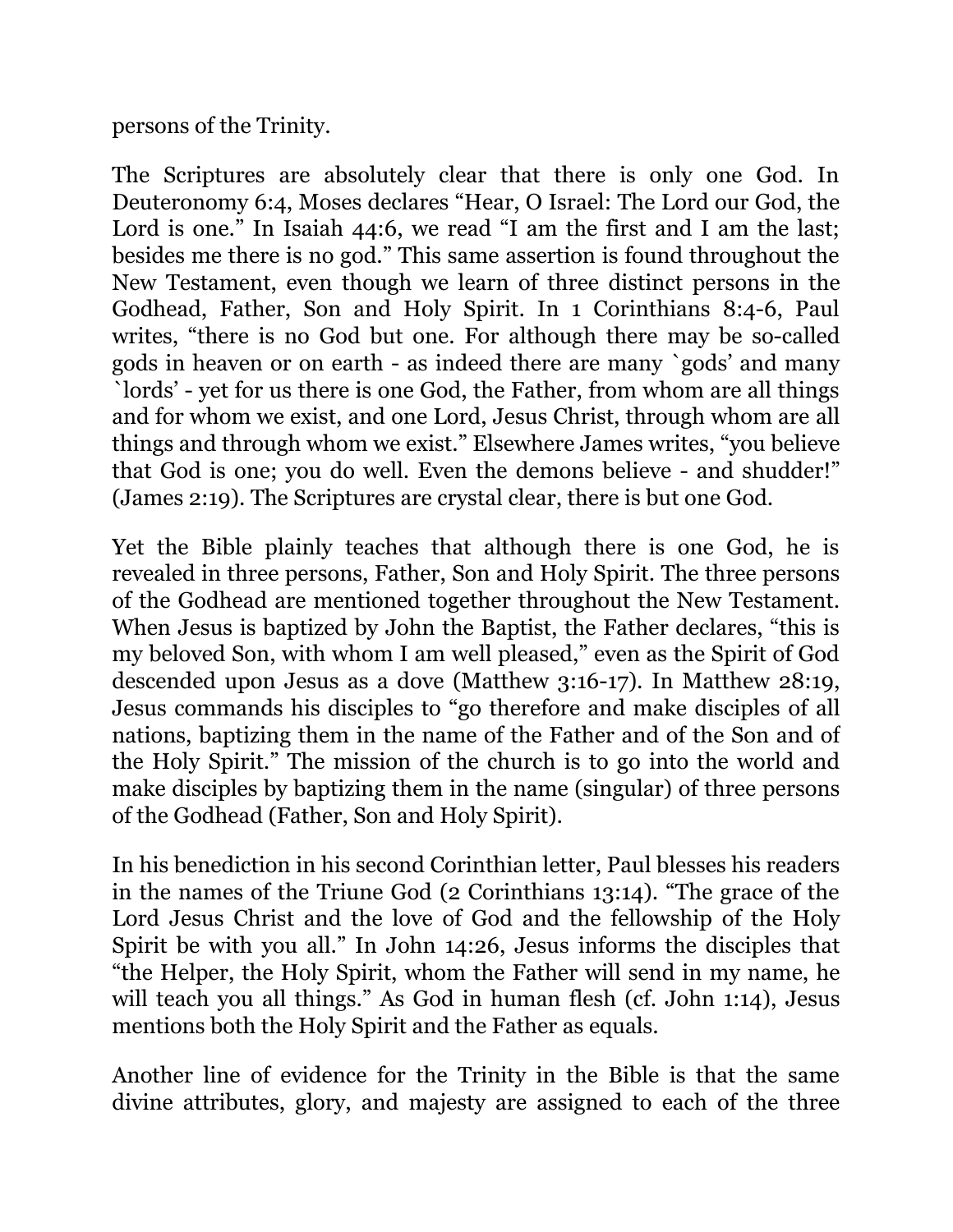persons of the Godhead. The Scriptures teach that the Father, the Son and the Holy Spirit are eternal. According to Isaiah, God says, "I am the first and the last," (Isaiah 44:6) and Paul adds that God is "eternal," (Romans 16:26) that is, without beginning or end. John records the Son saying, "I am the first and the last," (Revelation 22:13) and Micah notes that his "coming and going are from everlasting" (Micah 5:2). In Hebrews we read of the Holy Spirit as "the eternal Spirit" (Hebrews 9:14). Father, Son and Holy are eternal, without beginning or end.

The Scriptures also speak of the fact that the Father, the Son, and the Holy Spirit, created all things. Paul states, "God who created all things" (Ephesians 3:9), while the Psalmist declares "Know that the Lord, he is God! It is he who made us, and we are his" (Psalm 100). Yet, in John's gospel we read of the Son, "all things were made through [Jesus], and without him was not any thing made that was made" (John 1:3). In Colossians 1:15-17, Paul writes that Jesus "is the image of the invisible God, the firstborn of all creation. For by him all things were created, in heaven and on earth, visible and invisible, whether thrones or dominions or rulers or authorities - all things were created through him and for him. And he is before all things, and in him all things hold together." In Job, we read of the Holy Spirit, for "the Spirit of the LORD has made me." In Genesis 1:1 we read that at creation "the Spirit of God was hovering over the face of the waters." The Father, the Son, and the Holy Spirit, are said to have created all things. What we can say of the Father, we can say of the Son, and of the Holy Spirit.

As we see from this brief summary of the biblical evidence, this is why we must affirm that there is one God who exists in three distinct persons - Father, Son and Holy Spirit, who are equal in glory, majesty and power. This is how God reveals himself in his word.

#### <span id="page-11-0"></span>**The Deity of Jesus Christ**

Like Jews and Muslims, Christians are monotheists. But unlike Jews and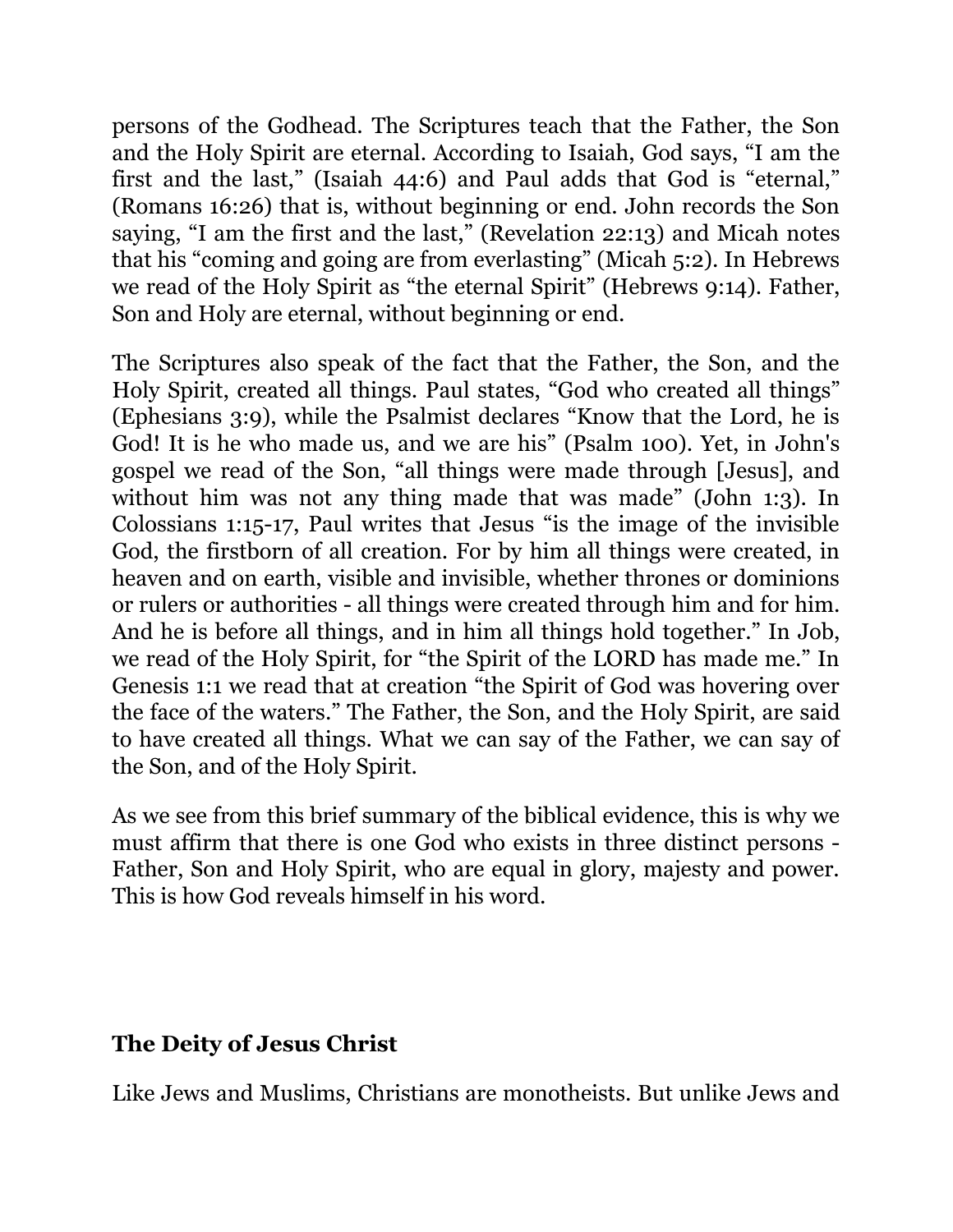Muslims, Christians are also Trinitarians. We believe that the one God is triune, and is revealed as three distinct persons: Father, Son, and Holy Spirit. When it comes to the Son (Jesus Christ), the Bible everywhere affirms that Jesus is true and eternal God, uncreated, and without beginning or end.

Given Jesus' central place in Christianity, no one, of course, wants to say anything bad about Jesus. Non-Christian religions often attempt to coopt Jesus and make him one of their own. But this is not easy to do since the doctrine of the deity of Jesus Christ differentiates Christianity from all other religions. If Jesus is true and eternal God, then the Christian doctrine of God is unique among world religions. The irony is that while virtually all religions honor Jesus as a prophet or teacher, nevertheless they all reject (implicitly or explicitly) the main point the New Testament makes about Jesus - that he is God in human flesh, something Jesus clearly believed and proclaimed about himself.

That the doctrine of the deity of Jesus Christ is not the invention of the early church can be seen by merely scanning the pages of Holy Scripture, with its substantial teaching regarding the deity of Jesus in both testaments. One of the most powerful lines of evidence for the deity of Jesus are those verses in the Old Testament, such as the famous messianic prophecy in Isaiah 7:14 written hundreds of years before Jesus' birth. "Therefore the Lord himself will give you a sign: The virgin will be with child and will give birth to a son, and will call him Immanuel." The messiah will be miraculously conceived, and given the title "God with us." In Isaiah 9:6, we read "for to us a child is born, to us a son is given; and the government shall be upon his shoulder, and his name shall be called Wonderful Counselor, Mighty God, Everlasting Father, Prince of Peace" (Isaiah 9:6). This too refers to Jesus Christ.

In addition to the messianic prophecies in Isaiah, we have a number of messianic Psalms (i.e., 8, 89, 110), in which the Father speaks of the Son as highly exalted and equal in majesty and glory. We also have a passage such as Proverbs 8:22-31, which depicts "wisdom" personified (when seen through the lens of New Testament fulfillment, this is clearly a reference to the eternal Son, who is wisdom from God), and Micah 5:2, where the prophet speaks of the one to be born in Bethlehem (Jesus) as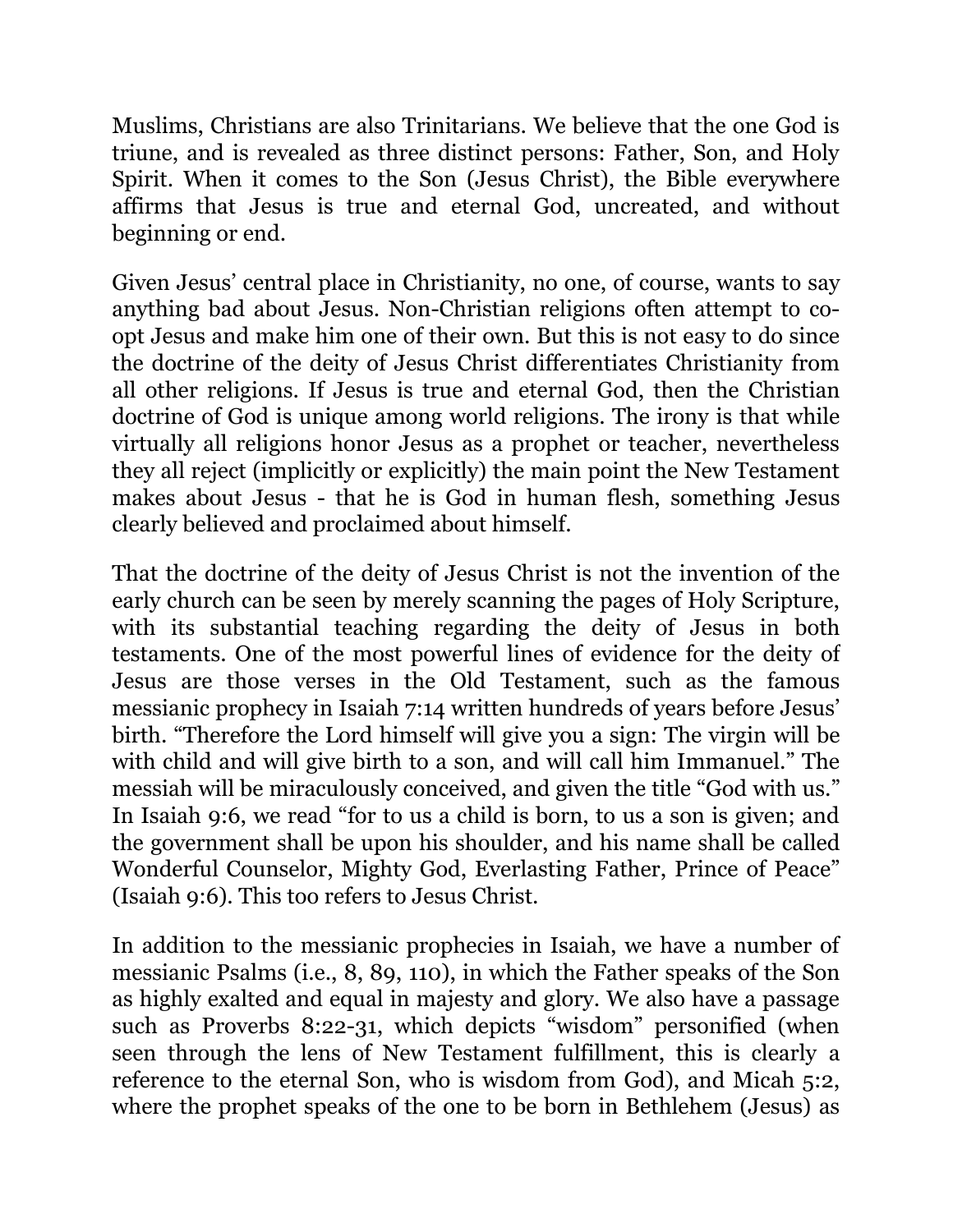eternal. The coming Messiah is repeatedly identified as the almighty God and eternal father, the wisdom of God, righteous, highly exalted, yet to be born of a lowly virgin. These prophetic verses can only be speaking of one person: Israel's coming Redeemer, Jesus Christ, who is the God of Abraham (cf. John 8:58).

In the New Testament, Jesus is said to be eternal and preexistent. In John 1:1 we read, "in the beginning was the Word, and the Word was with God, and the Word was God." Jesus is described by both John and Paul as the creator and sustainer of all things. "All things were made through him, and without him was not any thing made that was made" (John 1:3) and in Colossians 1:16-17, Paul says of Jesus, "by him all things were created, in heaven and on earth, visible and invisible, whether thrones or dominions or rulers or authorities - all things were created through him and for him. And he is before all things, and in him all things hold together."

Jesus is identified as "God" throughout the pages of the New Testament. In John 20:28, Thomas falls before Jesus and confesses of Jesus, "My Lord and my God!" In Titus 2:13, Paul speaks of Jesus' second coming as "the appearing of the glory of our great God and Savior Jesus Christ." The author of Hebrews writes of Jesus, "but of the Son he says, `Your throne, O God, is forever and ever, the scepter of uprightness is the scepter of your kingdom'" (Hebrews 1:8).

Then there are those attributes predicated of Jesus which can only apply to God. Jesus is the object of worship (Matthew 28:16-17), he has the power to raise the dead (John 5:21; 11:25), and he is the final judge of humanity (Matthew 25:31-32). Jesus has universal power and authority (Matthew 28:18), as well as the power to forgive sins (Mark 2:5-7). He not only identifies himself as God (John 14:8-9), but calls himself the Alpha and Omega, "the first and the last" - a divine self-designation (Revelation 22:13).

Throughout the Bible Jesus is revealed to us as the true and eternal God, the almighty, the second person of the Godhead, the creator of all things, and that one whom we must worship and serve. In fact, whatever we can say of God, we can say of Jesus.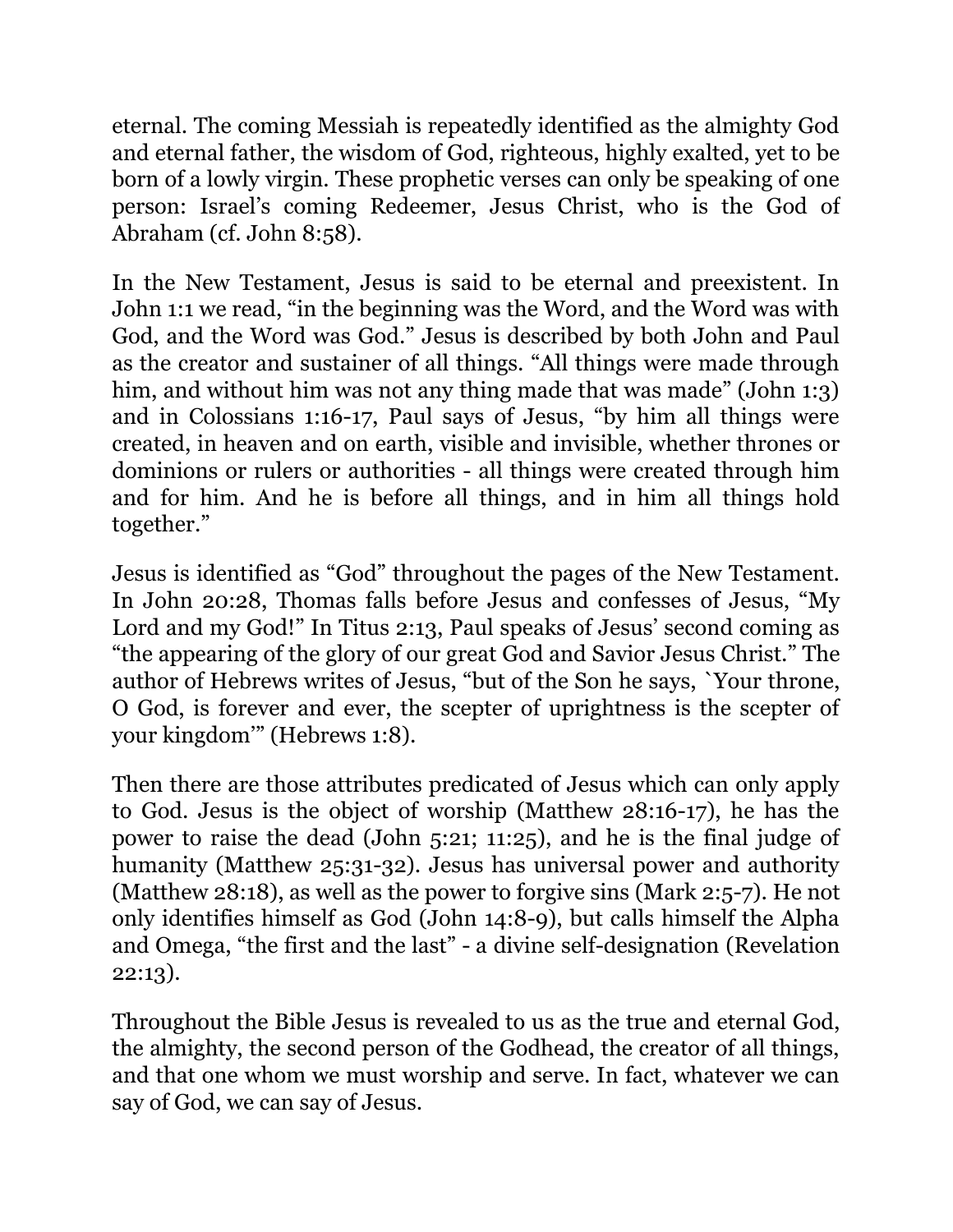#### <span id="page-14-0"></span>**The Person and Work of the Holy Spirit**

Far too often we hear people speak of the Holy Spirit as an "it," not a "who." One reason why this is the case is that the nature of the Holy Spirit's work is to bring glory to Jesus Christ, not to himself. This is why J. I. Packer calls the Holy Spirit the "shy member of the Trinity." But this self-effacing role of the Spirit does not mean that the Holy Spirit is impersonal and not God. The Spirit possesses the same divine attributes as do the other members of the Trinity. Even as we speak of the Father as God, the Son as God, so too we must speak of the Holy Spirit as God. He is the third person of the Holy Trinity.

While there is not as much biblical evidence for the deity of the Holy Spirit as there is for the deity of Jesus, it would be a mistake to conclude that the evidence is neither clear nor decisive. We start with the Bible's direct assertion that the Holy Spirit is God. In Acts 5:3-4, we read the story of Ananias and Saphirra, specifically of their deceit and the charge brought against them. "You have not lied to men but to God." To lie to the Holy Spirit (as they did) is to lie to God. In 1 Corinthians 3:16, Paul tells us that the Spirit who indwells us, is God's Spirit. He makes the same point in 1 Corinthians 6:19. At the very least, both of Paul's comments are indirect assertions of the deity of the Holy Spirit.

There is significant evidence for the deity of the Holy Spirit found in the Old Testament. In Isaiah 63:10, Isaiah speaks of the Spirit of God, as does the Psalmist in Psalm 95:9. In Hebrews 3:7-9 the author of Hebrews attributes the words spoken by God in Psalm 95 to the Holy Spirit. "Therefore, as the Holy Spirit says, "Today, if you hear his voice, do not harden your hearts as in the rebellion, on the day of testing in the wilderness, where your fathers put me to the test . . . for forty years." What the Old Testament prophets attributed to God, the author of Hebrews attributes to the Holy Spirit.

Throughout the Scriptures, the Holy Spirit is said to possess divine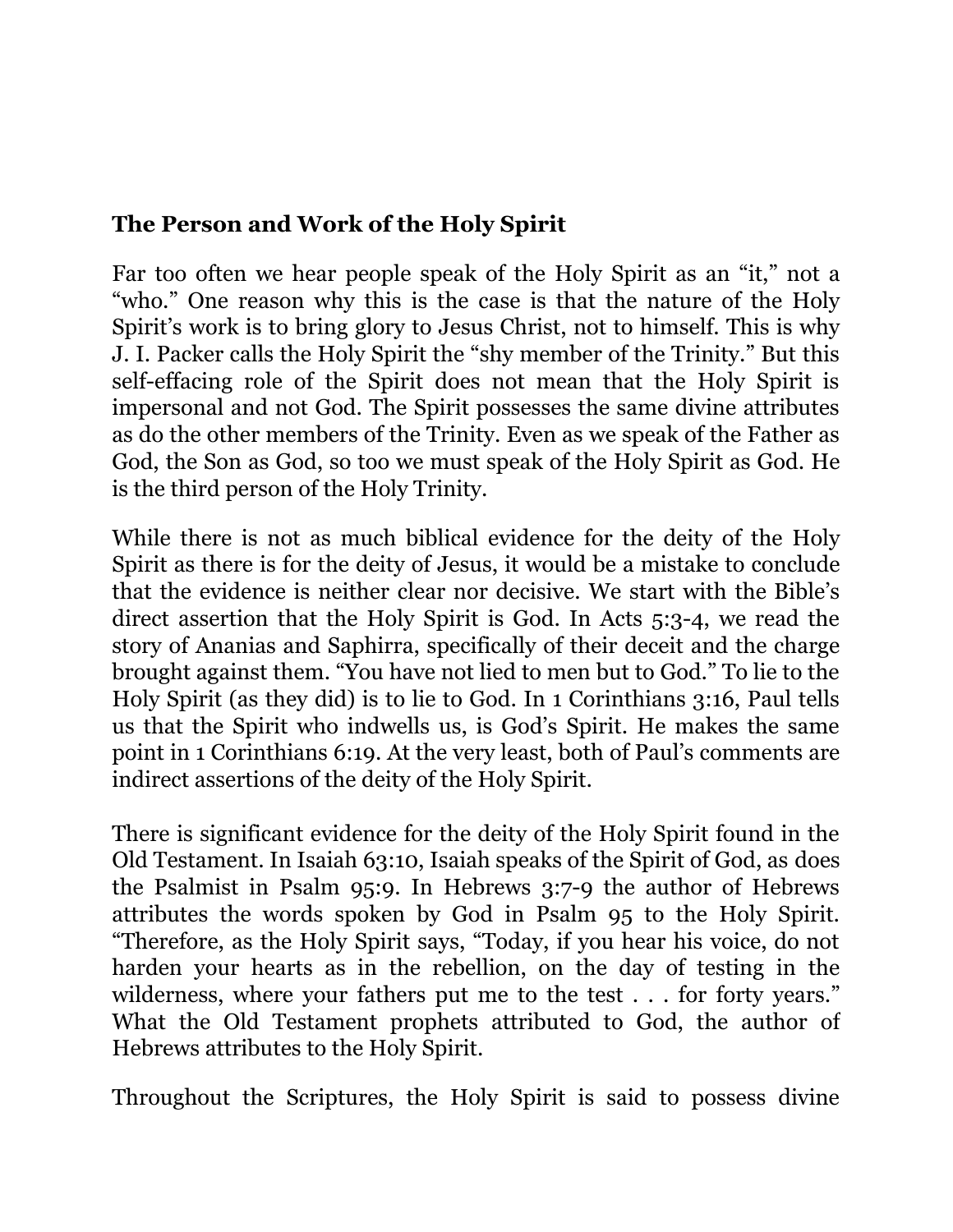attributes. In Genesis 1:1-2 we read that "the Spirit of God was hovering over the face of the waters." Even as John and Paul attribute the work of creation to the Son (who is true and eternal God), so too, Moses assigns the work of creation to the Holy Spirit. In Psalm 33:6, the Psalmist states that the Holy Spirit (the Ruach, the breath of God) creates all things. As the Son is eternal, so too, is the Holy Spirit, who was with God before all things were created.

In Job 33:4, we read, "the Spirit of God has made me, and the breath of the Almighty gives me life." As the Father and the Son are said to give us life, so too does the Holy Spirit. But not only does the Holy Spirit grant us life and breath, he also gives the new birth, something only God can do (John 3:5). We cannot enter God's kingdom until God's Spirit gives us eternal life.

Then we have a whole catalog of divine attributes applied to the Spirit. He is omniscient (in Psalm 139:7-10, the Psalmist says that the Holy Spirit is everywhere present). In 1 Corinthians 2:11, Paul says the Spirit searches all things, even the deep things of God. God is omnipresent. The Holy Spirit is omnipresent. Therefore, the Holy Spirit is God. The Scriptures also teach that the Holy Spirit is omnipotent. In Isaiah 11:2, the Holy Spirit is described as possessing the power which God alone possesses. He is, in fact, all-powerful, because God is all-powerful.

The Scriptures mention other divine attributes of the Holy Spirit as well. The Holy Spirit is the author of our sanctification (1 Peter 1:2), he seals us unto the day of redemption (Ephesians 1:13-14), ensuring that the work God has begun in us will reach completion (Ephesians 4:30). It is through the Holy Spirit that the prophets and apostles spoke (1 Peter 1:11). And Peter proclaims "[that] prophecy never had its origin in the will of man, but men spoke from God as they were carried along by the Holy Spirit" (1 Peter 1:21). Finally, there are those verses which speak of the work of the Spirit in uniting believers to Jesus Christ, enabling them to approach God without fear. The Holy Spirit is described by Paul as the "Spirit of prayer" (Romans 8:15-16). It is the Spirit who unites us to Christ and enables us to cry out to God. It is the Spirit's work to ensure that the saving benefits of Christ become ours.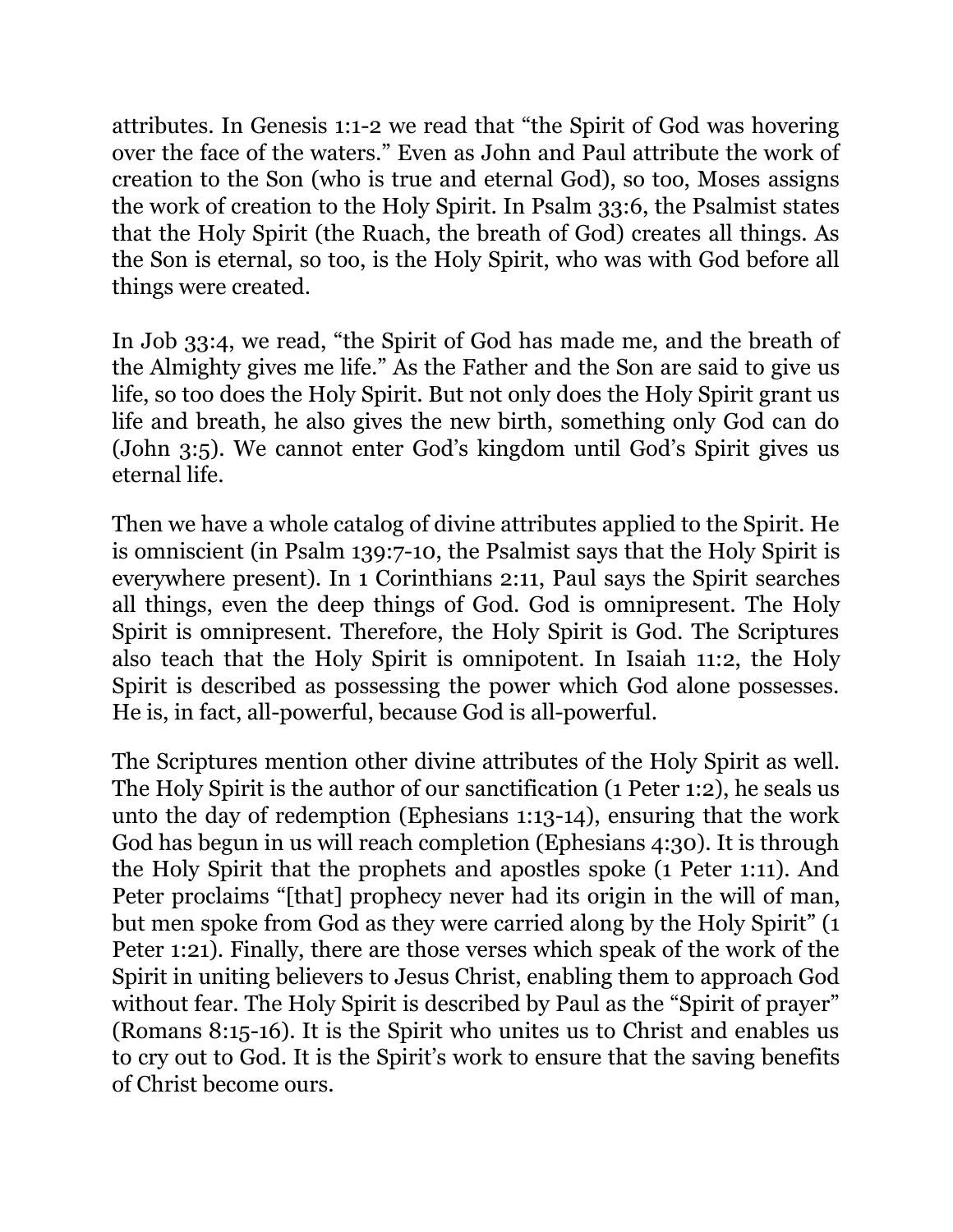Given this vast amount of biblical data and the great confusion of our age regarding the God of the Bible, it is vital that since the Holy Spirit is God (with the Father and the Son), we worship God in unity and the Godhead in Tri-unity. For God is one, yet revealed in three distinct persons who are each God.

Since the Spirit is the third person of the Holy Trinity and is true and eternal God, then we must invoke, worship, and serve the blessed Holy Spirit, even as we do the Father and the Son. After all, we are baptized into the name of the Father, the Son and the Holy Spirit (Matthew 28:9). The apostolic benediction is given in the name of the Father, the Son, and the Holy Spirit. Therefore, we must ascribe all glory, majesty and honor to the Holy Spirit, even as we do so to the other members of the Godhead. We pray to the Holy Spirit, we worship the Holy Spirit, we invoke the blessed Holy Spirit.

#### <span id="page-16-0"></span>**Creation**

As C. S. Lewis was fond of saying, "God likes matter. He invented it." Although people can easily overlook this important theological connection, the Christian doctrine of God demands a corresponding Christian doctrine of creation. There are three important elements to consider when reflecting upon how Christians should understand the created order, including things seen and unseen.

First, Scripture affirms that God created all things. Nothing which now exists, exists apart from the fact that God created it. All created things, therefore, owe their existence to God's eternal decree that particular things do exist. The second distinct feature of a Christian doctrine of creation is that since God created all things, God is therefore distinct from all created things and beings. This is apparent from the very opening declaration of the Bible - "In the beginning, God created the heavens and the earth" (Genesis 1:1). Creation is not part of God (pantheism), nor is creation within the being of God (panentheism). This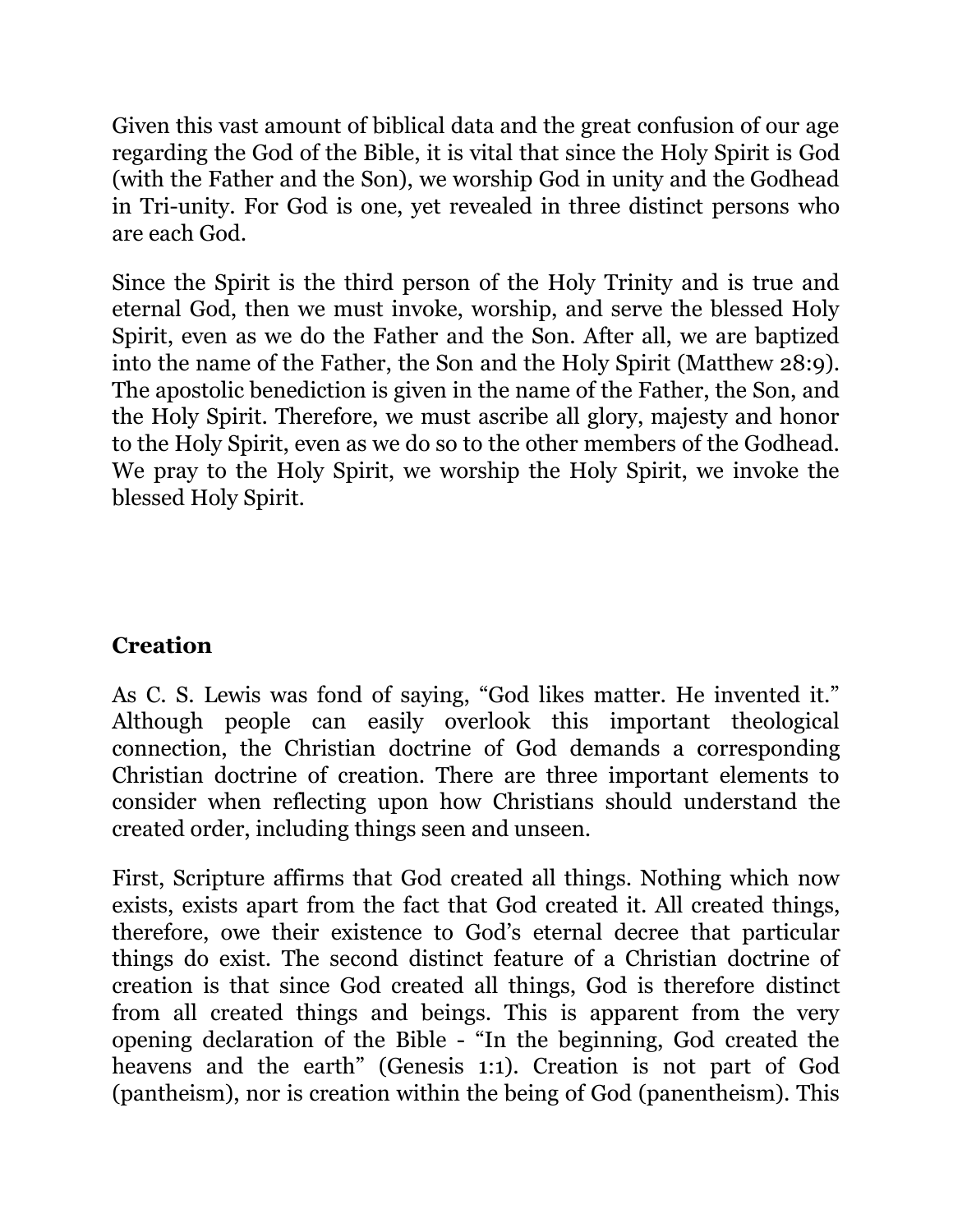fact alone sets Christianity apart from a number of religions - especially those of the east, or those with a dualistic heritage located in Greek philosophy. The third aspect to consider is that having created all things, God pronounced them "good," a refrain which is repeated throughout the seven days of creation of Genesis 1. These three facts not only frame a distinctive Christian doctrine of creation, they stand in opposition to a great deal of contemporary opinion to the contrary.

When God created all things, he created them from nothing (creation *ex nihilo*) through the sheer power of his creative word (Hebrews 11:3). The creation account reminds us over and over again that "God said" and it was so (Genesis 1). From the sun, moon, and stars, to the sea, land, and sky, to the various creatures which fill these created realms, all things were created by God who spoke them into existence. "All things" include those things we can see (i.e., the visible world in which we live), as well as those things we cannot see (i.e., the angels and the invisible world). Although the invisible world cannot be seen, it nevertheless is real, and it too has been created by God and filled by spiritual creatures who do his bidding (i.e., the angels).

The Christian doctrine of creation precludes the notion that God formed our universe out of eternal matter, or that there was there a realm of eternal and ideal forms in which matter participates as an indication of its inherent deficiency and inadequacy when compared to the spiritual world above (i.e., Plato). Rather, the Christian doctrine of creation insists that before all things came into being, God was, completely free and independent from his creation. Here, too, there are important ramifications of a Christian view of creation. There are no eternal human souls, nor do we in pre-exist our birth. We are not "divine" in any sense. Yet in the creation account, God pronounces his divine benediction upon Adam, the first man, who was created from the dust of the earth and then given the breath of life by God himself (Genesis 2:7).

It is important to keep in mind the fact that when we speak of God creating all things, we are referring to the triune God, not just the Father. Scripture assigns the act of creation to all three persons of the Godhead (Father, Son, and Holy Spirit). Although scripture frequently speaks of the Father creating all things (i.e., Genesis 1:1; Nehemiah 9:5-6, Psalm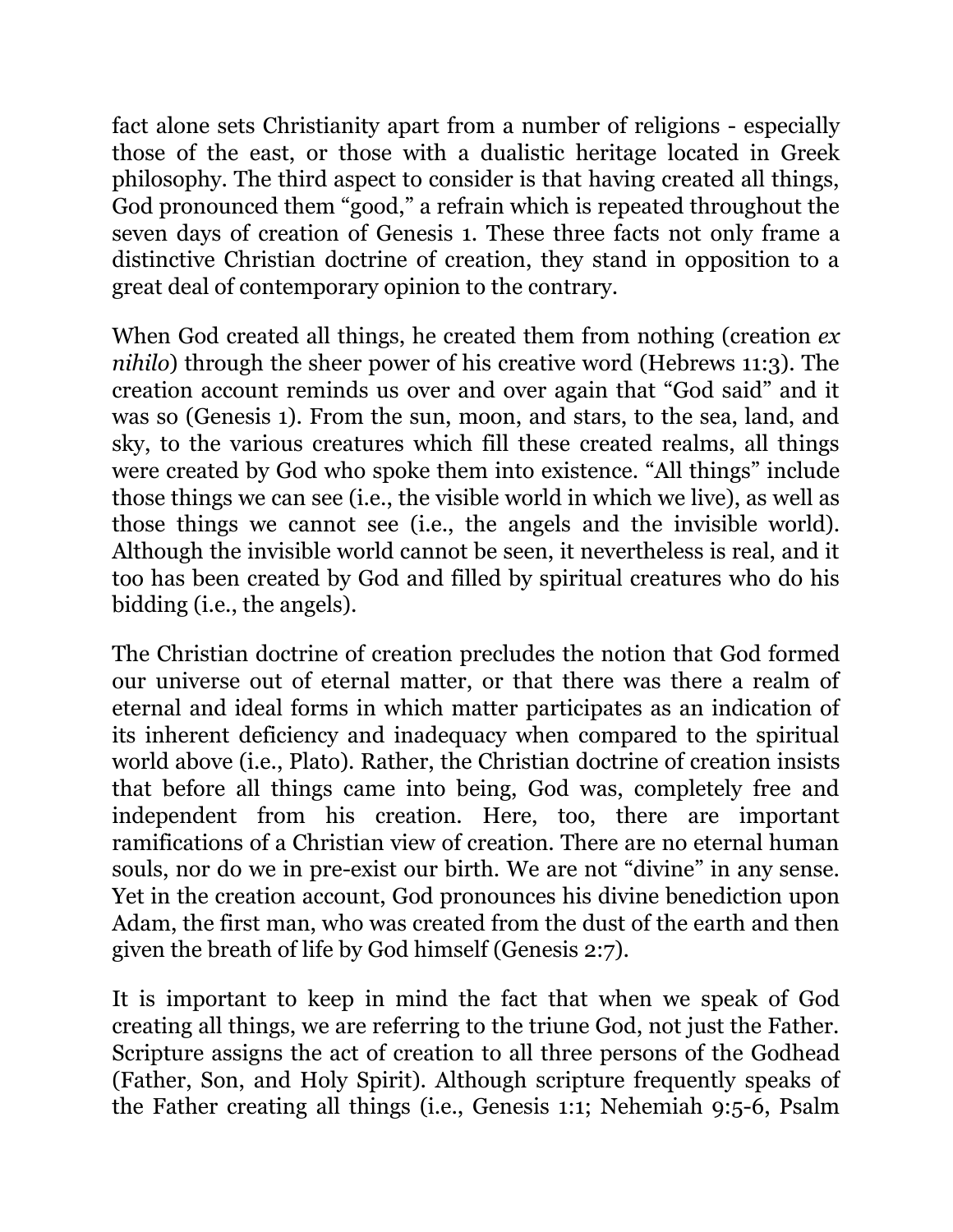33:6), the Son and Holy Spirit are also mentioned in connection with the creation of all things. In the prologue to John's Gospel (John 1:1-14), John affirms that the Son (Jesus) created all things (John 1:3). So does the Apostle Paul (Colossians 1:16), as does the author of the Book of Hebrews (1:2). And then in the creation account, we read, "And the Spirit of God was hovering over the face of the waters." It is the Triune God who creates all things.

Keeping these things in mind will help us avoid some of the pitfalls of the pagan thinking around us. The Christian doctrine of creation (things visible and invisible) reminds us the Creator is to be distinguished from all things created, and that the common dualism between spirit and matter is fatally flawed. Matter is not inherently evil nor flawed simply because it is material. The creation account is crystal clear that when God created all things from nothing, he pronounced them "good." And although the world groans under our feet because of humanity's collective rebellion against God (Romans 8:18-24), let us not forget, that at the end of the age when our Lord returns, he will indeed renew all things which he has created, including the heavens and the earth (2 Peter 3:1-13).

God likes matter. He not only invented it, he will renew the heavens and earth and make them fit for our eternal home.

#### <span id="page-18-0"></span>**The Covenant of Works**

In Hosea 6:7, the prophet records the word of the Lord as follows: "But like Adam they [Israel and Judah] transgressed the covenant; there they dealt faithlessly with me." Based upon this declaration it is clear that Adam stood in a covenant relationship to his creator while in Eden, and that Adam had indeed violated the terms of that covenant through a personal act of disobedience. In this declaration from the prophet, we find two very important elements of Christian theology as understood by Reformed Christians. The first element is that Adam was created in covenant relationship with God (this covenant was not arbitrarily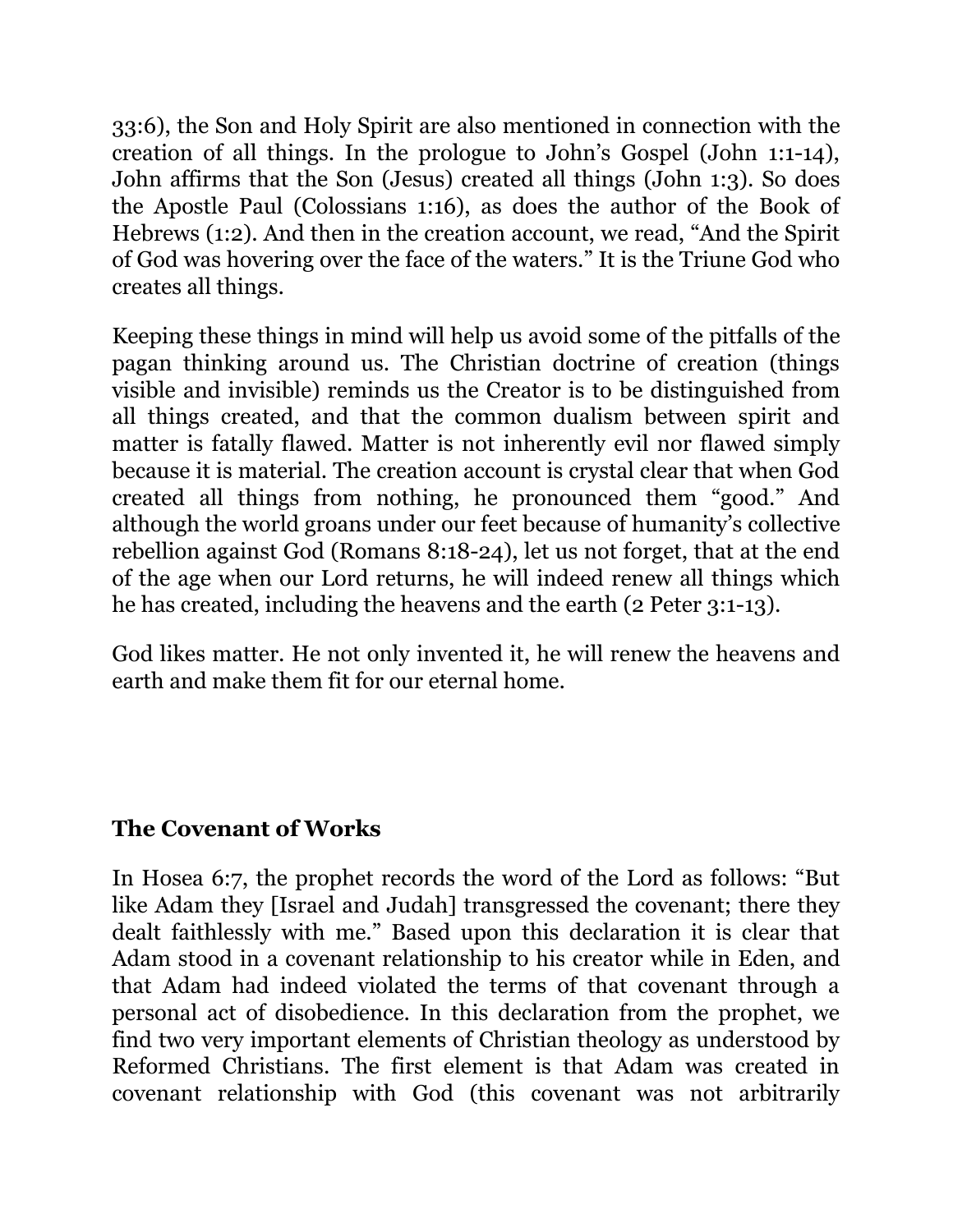imposed upon Adam after God created him). Second, Adam's violation of this covenant brought down horrible consequences upon himself, as well upon the entirety of the human race whom he represents and which has biologically descended from him.

The identity and character of this covenant is a matter of long-standing debate. But the covenant of works (or, as it is also known, the "covenant of creation") lies at the heart of the balance of redemptive history both before and after Adam's fall into sin. Indeed, it is important to acknowledge the presence of this covenant from the very beginning of human history for a number of reasons. This undergirds the fact that the covenant of works was not imposed upon humanity after God created Adam. Rather, by creating Adam as a divine image-bearer, Adam was created in a covenant relationship with God because moral and rational creatures are by their very nature obligated to obey their creator. If Adam should disobey the demands of this covenant - -perfect obedience in thought, word, and deed - -then Adam and all those whom he represents (the entire human race) are subject to the covenant curse, which is death.

The presence of this covenant from the beginning of creation means that if Adam and his descendants are to be delivered from the consequences of their collective rebellion against God, then any deliverance from the curse will require God's saving grace and saving deeds to remove the curse and render Adam's fallen race righteous before the Lord, just as Adam was righteous prior to his fall into sin. In other words, the covenant of grace (of which Jesus Christ serves as covenant mediator - 1 Timothy 2:5) only makes sense against the backdrop of humanity's collective fall into sin and the resulting curse (death) when Adam rebelled against his creator and broke the terms of the covenant of works.

Although the term "covenant of works" does not appear in the creation account, all of the elements of such a covenant are clearly present in Eden. First, there are two parties involved (Adam and his creator), with God sovereignly imposing the terms of this covenant upon Adam and his descendants. Second, there is a condition set forth by God as spelled out in Genesis 2:17 - "but of the tree of the knowledge of good and evil you shall not eat, for in the day that you eat of it you shall surely die." Although this condition comes in the form of a specific prohibition (if you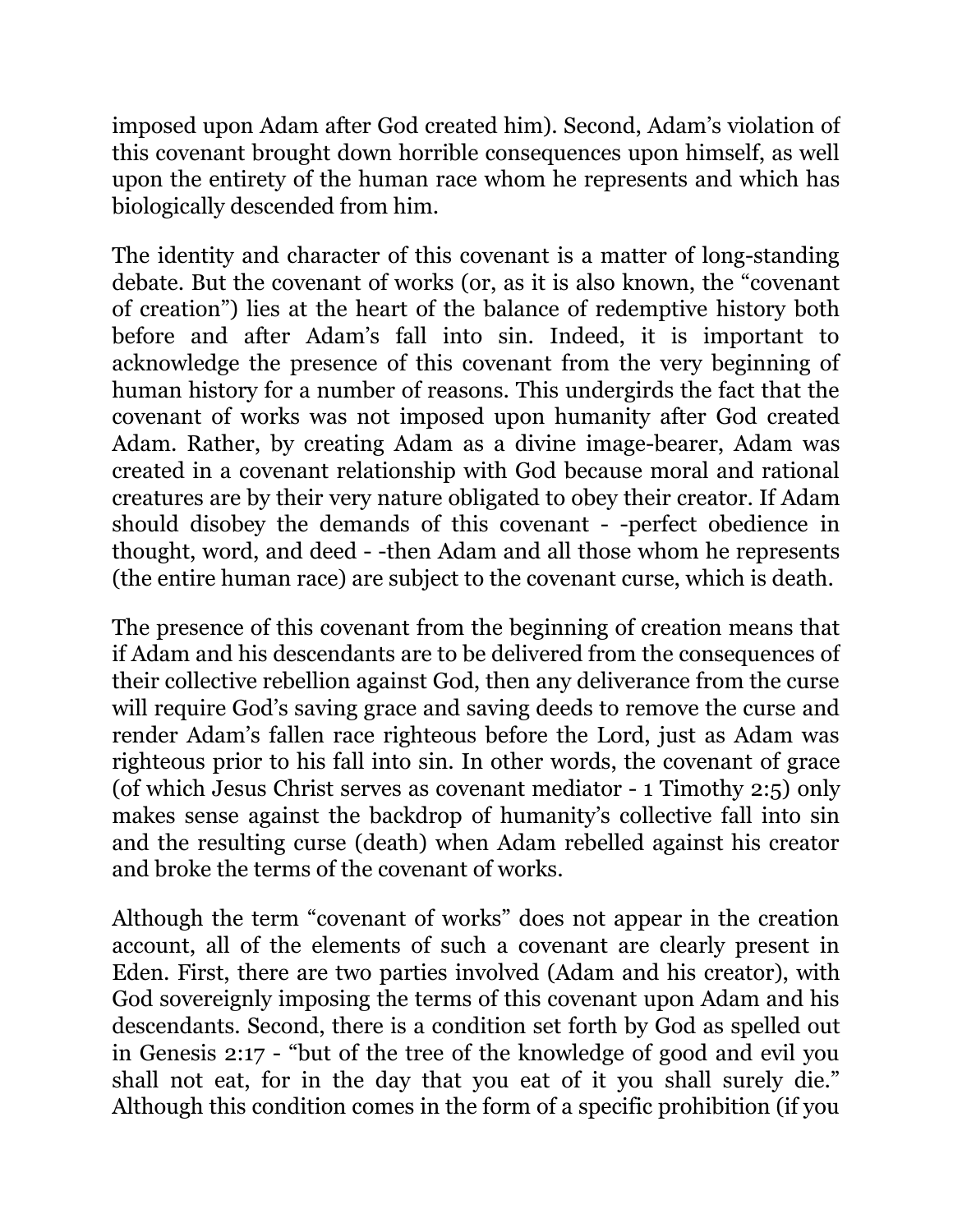eat from the tree you will die), it can also be framed as a positive theological principle which describes the very essence of this covenant: "Do this [i.e., obey by not eating] and live." Third, there is a blessing promised upon perfect obedience (eternal life) as well as a threatened curse (death) for any act of disobedience. If Adam obeys his creator and does not eat from the tree, then he will receive God's promised blessing eternal life. But should Adam eat from the tree, then he will come under the covenant curse - which is death.

All three of these elements are present in the creation account, and in light of the declaration in Hosea 6:7, there can be little question that such a covenant exists and that it is founded upon a blessing/curse principle. When we look at these three elements in a bit more detail, we see that not only are the elements of a covenant clearly present in Eden, but we also take note that all of subsequent redemptive history will operate on the blessing/curse principle in which eternal life is promised to Adam and his descendants upon the condition of perfect obedience to the commands of God in all their thinking, doing, and speech. Should Adam perfectly obey the terms of the covenant, God will reward him with eternal life. Adam would not just live on as he had been, but Adam will be confirmed in righteousness and given eternal life.

But once Adam sinned and came under the covenant curse, such perfect and complete obedience was impossible for Adam or any of his descendants to render unto the Lord. Indeed, it will take a second Adam, Jesus Christ, to render such perfect and personal obedience on behalf of those who he presents under the terms of the covenant of grace. And this Savior must not only perfectly obey all the commandments of God, he must provide some means through which the guilt of our sin in Adam, as well as the guilt which attaches to us because of our own sins, can be removed. Not only must the second Adam be perfectly obedient for us and in our place, he must also go to the cross where he will suffer and die for our sins, removing from us the curse which comes upon all of us who are the children of Adam.

And the doing and dying of Jesus (the good news of the gospel) only makes sense against the backdrop of the bad news - the broken covenant of works, in which we all sinned in Adam, but we are given eternal life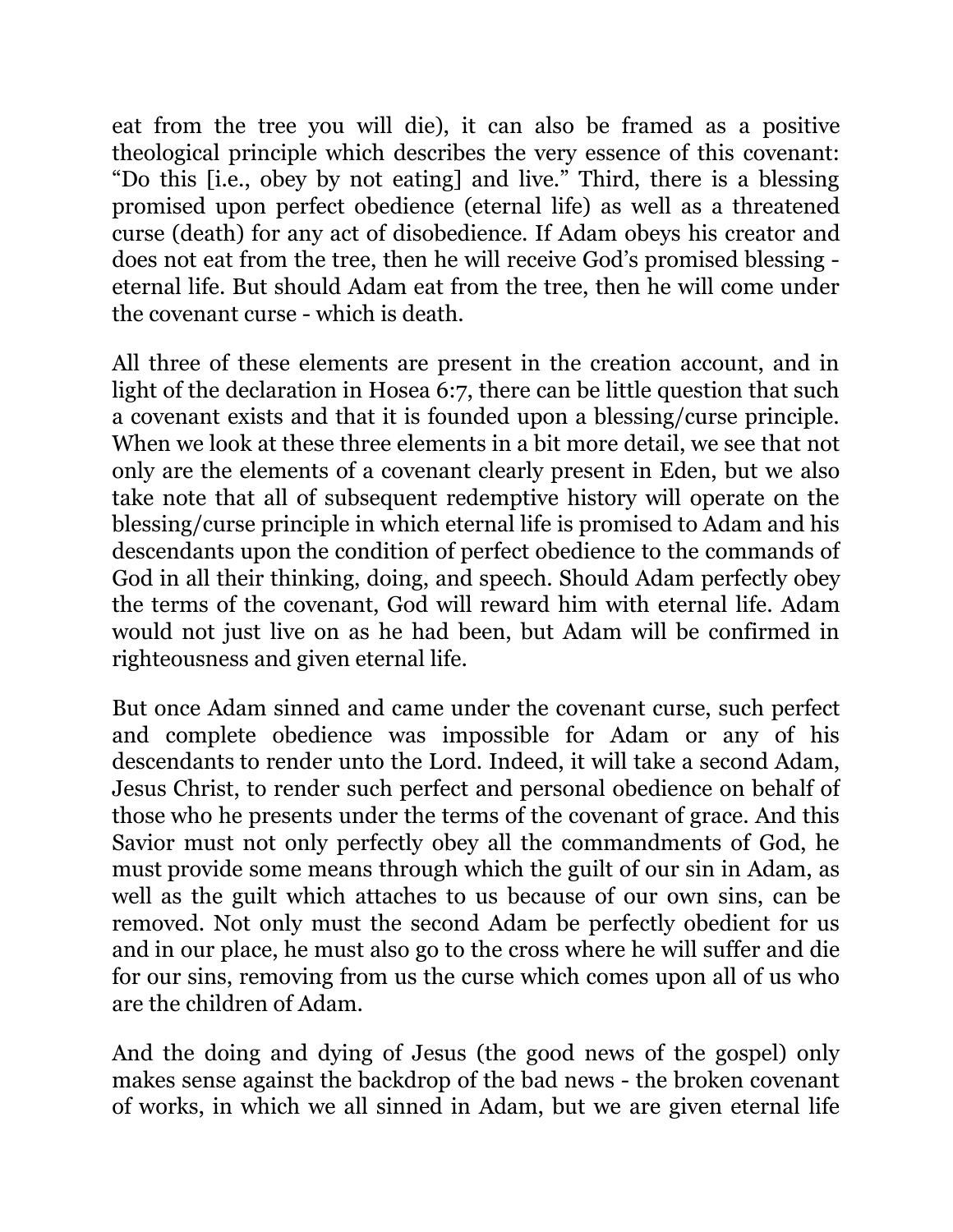through Jesus Christ (cf. Romans 5:12-19).

#### <span id="page-21-0"></span>**The Fall of Adam**

Most Americans operate on the sincere but completely misguided assumption that deep down inside people are basically good. When we compare ourselves to others, we might be able to measure up pretty well. Sure, there are some who we might begrudgingly admit are better people than we are, but we still do pretty well in most of our self-comparison tests against others.

The problem with assuming that people are basically good is that it completely ignores the fact that ours is a fallen race, under the just condemnation from God, awaiting the sentence of death and eternal punishment. The reality is that God is not going to compare me to someone else, who is a fallen sinner like I am. Instead, God will measure me against the standard of his law, which is holy, righteous, and good (Romans 7:12). And when God measures me using the standard of his law, it will soon become clear that like everyone else descended from Adam, I cannot meet God's standard of perfection. I am a sinner. I am under the sentence of death. How did this happen?

This immediately raises the question of fairness. Is it fair for God to judge me against a standard I cannot possibly meet? The answer would be "no," if we were to look at this question in a vacuum without any biblical context. The Bible teaches that Adam was not only the first human (from whom all humans are biologically descended), but that Adam was created holy and without sin. Adam was placed in Eden under the covenant of works with its condition, "do this (not eat from the forbidden tree) and live," or "eat from the tree and die." Adam chose the latter, bringing down the covenant curse of death upon the entire human race. People often agree with Ben Franklin's famous adage that the only two things in life which are inevitable are death and taxes, both of which I might add, stem from human sin. Yet, the fact remains, death is not natural to the human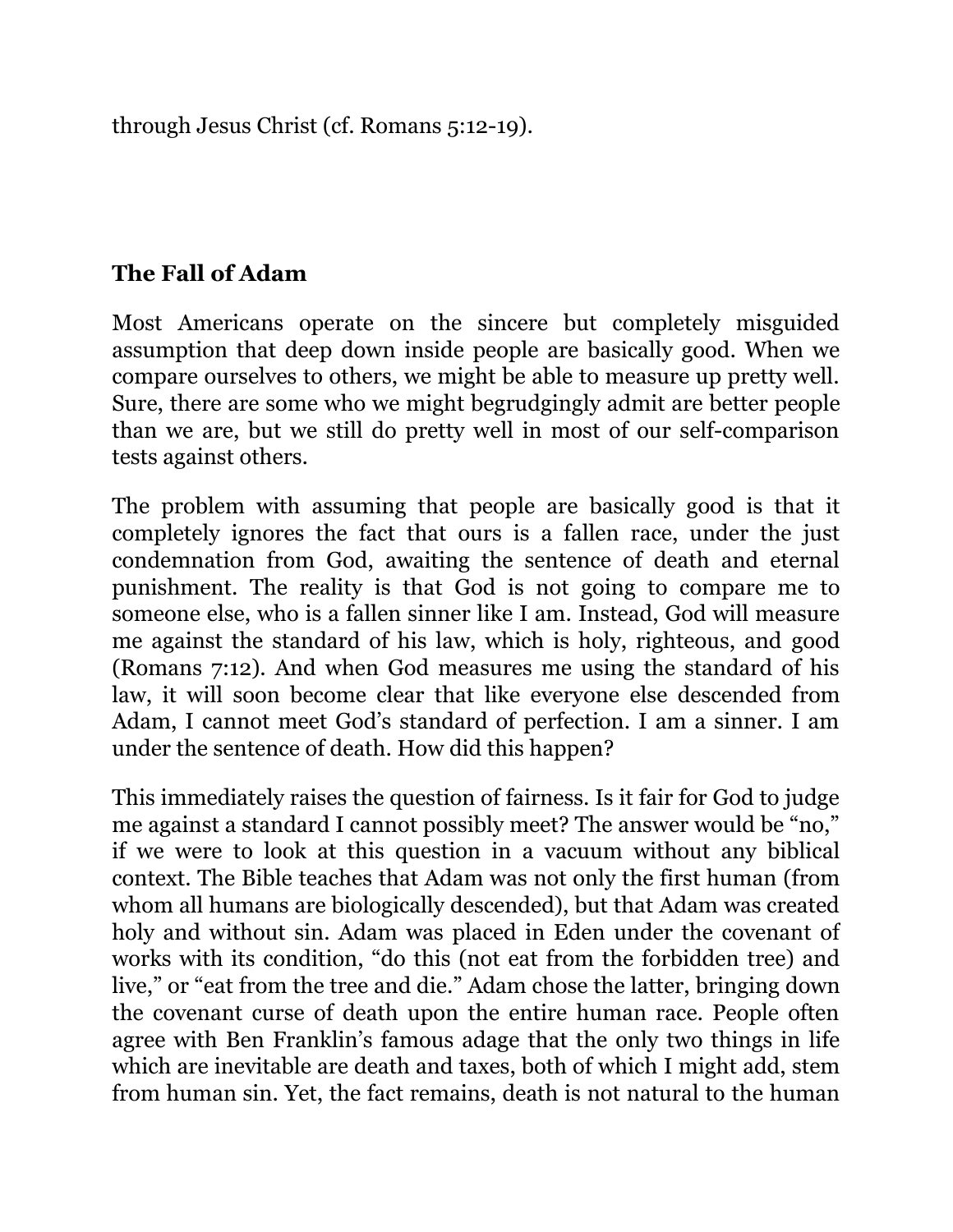race. Death is the consequence of the fall of Adam.

When Adam ate from the tree of the knowledge of good and evil, God immediately pronounced the covenant curse upon him. "And to Adam [God] said, "Because you have listened to the voice of your wife and have eaten of the tree of which I commanded you, 'You shall not eat of it,' cursed is the ground because of you; in pain you shall eat of it all the days of your life; thorns and thistles it shall bring forth for you; and you shall eat the plants of the field. By the sweat of your face you shall eat bread, till you return to the ground, for out of it you were taken; for you are dust, and to dust you shall return." Work became toil. Fruitful fields were filled with weeds and thistles. Child-bearing became labor. And even worse, Adam now faced the sentence of death. And so do we.

Because Adam acted for us and in our place (by serving as our representative in Eden), we are as guilty before God for Adam's act of rebellion as if we had been in Eden, personally rebelling against God as did our first father. The guilt of Adam's sin was imputed or reckoned to us (Romans 5:12, 18-19). Not only did the fall of Adam render us guilty before God, we have all inherited a sinful nature from Adam, and it is from that sinful nature that our own particular acts of sin spring (Romans 7:5). We sin because we want to sin. In fact, we like to sin. This is a far cry from the notion that we are all basically good people who occasionally sin. Rather we are sinful people, whose sinful propensities are restrained by the grace of a merciful God.

The Bible teaches that we are sinful by nature and by choice, and that we are not now, and never have been, innocent before God (Psalm 51:5; 58:3). As Paul recounts in Ephesians 2:1-3, we are dead in sin and by nature children of wrath. In Ephesians 4:17-19, Paul speaks of the effects of Adam's fall upon us in the following terms. "You must no longer walk as the Gentiles do, in the futility of their minds. They are darkened in their understanding, alienated from the life of God because of the ignorance that is in them, due to their hardness of heart. They have become callous and have given themselves up to sensuality, greedy to practice every kind of impurity." The consequences of Adam's fall are grave. Our thinking is futile, we are darkened in our understanding, we are alienated from God, and we seek to gratify our sinful nature rather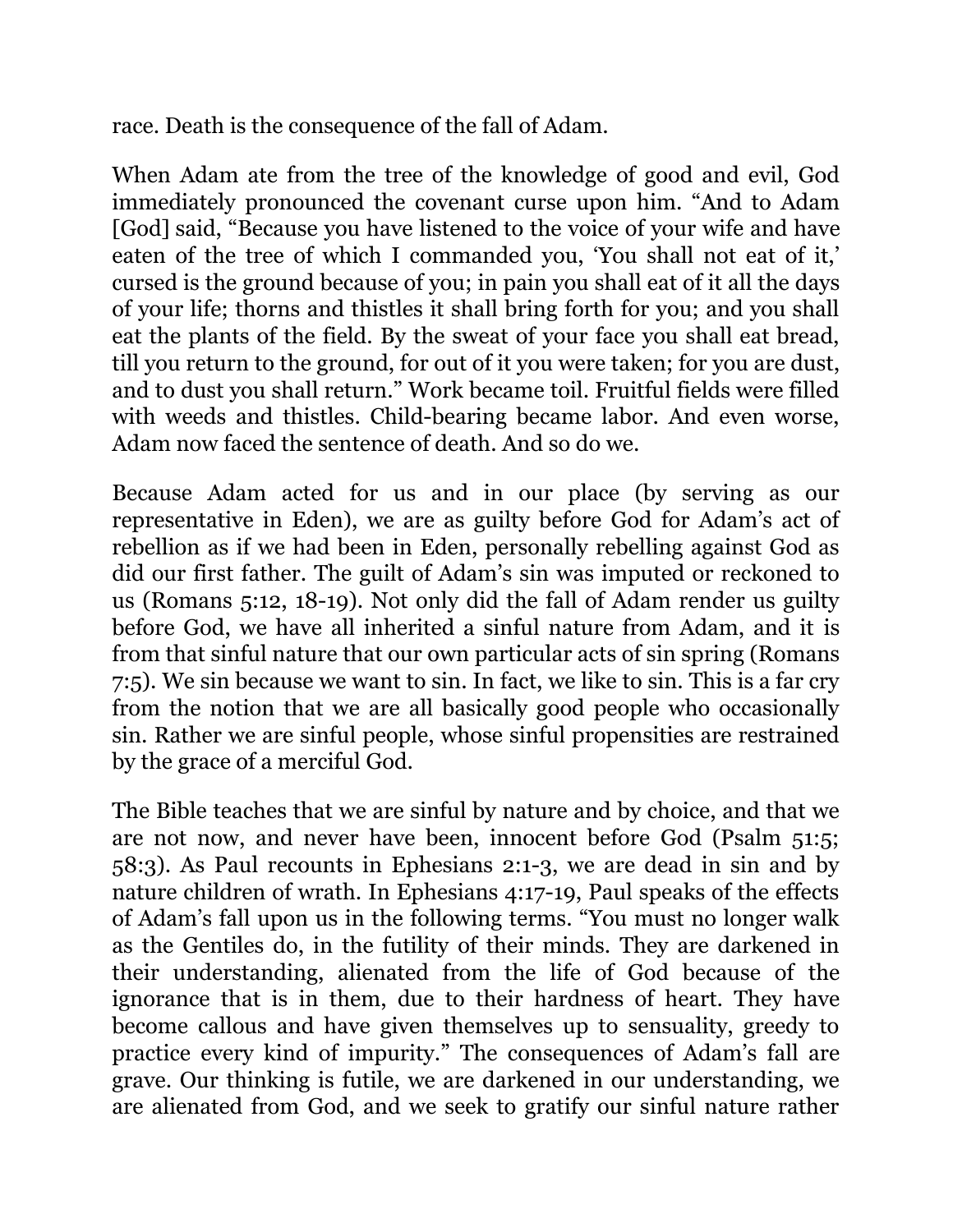than seek to please God.

And all of this stems from Adam's act of rebellion in Eden. As the Puritans so aptly put it, "in Adam's fall, sinned we all." Because Adam sinned, we are born with a sinful nature, already under the sentence of death, and unable to do anything to save ourselves.

This is the consequence of Adam's fall.

#### <span id="page-23-0"></span>**The Covenant of Grace**

It has been said that covenant theology is at the center of Reformed theology. No doubt, this is correct. In Eden, all of humanity fell when Adam, the first of our race, rebelled against his creator and plunged the entire human race into sin and death. It will take a second Adam (Jesus Christ) to perfectly obey the commandments of God so as to fulfill all righteousness (cf. Matthew 3:15). It will also take a second Adam to remove from us the guilt of our individual sins, as well as that guilt imputed to us from our first father, Adam (cf. Romans 5:12-19). But in order for a second Adam to accomplish these things, there must be a different covenant than the covenant of works (and its demand for perfect obedience), in which God allows a second Adam to do what is necessary for us and in our place to be saved for us, and to earn sufficient merit to save us. This brings us to the covenant of grace.

The covenant of grace is the historical outworking of an eternal covenant of redemption (the so-called "covenant before the covenant") in which the members of the Holy Trinity decreed that Jesus was to be the redeemer of those whom the Father had chosen in him, and that Jesus would do this on behalf of, and in the place of, all those sinners chosen from before the foundation of the world (cf. Ephesians 1:3-14). This means that God's saving grace is not directed to the world in general, but to those specific individuals whom he intends to save. In this covenant of redemption, the Holy Spirit will apply the work of Christ to all those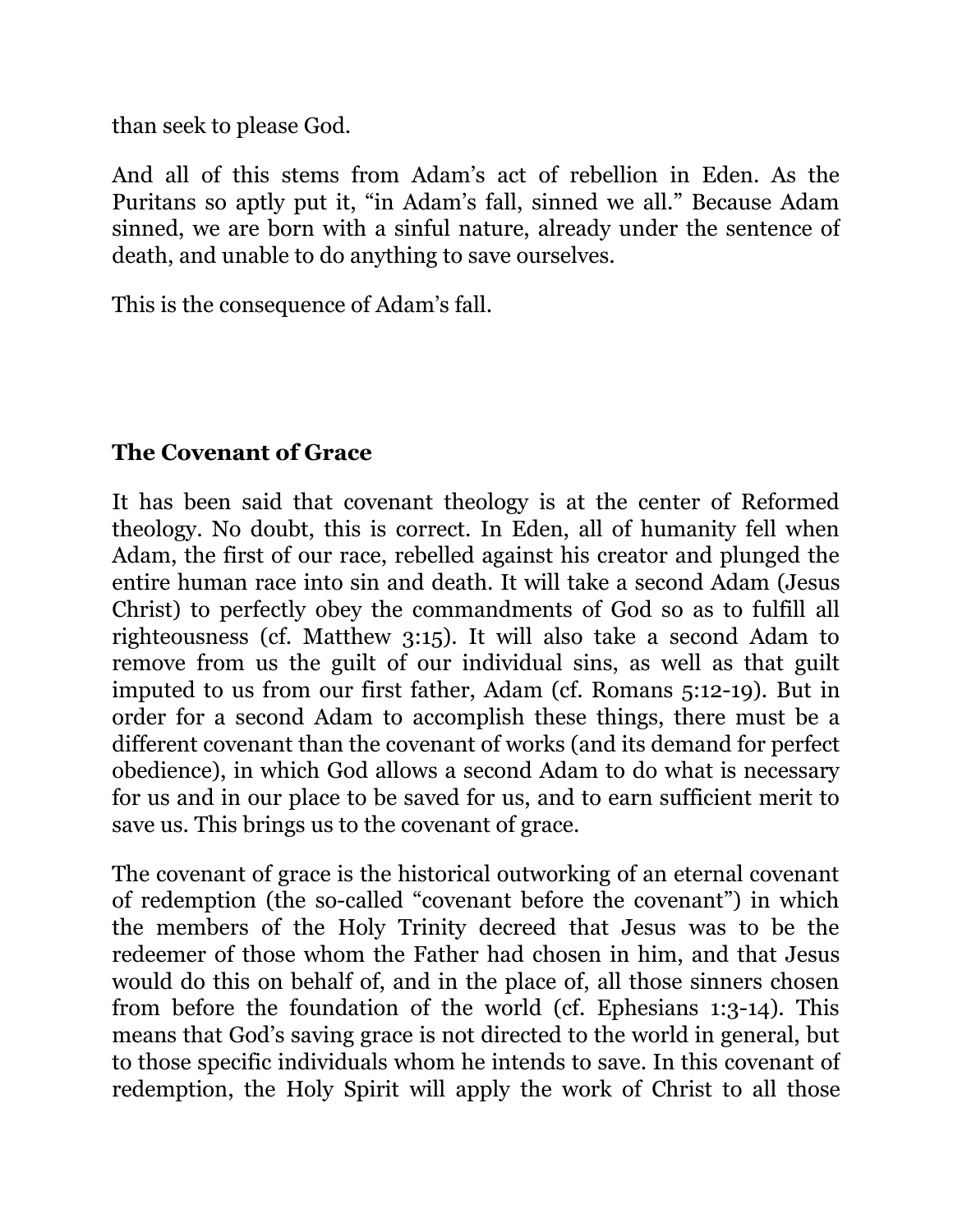whom the Father had chosen, and for whom the Son will die, ensuring that all of God's elect will come to faith in Jesus Christ through the preaching of the gospel - which is the divinely appointed means by which God's elect are called to faith.

As is the case with the covenant of works, the specific terminology "covenant of grace" does not appear in Scripture, although the rich and manifold theme of covenant appears throughout redemptive history and lies at the very heart of God's redemptive purposes and relations with humanity. As with the covenant of works, God is the author of this gracious covenant and he imposes specific conditions upon Adam and his fallen race. This covenant also includes the promise of eternal life, but is made on behalf of sinners by a gracious God who intends to save his elect from the consequences of Adam's sin through the work of Jesus Christ the second Adam. In the covenant of grace, everything hinges upon the sacrificial death and the perfect obedience of Jesus who is the only covenant mediator between God and humanity (1 Timothy 2:5), yet who can sympathize with us in our weaknesses having been tempted in all ways as we have, yet without sin (cf. Hebrews 3:1-6; 4:14-16).

While the condition of the original covenant of works was full and perfect personal obedience to the commandments of God, the condition of the covenant of grace is faith in Jesus Christ, who undoes the awful consequences of the fall (Romans 5:12-21; 2 Corinthians 15:20-28). The essence of this gracious covenant can be seen in the oft-repeated refrain first found in Genesis 17:7; "And I will establish my covenant between me and you and your offspring after you throughout their generations for an everlasting covenant, to be God to you and to your offspring after you." If we fast-forward redemptive history to the final chapter, when the new Jerusalem descends out of heaven on the last day, once again we hear these wonderful words which serve as the motto of the covenant of grace. "And I heard a loud voice from the throne saying, `Behold, the dwelling place of God is with man. He will dwell with them, and they will be his people, and God himself will be with them as their God" (Revelation 21:3). Yes, he is our God, and we are his people.

Therefore, redemptive history, which is the outworking in human history of God's eternal decree, is essentially the account of the unfolding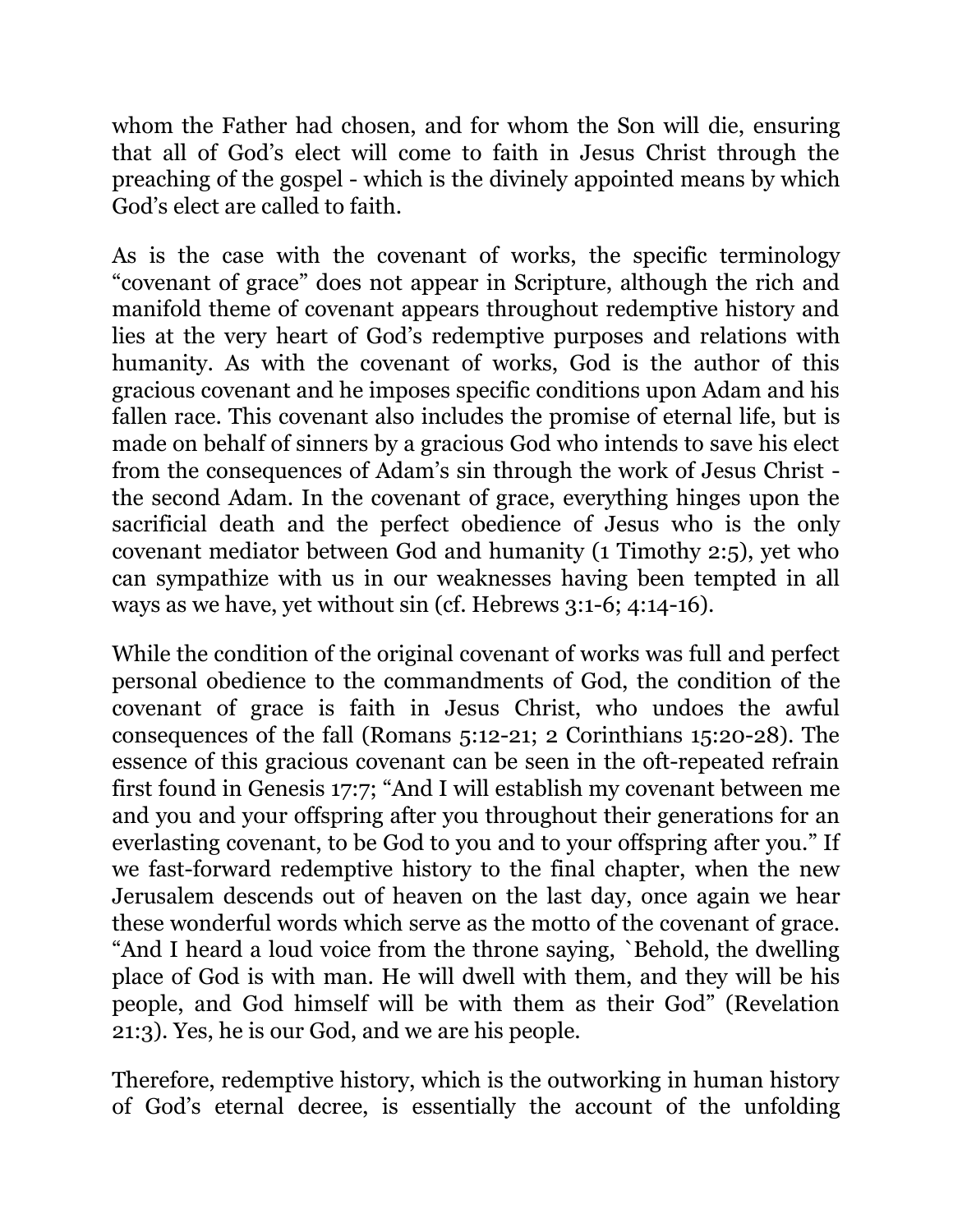successive covenants, which are historical manifestations of the one covenant of grace. Immediately after the fall of the human race into sin, God promised Adam that a redeemer will come and rescue him and the human race from the consequences of his sin. In Genesis 3:15, we find the first historical manifestation of the covenant of grace in the first promise of the gospel (the so-called proto-evangelium). No sooner had Adam sinned, the Lord pronounced the following curse upon the devil: "I will put enmity between you and the woman, and between your offspring and her [Eve] offspring; he shall bruise your head, and you shall bruise his heel." In this first gospel promise, God promises to crush the serpent and to save his people. The coming of the mediator of the covenant was now ensured. Jesus will die on a cross to redeem us from our sins.

Although the covenant of grace unfolds in several historical steps - (i.e., the promise God made to Abraham in Genesis 12, 17, etc., the promises God made to Israel at Mount Sinai in Exodus 24, as well as on the plains of Moab in Deuteronomy 29:13, the promise of an eternal kingdom made to David in 2 Samuel 7:14, followed by the prophecy of a New Covenant made to Jeremiah in his prophecy [31:33], which the author of Hebrews specifically applies to Jesus Christ, the covenant mediator in Hebrews 8:1-13) - the covenant is essentially the same throughout the entire course of redemptive history. This can be seen in the simple fact that there is but one gospel in both testaments, just as there is only one covenant mediator (Jesus Christ).

God has promised to be our God, and that we are his people. These covenant promises bookend redemptive history from the fall of our race into sin, until the time of the end, when our Lord returns to raise the dead, judge the world, and make all things new.

#### <span id="page-25-0"></span>**The Incarnation**

At the very heart of the Christian faith we find the doctrine of the Incarnation - Jesus Christ, the second person of the Holy Trinity and the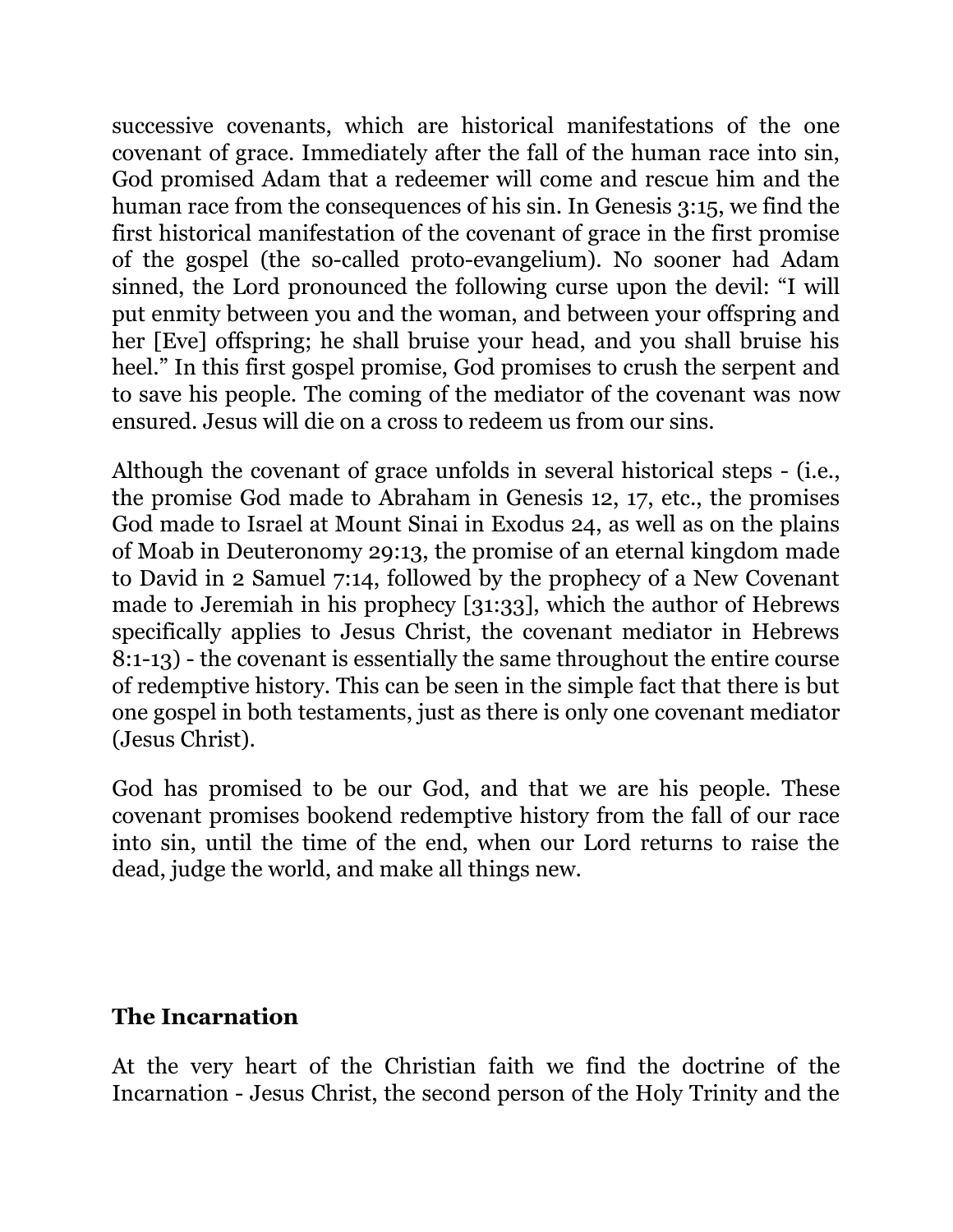eternal son of God took to himself a true human nature for the purpose of saving us from our sins. It is this doctrine which marks Christianity off as a supernatural religion, grounded in specific truth claims - i.e., God was in Christ reconciling the world to himself (cf. 2 Corinthians 5:18) - and which aims not for the moral improvement, enlightenment, or personal benefit of its adherents, but for the salvation of all those sinners whom God has chosen to save in Jesus Christ.

The incarnation of Jesus Christ is the proof that God keeps his promises. This event is the key turning point in what is truly the greatest story ever told. At the dawn of human history, God placed Adam in Eden and commanded him not to eat from the tree of the knowledge of good and evil. But Adam ate from the forbidden tree, plunging the entire human race into sin and death. But even as God was pronouncing the curse upon Adam, Eve, and the serpent (cf. Genesis 3), God promised to rescue Adam from his sin through the seed of the woman - that is, through a biological descendant from Eve who will redeem God's people from their sin (Genesis 3:15). It will take a second Adam - one who obeys the covenant of works which Adam broke and who alone can redeem us from the guilt and power of sin - to undo the consequences brought upon us by the first Adam. And this brings us to the incarnation of Jesus Christ, the person in whom God fulfills his promises and who is our Immanuel (God with us). The Word must become flesh if any of us are to be saved from the havoc wrought upon us by the first Adam (cf. John 1:17). There is no other way.

The Old Testament is filled with various messianic prophecies, in which God's promise to redeem his people are set forth with an amazing specificity. In fact, there are some sixty-one major messianic prophecies regarding the coming of Jesus Christ found throughout the Old Testament, all of which are explicitly fulfilled by the coming of Jesus Christ in human flesh as detailed in throughout New Testament. We have already seen that God's promise to Adam and Eve in Genesis 3:15 is fulfilled when Jesus dies upon the cross. Jesus not only crushes Satan, but suffers for his people to bring about their redemption. As but one additional illustration of God's redemptive promises being fulfilled in Christ, in Isaiah 7:14 we find this amazing prophecy: "Therefore the Lord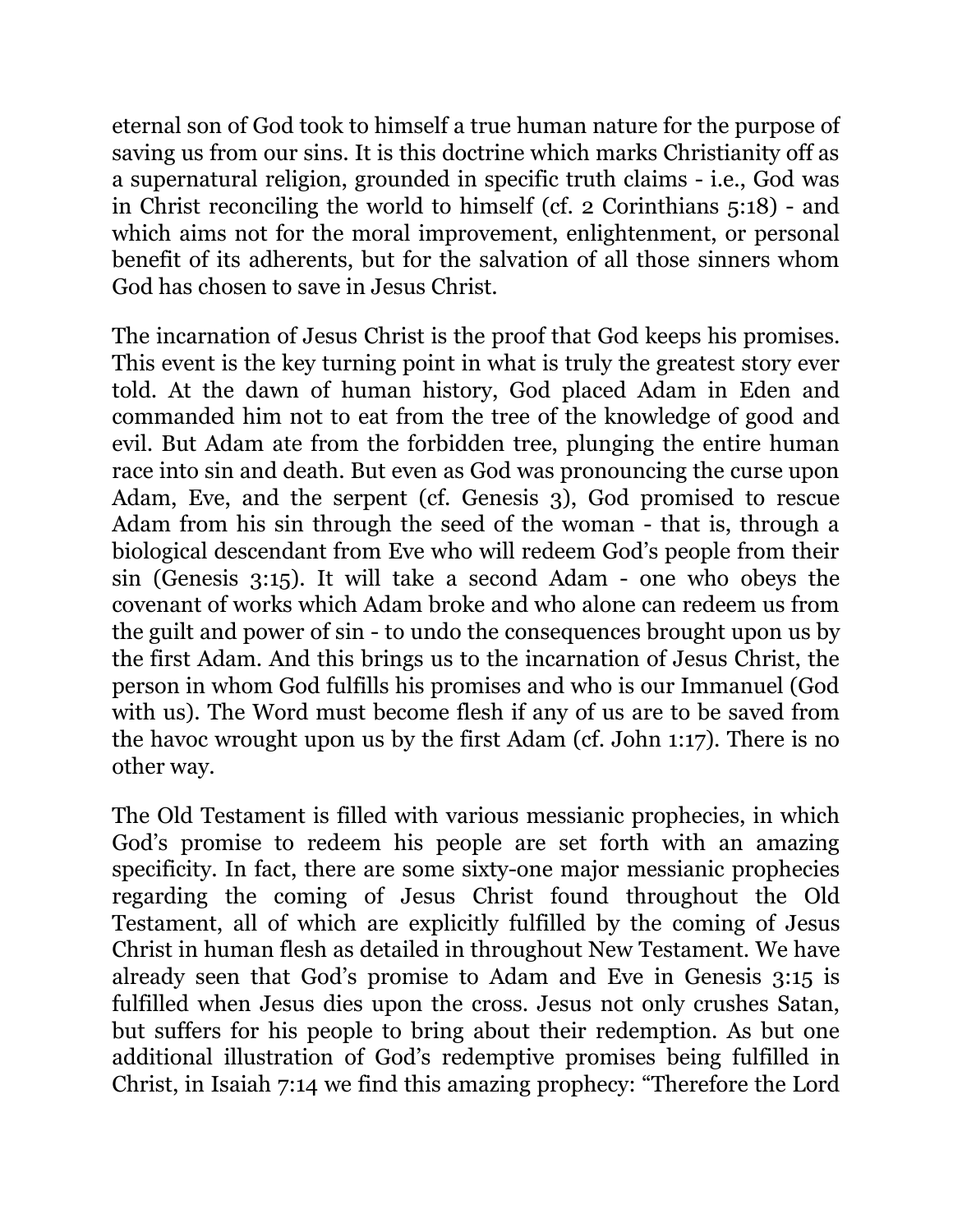himself will give you a sign. Behold, the virgin shall conceive and bear a son, and shall call his name Immanuel." The coming one is not only supernaturally conceived, he will be God in human flesh. This is why the Old Testament perspective on redemption is one of longing, anticipation, expectation, and hope.

When we come to the New Testament era, we immediately discover that something very dramatic and completely beyond all human expectation is taking place. In Matthew's gospel, we find the historical record of the fulfillment of a number of these ancient messianic prophecies. In Matthew 1:18-23, we read these words: "Now the birth of Jesus Christ took place in this way. When his mother Mary had been betrothed to Joseph, before they came together she was found to be with child from the Holy Spirit. And her husband Joseph, being a just man and unwilling to put her to shame, resolved to divorce her quietly. But as he considered these things, behold, an angel of the Lord appeared to him in a dream, saying, `Joseph, son of David, do not fear to take Mary as your wife, for that which is conceived in her is from the Holy Spirit. She will bear a son, and you shall call his name Jesus, for he will save his people from their sins.' All this took place to fulfill what the Lord had spoken by the prophet: `Behold, the virgin shall conceive and bear a son, and they shall call his name Immanuel' (which means, God with us)."

In the supernatural conception and birth of Jesus Christ, God fulfills his promise to Adam to send the seed of the woman who will crush the head of the serpent. But the birth of Jesus Christ also fulfills the promise God made to Abraham, to bless the world through one his biological descendants (Genesis 22:15-18). This explains why the gospel of Matthew opens with a genealogical record, which traces our Lord's ancestry back to Abraham through the line of Judah and the house of David. God keeps his promises, and our Lord's genealogy chart is the proof.

Why did God send his eternal son, and what does this mean for us? While the mechanics of the incarnation largely remain a mystery - in fact, Paul speaks of the incarnation in 1 Timothy 3:16 as such, "great indeed, we confess, is the mystery of godliness: [Jesus] was manifested in the flesh, vindicated by the Spirit, seen by angels, proclaimed among the nations, believed on in the world, taken up in glory" - the fact of the incarnation is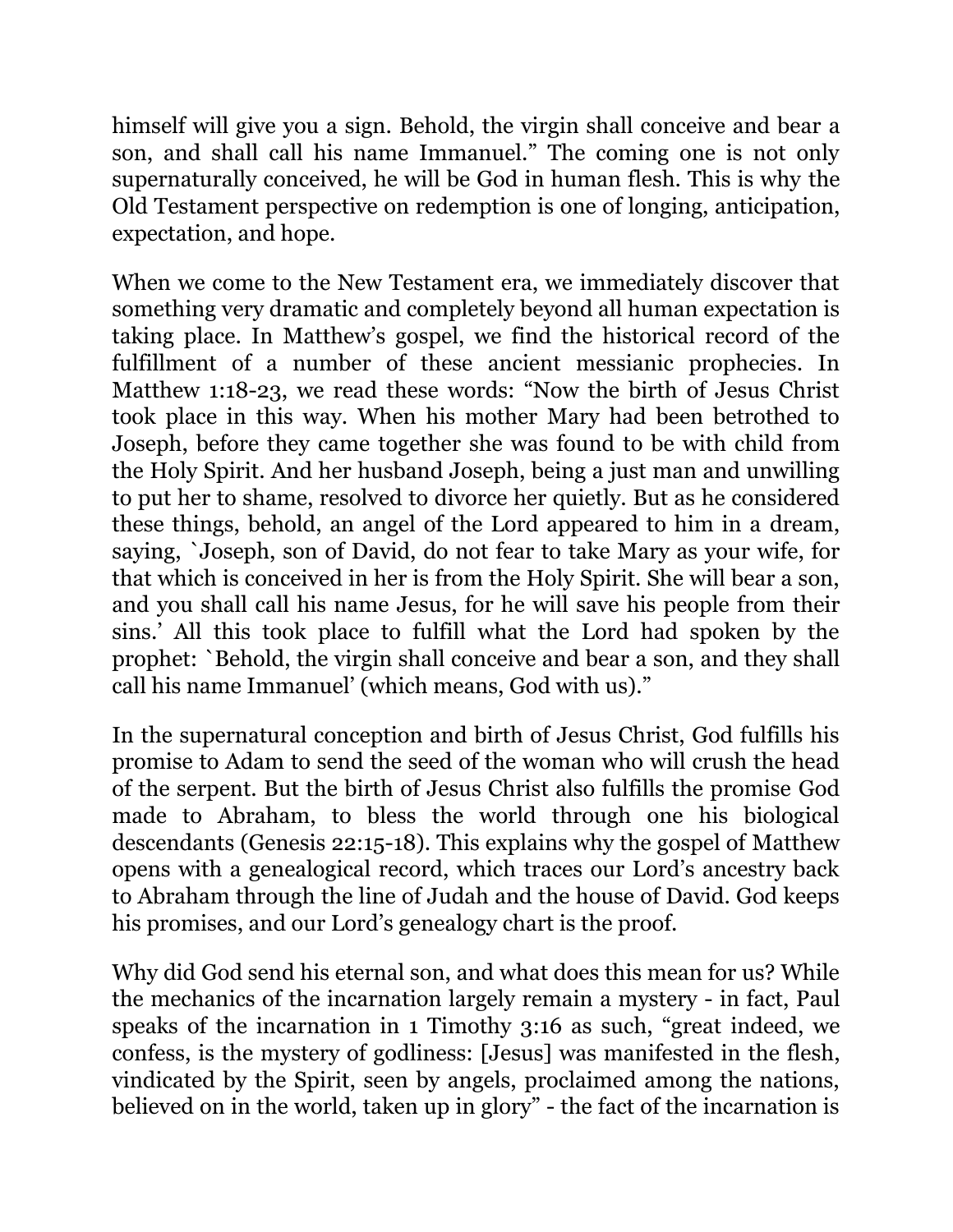beyond question. That Jesus is fully man and fully God is clearly taught in Holy Scripture. In, Philippians 2:6-8, Paul says of Jesus, "who, though he was in the form of God, did not count equality with God a thing to be grasped, but made himself nothing, taking the form of a servant, being born in the likeness of men. And being found in human form, he humbled himself by becoming obedient to the point of death, even death on a cross." Jesus is God in human flesh, he has two natures (one human, one divine), yet he is one person.

In the Incarnation, God came to earth in the person of Jesus Christ to save us from our sins. That the Word became flesh to save us from our sins is the very heart of Christianity.

#### <span id="page-28-0"></span>**Jesus Christ the Covenant Mediator**

Christians often speak of important doctrines in the abstract. People speculate about election and predestination, the extent of the atonement, and so on, without making any connection between these doctrines and the person and work of Jesus Christ. But the Bible does not allow us to do this. If we follow the biblical pattern and language, we cannot even mention the subject of election, without at the same time mentioning that we are chosen from before the foundation of the world in the person of Jesus Christ, who was himself chosen by the Father to be the redeemer of the world (John 17:1 ff.). The seed of the woman (cf. Genesis 3:15) is Jesus of Nazareth, who has redeemed us through his saving work. This is why the eternal son of God became incarnate - to save his people from their sins. And this brings us back to the covenant of grace, and its mediator, Jesus Christ.

It is important to carefully consider the fact that the covenant of grace has a personal mediator - Jesus Christ - who is revealed to us in the types and shadows of the Old Testament through Moses' office as mediator of that covenant God makes with Israel at Mount Sinai, as well as through the kingship of David and his rule over Israel, and even through the sacrifices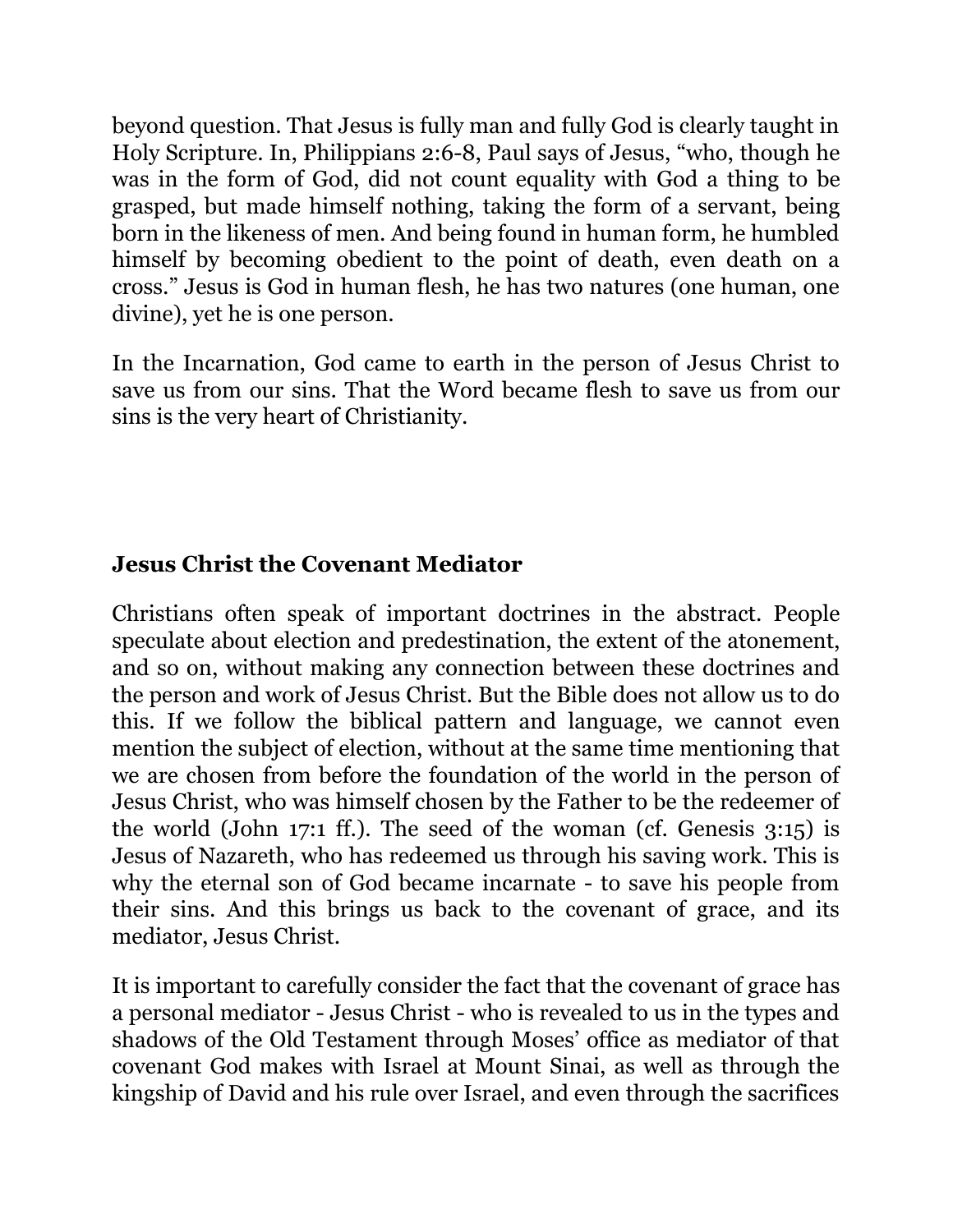for sin offered to God by the priests of Israel. All of these Old Testament events foreshadow the coming of God in human flesh. This is why whenever we speak about election and covenant, we must focus upon the word made flesh. Election, covenant, and incarnation are inseparable, and can only be explained and understood in the light of the coming of Jesus Christ, who is "God with us." This same Jesus is also the mediator of the covenant of grace which progressively unfolds through the pages of the Old Testament, and is fulfilled in the New.

As the promise of redemption begins to unfold, it is clear that God's promises will be fulfilled in a single person, that one who is the seed of the woman, who will be Israel's ultimate prophet, priest, and king, and who will also serve as the one mediator between God and man (cf. 1 Timothy 2:5). This one person and mediator of the covenant will be truly human, and yet truly God. He will have two distinct natures, yet he remains one person.

The two natures of Jesus Christ points us to the lengths to which a gracious God will go to save us from our sins. Given the fact of human sin, there is no possible way for men and women to be delivered from that sin apart from the incarnation of our Lord. Since it is the eternal Son of God, the Word, who became flesh, we must deal with the two natures of Christ and the way in which they are related in one person - Jesus. Since it was human nature which sinned, it was absolutely necessary for God to come to earth in the person of Jesus Christ so that someone truly human might do what is necessary to save us. The debt we owe to God must be paid by one of Adam's race. And then the punishment involved in the curse (death) requires the ability to suffer in both body and soul. For such a penalty to be paid, the eternal Son of God must become flesh.

And yet, at the same time, if we are to be redeemed from our sin, the redeemer must himself be without the guilt of sin so that he could in fact make a sacrifice for sins on behalf of those whom he came to save which satisfies the holy justice of God. A sinful man with a sinful nature is not fit to save other sinners. This is why Jesus was miraculously conceived in the womb of the virgin by the power of the Holy Spirit, so that he was free from the guilt of Adam's sin. This is also why Jesus subjected himself to the law of God (Galatians 4:4-6), to earn a justifying righteousness for his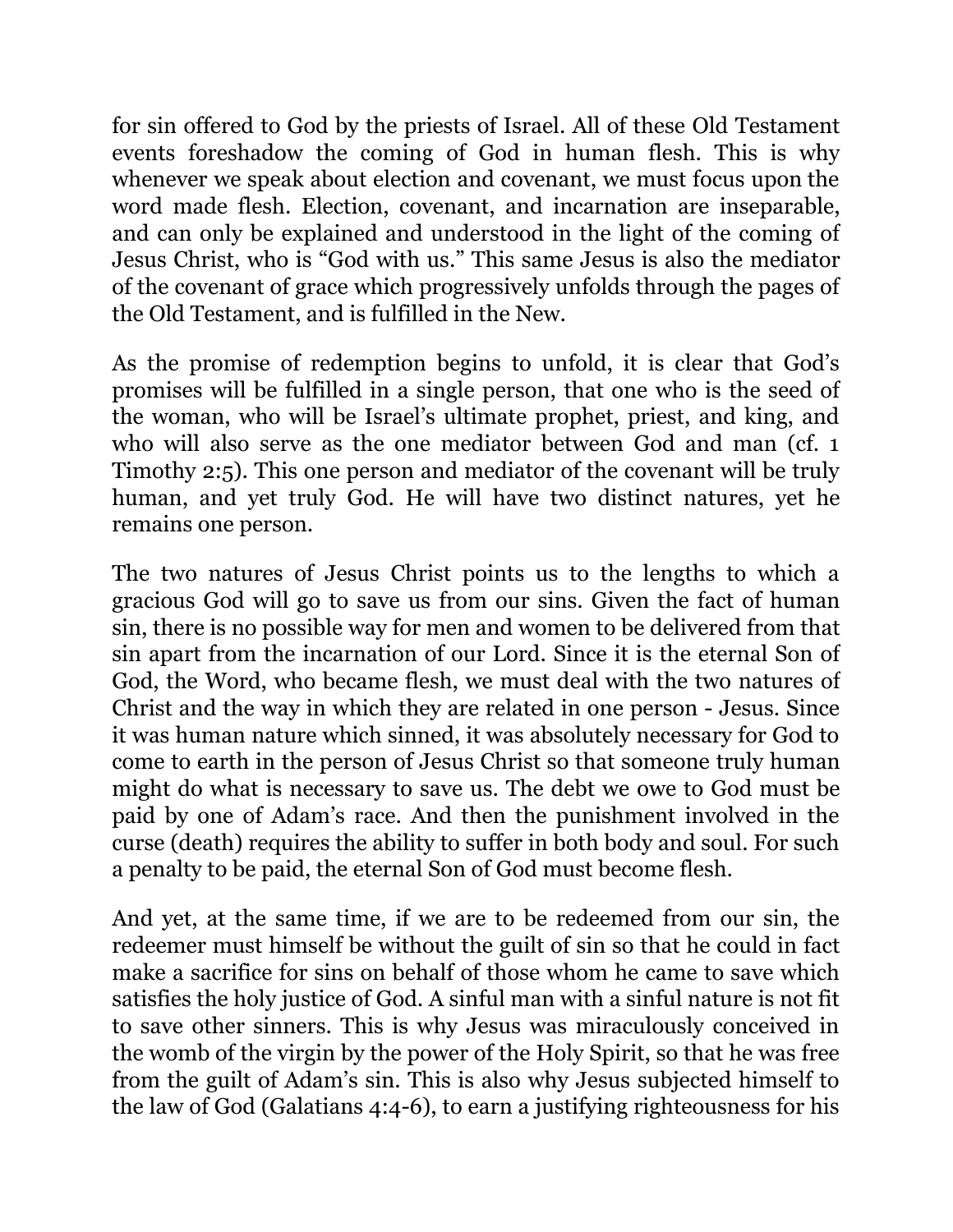people through his own perfect obedience. This is why Paul calls Jesus the second Adam (cf. Romans 5:12-19). Jesus does not give into temptation like Adam did. He obeys all of God's commands, unlike Adam. Jesus earns the crown of life which Adam failed to do. Jesus did all of those things, perfectly, and he did them as someone who was truly human. This is why Jesus is a better mediator than Moses, with a covenant much better than the one God made with Israel at Sinai.

Yet no human sacrifice can pay the infinite debt we owe to the holy God. The sacrifice for our sins must be made by someone whose death can actually pay the debt. Then, there is the fact that no human can apply their sacrifice or obedience to another so as to pronounce forgiveness. Only God can apply the fruits of Jesus' redemptive work to others under the terms of a covenant of grace, which he alone can establish on his oath. This is why Jesus must also be fully God.

Since Jesus is truly man, he truly redeems human nature - which he took with him when he ascended into heaven after his resurrection. Not only do we have hope that the Son of God will redeem our souls, the two natures united in one person also means that God will redeem our bodies as well. Jesus not only has paid for our sins, and provides for us a perfect righteousness, presently he is in heaven in a body of glorified flesh - a body in which he will return to raise the dead, judge the world and make all things new. Because our Lord has redeemed human flesh, we are certain that our flesh will likewise be transformed so that we might live with him forever and ever.

This is why Jesus Christ must be true God and true man, yet one person who is the mediator of the covenant of grace. Jesus came to save us from our sins and to earn a perfect righteousness by perfectly obeying the law of God. But the Word also became flesh to redeem fallen human nature and this required him to become like us in every way, yet without sin. When we speak of being saved - we mean much more than the salvation of our souls. We mean the redemption of our whole person - body and soul. This is why he is true God and true man, and the mediator of a better covenant.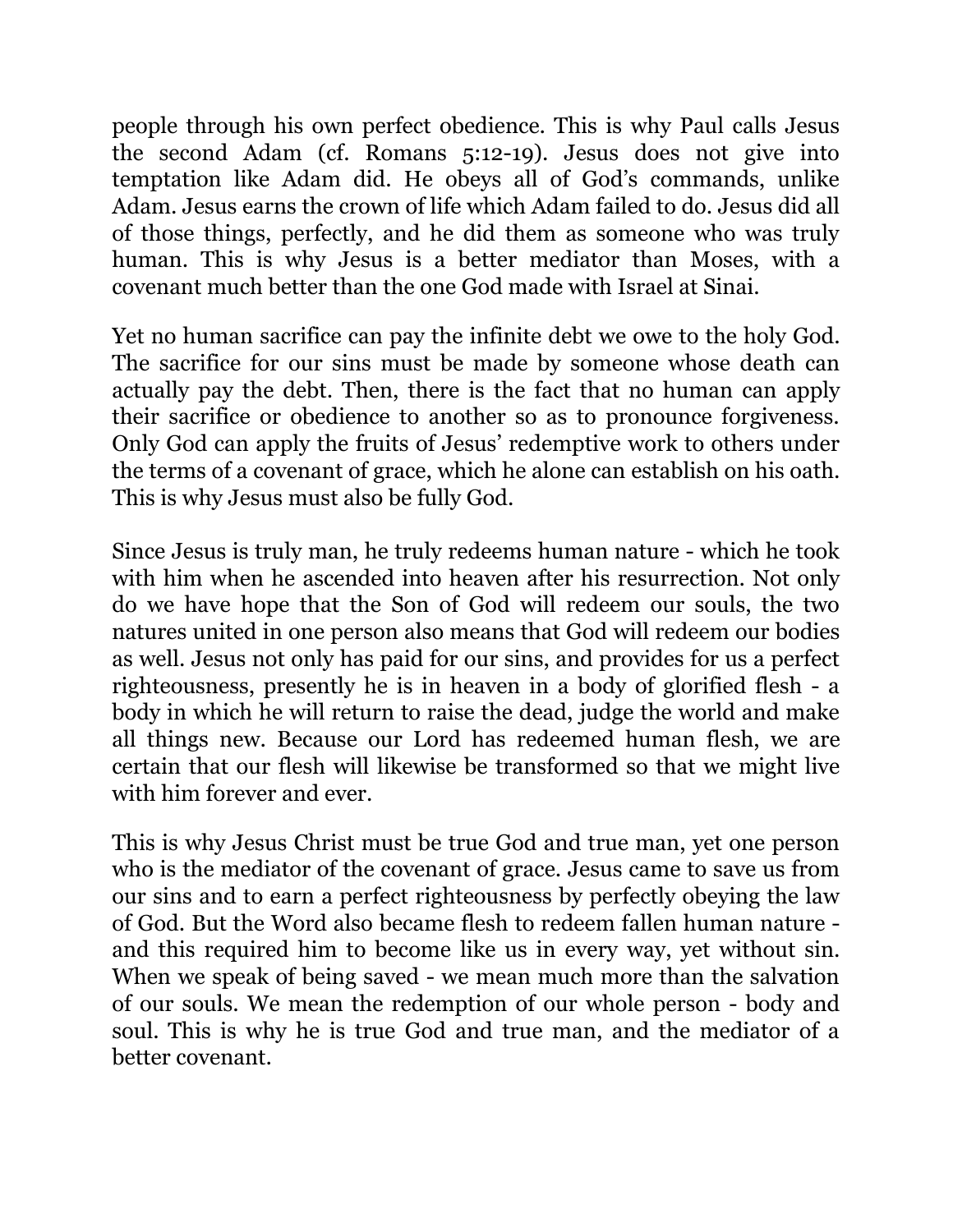#### <span id="page-31-0"></span>**God's Attributes**

Much indeed can be known about God from creation. We know that God is eternal, all-powerful, and good (cf. Romans 1:20). Yet, whatever we learn about God through nature (general revelation), will always be limited by the very nature of revelation through finite created things. In addition, such revelation is inevitably corrupted by human sinfulness (Romans 1:21-25). Therefore, whatever sinful people learn about God through nature will be grossly distorted, and ironically, ends up serving as the basis for all forms of false religion and idolatry - a theme developed by the Apostle Paul in Romans 1:18-32. John Calvin was absolutely right when he spoke of the minds of sinful men and women as "idol factories" (Institutes, I.11.8).

Since sinful human curiosity often leads finite men and women to speculate about God's hidden essence, it is important to remind ourselves that God condescends to reveal himself to us in his word (i.e., Scripture), in and through the person and work of Jesus Christ. In the word of God, we find a number of divine "attributes" (or perfections) ascribed to God. So, rather than speculate about God's hidden essence, we must worship and serve the God who reveals himself to us through his word.

Christian theologians have long struggled to explain how it is that certain of these divine perfections belong to God alone, while others are also ascribed to humanity since we are created in God's image. The former attributes are most often identified as "incommunicable" attributes because these particular attributes cannot be "communicated" by God to his creatures, precisely because we are finite creatures. The latter are called "communicable" attributes because they are in fact communicated to humanity, though in finite measure due to creaturely limitations, and only by analogy. As we take up these divine attributes, we must keep in mind that these are perfections which God alone possesses in all their fulness, and they reveal a great deal to us about God's divine being.

When we speak of God's incommunicable attributes we may think of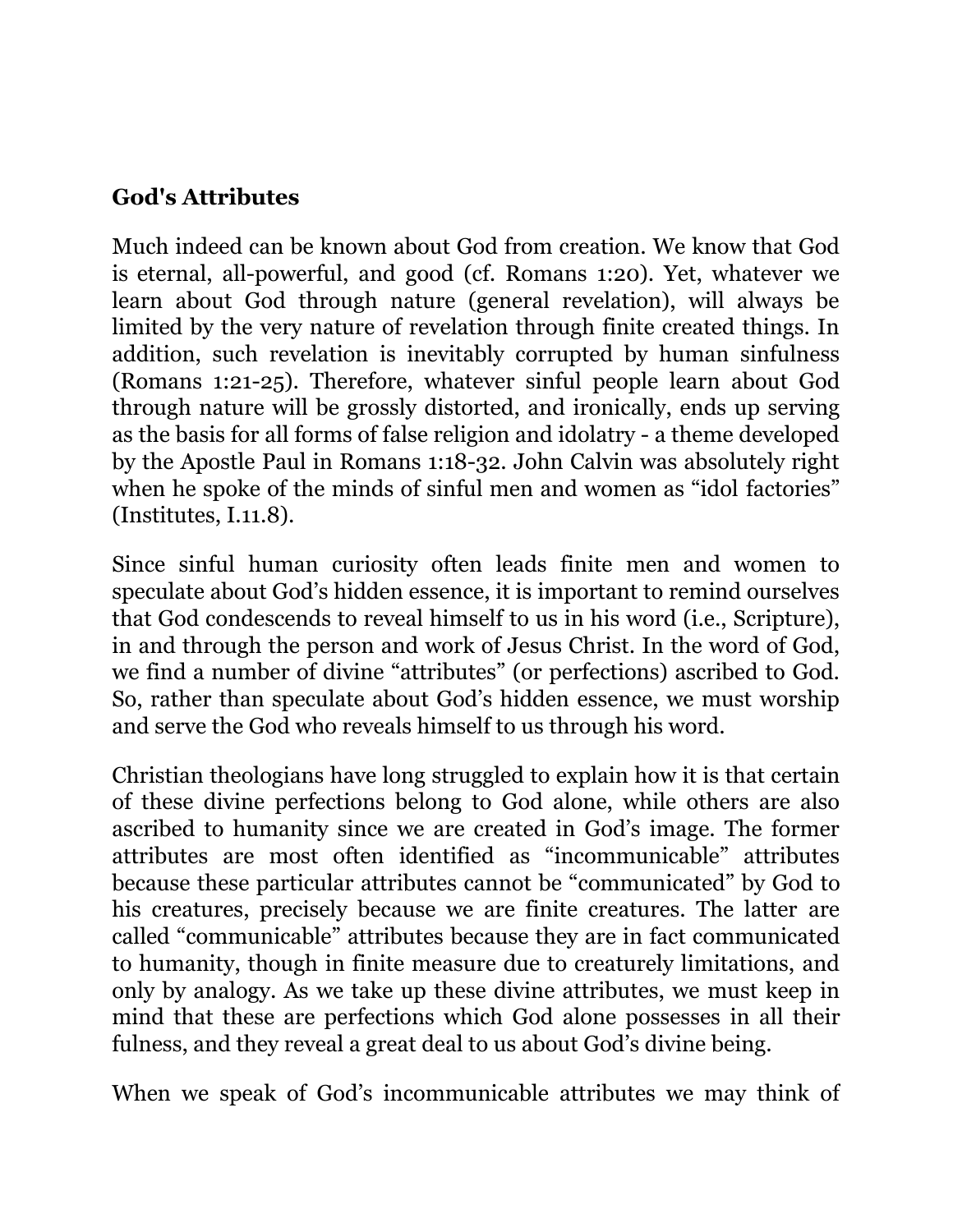things such as divine simplicity (God is an infinite spirit and not the sum of different parts - cf. John 4:24). Because God is "simple," his attributes can be said to be identical with his being. God is also self-existent (aseity). He is in no sense dependent upon anything outside himself for his existence, his glory, or his purposes. We can also speak of God as "eternal." He alone is without beginning nor end. God now is. God always was. God forever will be.

One way Christians have spoken of a number of these attributes is to use the "way of negation." That is, since we are finite and sinful creatures who depend upon God's revelation of himself to truly know anything about him, it is much easier (and safer) for us to say what God is not, rather than struggle to state what an infinite and eternal God truly "is." These are attributes with which every Christian is familiar.

God is said to be "immortal," because he, unlike us, is not "mortal." This is but another way to say that God is eternal. He does not live or die as we do - he is life itself. We may also speak of God as "invisible" because he (unlike us) is pure spirit and not visible to the human eye. But this also means that God fills all creation with his perfections. We speak of God as "immutable" because he does not change - as to his essence, or as to his purposes. And then we may speak of God as "impassable." Unlike his creatures, God is independent from the world he has made, and his divine essence is not subject to external influences (like suffering or passions), although the persons of the Godhead are indeed affected by the actions of his creatures. Take, for example, the fact that we know that God loves us because his Son Jesus suffered and died for our sins (1 John 4:10).

The so-called communicable attributes are important to mention as well. These perfections include those attributes which begin with the prefix "omni" to distinguish the way in which we as creatures possess these attributes from the absolute fulness in which God possesses them. These include omniscience, omnipotence, omnipresence, as well as other attributes designated without the "omni" prefix, such as goodness, love, mercy, holiness, righteousness and jealousy.

Although our knowledge is finite and limited (because we are finite and limited creatures), God is said to be omniscient - he knows all things.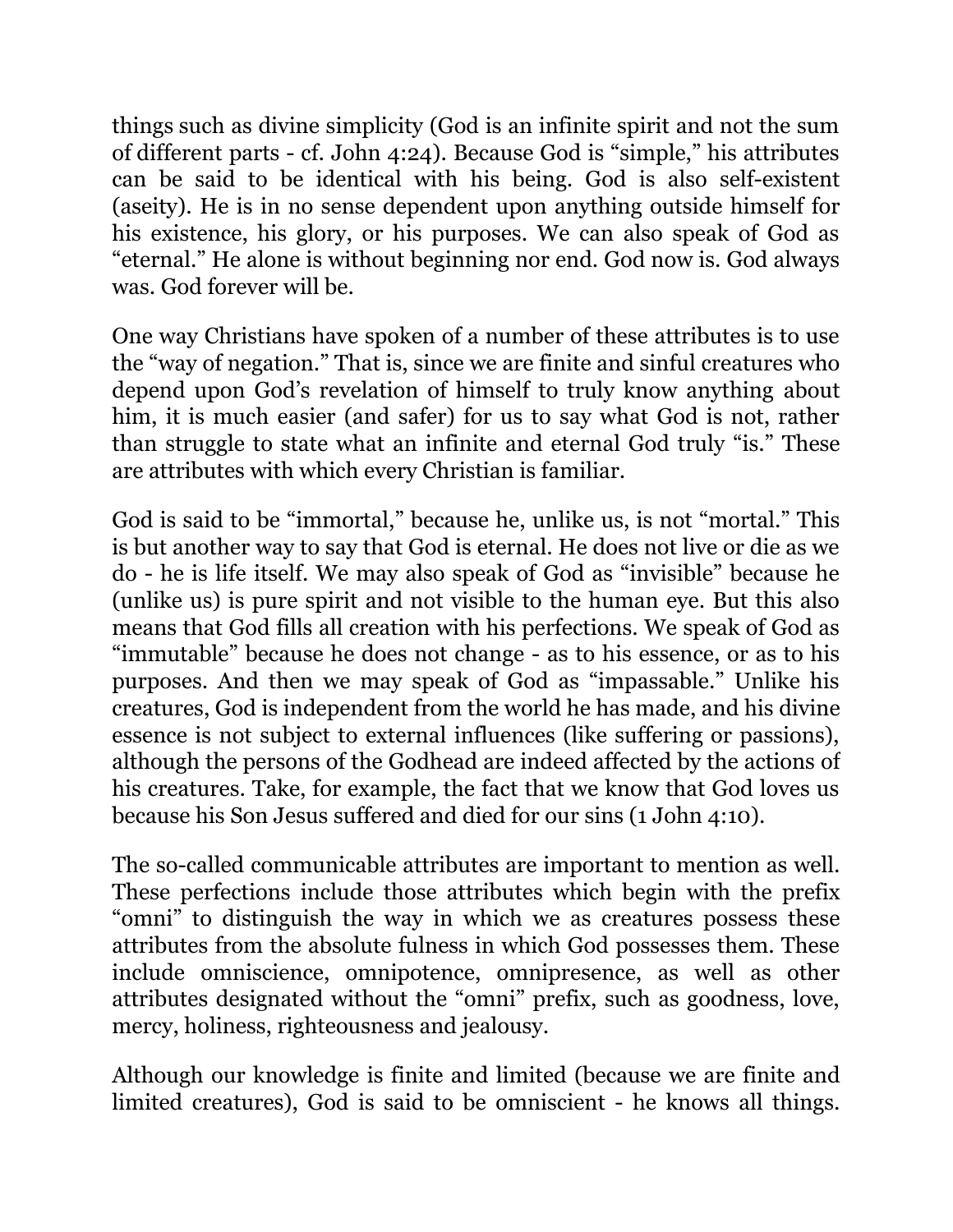Although we exercise creaturely power and freedom, God alone is properly said to be all-powerful and therefore sovereign over all things. Although we occupy both time and space, God transcends all such spatial and temporal limitations. He alone is omnipresent. Men and women can demonstrate goodness, love, mercy, etc., as a reflection of being created in the image of God, who possesses these same attributes without limits or measure, unlike the way these attributes are manifest in us.

Since this is how God has revealed himself to us in his word, it is vital that we not speculate about these divine perfections, nor attempt to ignore them when they expose our creaturely limitations. Rather, we worship and adore the God who reveals himself through such wonderful perfections.

#### <span id="page-33-0"></span>**Divine Image Bearers**

With the language of the eighth Psalm clearly in mind ("you have made [man] a little lower than the heavenly beings and crowned him with glory and honor" v. 5), Reformed theologian Cornelius Van Til once declared that Adam was created to be like God in every way in which a creature can be like God. These words sound rather shocking when we first hear them. And yet as Van Til goes on to point out, because Adam is a creature, he will never be divine. Adam will always be a creature. Therefore, Christians cannot talk about the creation of humanity without first being clear about the fact that God is distinct from his creation, and cannot be identified either with the world around us or its creatures.

That said, the biblical account tells us that Adam was created in God's image (Genesis 1:26), which indicates that Adam is neither divine, nor the product of some unspecified primordial process. Adam was created by a direct act of God in which Adam's body was created by God from the dust of the earth, while his soul was created when God breathed life into the first man (Genesis 2:7). The divine image extends to Eve as well (Genesis 2:4-24). To be human then, is to be male or female and to bear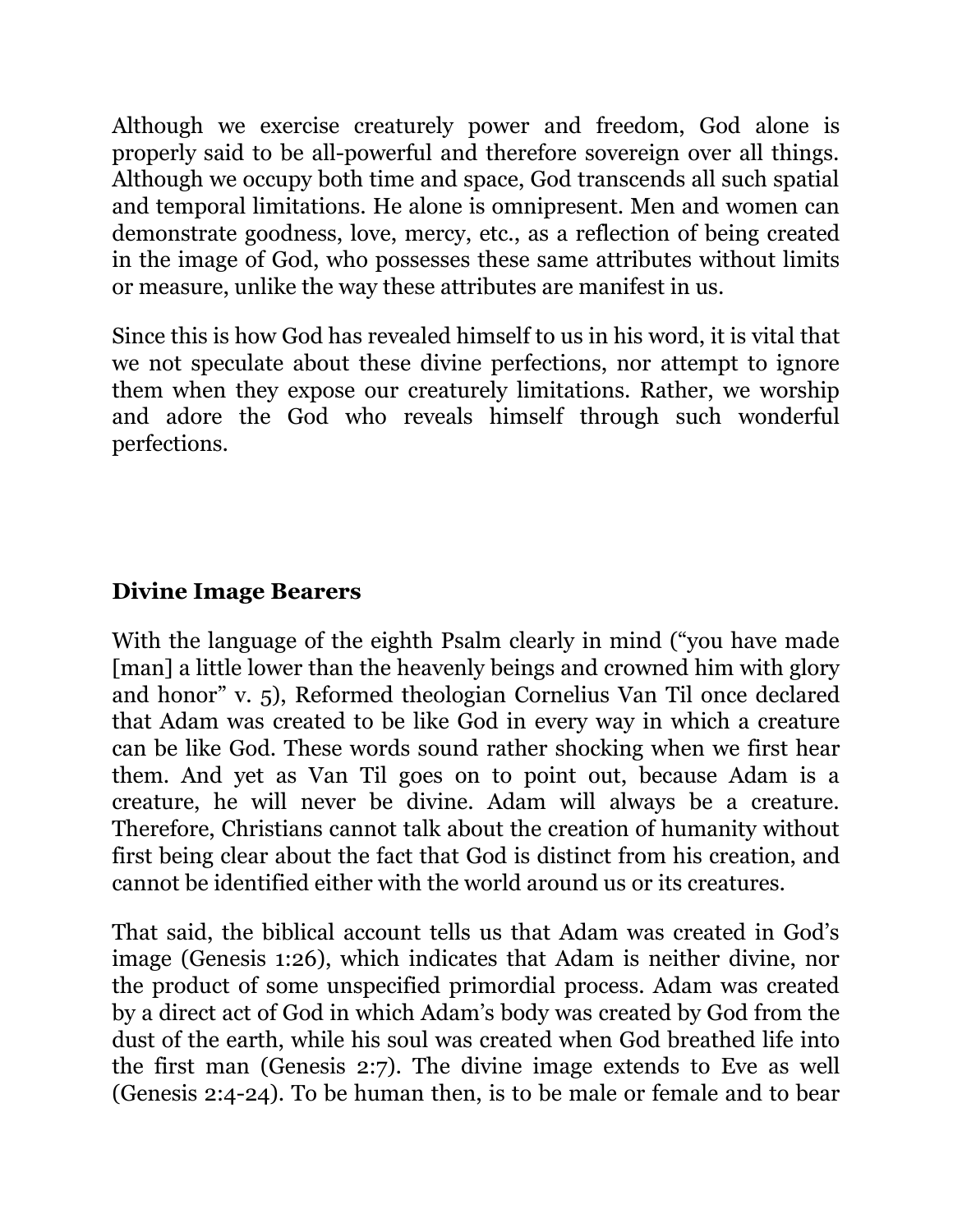God's image in both body and soul, which exist as a unity of both spiritual (the soul) and material (the body) elements. To be a divine image bearer is to be an ectype (copy) of which God is archetype (original).

Because all men and women are divine image-bearers we are truly like God, and we possess all of the so-called communicable attributes of God albeit in creaturely form and measure. This is what constitutes us as "human" beings, distinct from and superior in moral and rational capabilities to the animal kingdom. In fact, the creation of Adam and Eve marks the high point of the creation account (Genesis 1:28-31), as God pronounced the first man Adam to be "very good."

The ramifications of the fact that we are divine image bearers are multifaceted and profound. First, the creation reveals that Adam is both the biological and federal head of the human race. To put it another way, Adam was the first human being, and all humans are his biological descendants. This speaks directly to the question of the unity of the race (despite our different skin colors and physical appearances), and to the equality of persons before God. Second, as the biological head of our race, Adam represented the entire human race before God during the period of probation in Eden when Adam was commanded not to eat from the tree of the knowledge of good and evil.

Adam was assigned the role of acting for and on behalf of all those who are his descendants. What Adam did in Eden, he did on our behalf, as our representative. This fact alone implies a number of additional considerations, including the fact that Adam was created in righteousness, holiness, and possessed true knowledge of God (cf. Ephesians 4:24; Colossians 3:10), which means that Adam was righteous before God as created. Adam was not merely innocent before God, but holy and upright, possessing the natural ability to obey all of God's commands and to fulfill the cultural mandate (Genesis 1:28).

The spiritual nature of Adam (as seen, for example, in the fact that the soul lives on after the death of the body) further reflects this element of human nature. Our souls are invisible, indivisible, and immortal. In addition, we are created as rational beings with great intellectual abilities, as well as the moral ability to determine right from wrong (Romans 2:12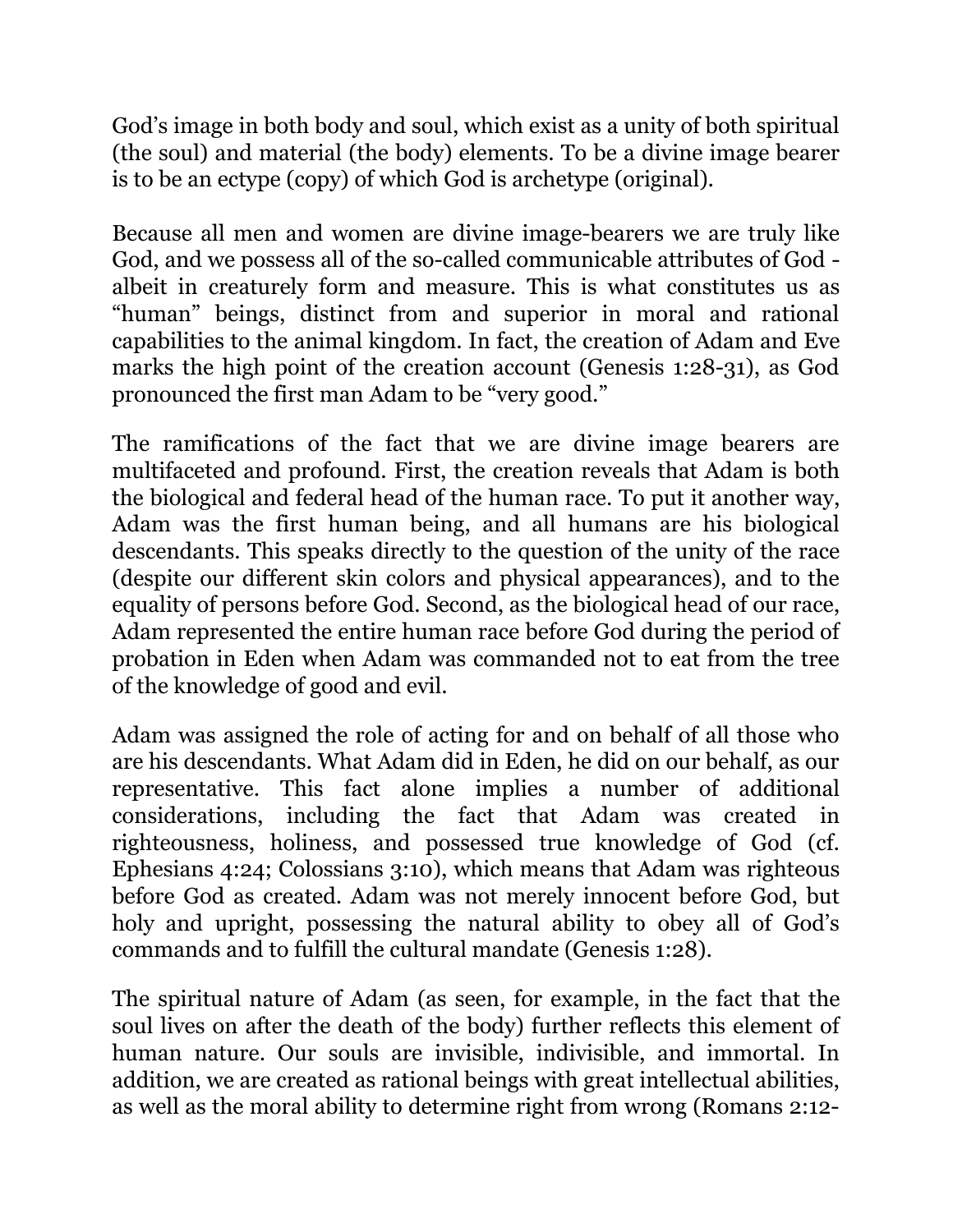16). This also indicates that all men and women are capable of receiving the revelation that God gives through the created order (general revelation) and through his word (special revelation). Reformed theologians have long argued that our bodies are fit "organs" of the soul. And it is especially through the body-soul unity that these communicable attributes are manifest.

As the divine image-bearer possessing such original righteousness, holiness, and knowledge, Adam was given dominion over all of creation as God's vice-regent. Not only did God make all things good, he assigned his unique divine image-bearer the role of ruling over the world and all of its creatures. Adam was given all the plants and animals for food, and was assigned the task of naming the animals over which he was given dominion (Genesis 2:19). It is because Adam was a divine image-bearer that he was fit and equipped for this task.

This is what the Psalmist means when he says that man is but a little lower than the angels (Psalm 8:5). The creation of Adam was the high point of all of God's creative activities, not an after-thought. As the divine-image bearer, Adam is to rule and subdue the earth in the name of his creator. He possesses true righteousness, holiness, and knowledge, and his task is to build the temple garden of God on earth in Eden. And he is fit for the task in every way.

#### <span id="page-35-0"></span>**Jesus as Prophet, Priest and King**

The diagnosis is not very good: we are ignorant, guilty, and corrupt. But the prognosis is far worse. We are under the curse and face certain death. As fallen sinners ravaged by a threefold consequence of our sins, our hearts are darkened (Romans 1:21) and our thoughts are continually evil (Genesis 6:5). Our minds are clouded by sin and ignorant of the things of God (Ephesians 4:17-18). We labor under the tremendous weight of our guilt - the penalty for our many infractions of the law of God. We may delude ourselves into thinking that we have sinned against our neighbors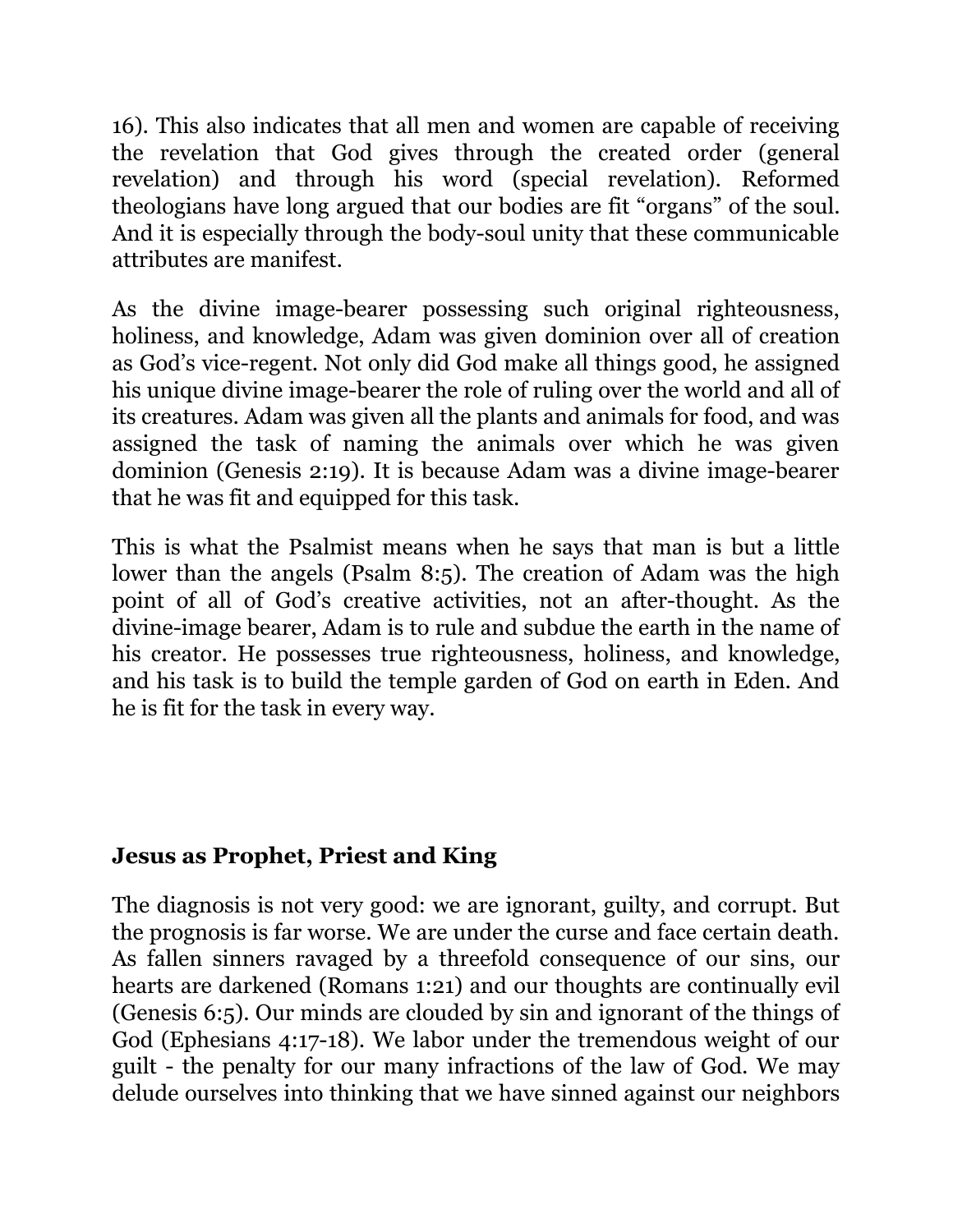only; David knew that this was not true. "Against you, you only, have I sinned and done what is evil in your sight" (Psalm 51:4). But we also suffer from the destructive pollution of our inherited sinful condition, which infects every part of us from the moment of conception. Born in sin as the Psalmist declares (Psalm 51:5), there is no good residing in us (Psalm 14:1-3). Our bodies, which are fearfully and wonderfully made (Psalm 139:14), become instruments to act out the wickedness that would otherwise lie hidden in our hearts (Romans 6:13). The bad news is very bad. Sin leaves us ignorant, guilty, and polluted, and therefore miserable.

But there is a glorious and miraculous cure from this disease: The good news of the gospel is that while "this is impossible with men," nevertheless, with God, "all things are possible!" (Matthew 19:26). It was John Calvin who brought the so-called "threefold office" of Christ into prominence. Utilized by many in the subsequent Reformed tradition, the threefold office presents Jesus Christ as prophet, priest, and king, who in his saving work fulfilled all the anointed offices of the Old Testament. As Calvin pointed out, the threefold office of Christ is one of the best ways to explain our Lord's redemptive work, which by design overcame our ignorance, our guilt, and our corruption, and which even now provides us with illumination, redemption, and hope in the present.

We start with Jesus' prophetic office in which he represents God to humanity. Jesus is the light of the world (John 1:4-5), who comes to show us God the Father (John 14:9). It was Moses who foretold of a great prophet that "the Lord your God will raise up for you a prophet like me from among you, from your brothers - it is to him you shall listen" (Deuteronomy 18:15). And it is Peter, who immediately after the birth of the church, applies this passage to our Lord (Acts 3:22-23). Jesus speaks of himself as such a prophet (Luke 13:33), and our Lord expressly claims to speak only what his father has told him to say (John 12:49-50; 14:10, 24; 15:15; 17:8, 20). Jesus speaks of the future (Matthew 24:3-35), and speaks with an amazing authority unlike all others (Matthew 7:29). Indeed, our Lord's words are backed by the power of God, for his mighty works serve to confirm the truth of his message (Matthew 21:11, 46; Luke 7:16, 24:19; John 3:2, 4:19, 7:40, 9:17). In John 6:14 we are told that "When the people saw the sign that he had done, they said, "This is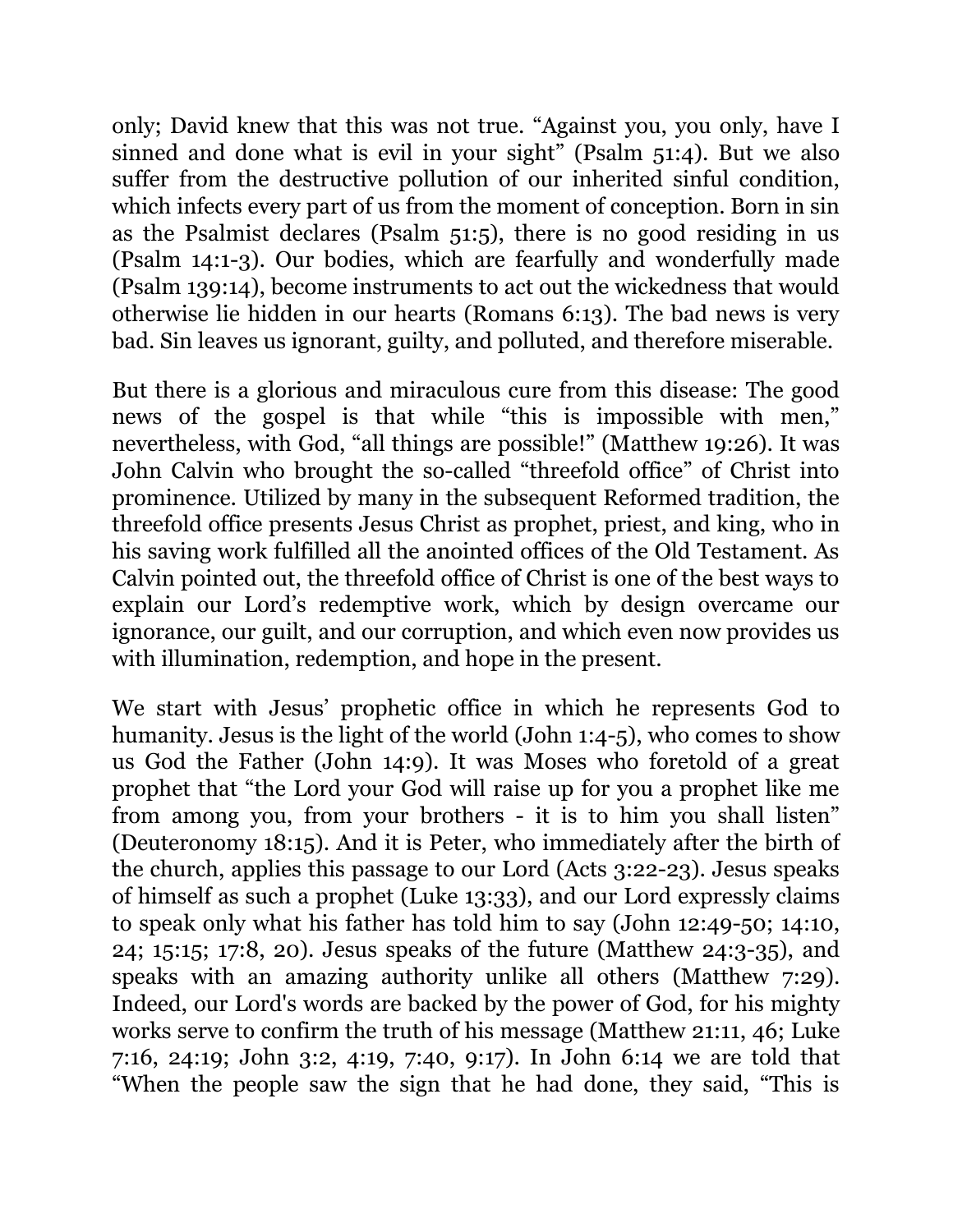indeed the Prophet who is to come into the world!"

The priestly office of Christ occupies a major place in the New Testament and includes not only a discussion of the office itself, but also of Christ's sacrificial death to redeem sinners from their sin. The key passage in the New Testament, Hebrews 5:1 and following, lays out the characteristics of a true priest. First, "for every high priest chosen from among men is appointed to act on behalf of men in relation to God, to offer gifts and sacrifices for sins" (v. 1). Second, such a priest is appointed by God (v. 4). Third, the high priest offers "gifts and sacrifices for sins" (v. 1). In addition, the priest makes intercession for the people (Hebrews 7:25), blessing them in the name of God (Luke 9:22). Clearly, Jesus Christ is the high priest par excellence. Although he is the only New Testament writer who applies the term to Jesus, the author of Hebrews repeatedly speaks of Jesus as a priest.

As for the kingly office of Christ, the Scriptures declare that "the Lord has established his throne in heaven and his kingdom rules over it" (Psalm 103:19). Unlike those who argue that Christ delays the full manifestation of his rule in this present age until a millennial age yet to come, Jesus presently exercises full dominion over all things. Jesus is King of kings, and his kingdom is a kingdom both of grace and of power. In his ascension, Jesus Christ ascended to the right hand of his father and even now rules over all of creation as sovereign Lord (the civil kingdom) and over his church as covenant mediator (Christ's kingdom).

The New Testament repeatedly speaks of Christ as "head of the church" (Ephesians 1:22, 4:15; 5:23; Colossians 1:18; 2:19). Christ's rule over his church is closely related to the mystical union formed between Christ and the church, which the Scriptures describe as his body (1 Corinthians 12:27). Christ's kingdom is a spiritual kingdom, so it has no flag, no world headquarters, and no catchy logo. But it is present wherever Christ's people gather to hear God's word proclaimed and to receive the sacraments (Romans 14:17). This kingdom is identical to that which the New Testament repeatedly calls the "kingdom of God." This kingdom is a conquering kingdom (Matthew 12:28), but is not tied to cultural, economic, or political institutions (John 18:36). The wicked will not inherit this kingdom (Galatians 5:21), though our own children, seen by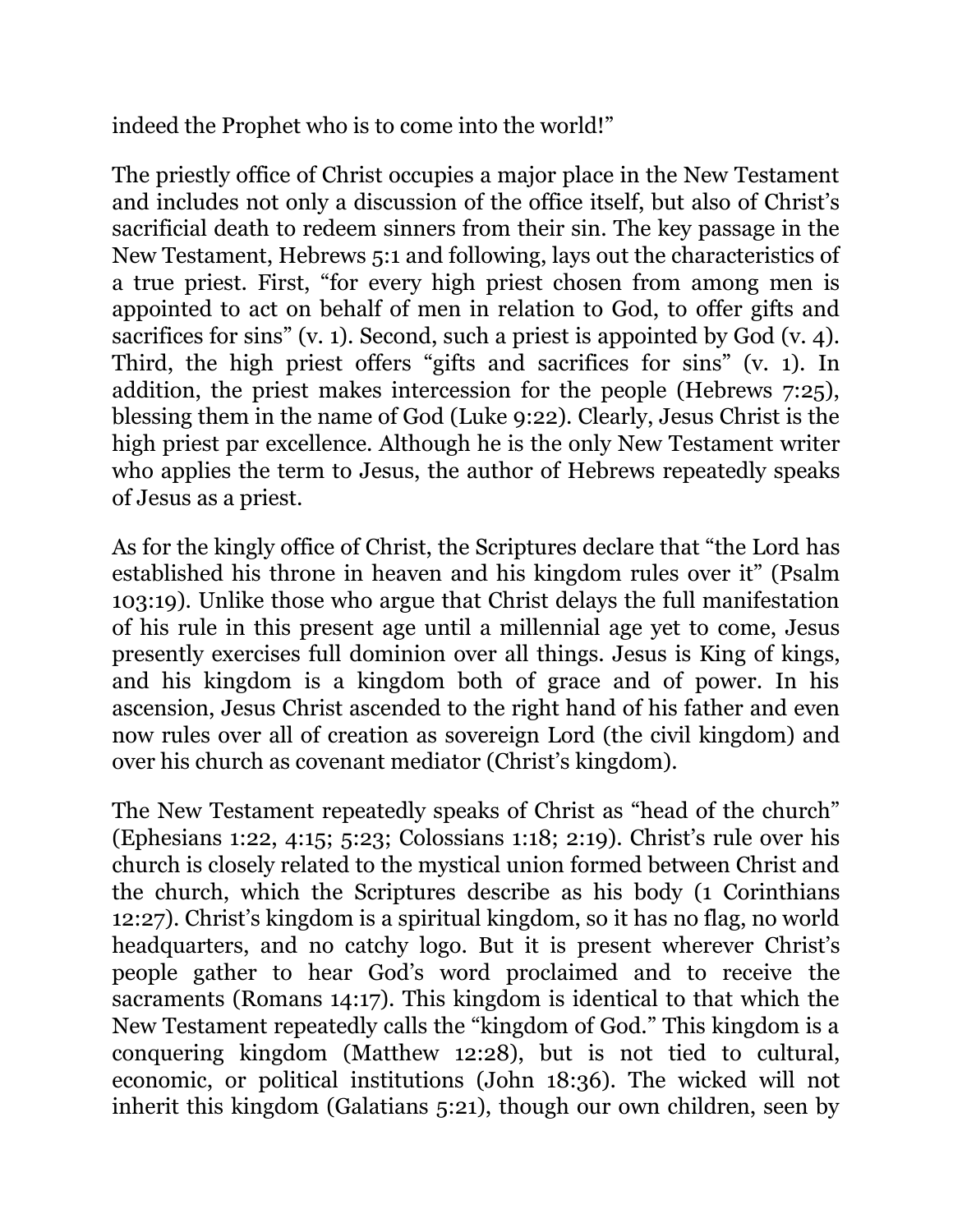the world as "the least of these," are already members through baptism (Luke 18:16). It is a glorious kingdom (1 Thessalonians 2:12), and despite what some may say, it is a present reality (Matthew 3:2). It is a kingdom, which as the Creed declares, "has no end" (cf. 2 Peter 1:11).

In his threefold office as prophet, priest, and king, Jesus cures our ignorance, he removes our guilt, and he deliver us from our corruption. It is here that we find some of the specifics of what it means for Jesus to be the only mediator of the covenant of grace.

# **The Death of Christ**

As redemptive history unfolds in the Bible, the story of God's saving purposes takes a number of surprising twists and turns. The New Testament opens with an angel announcing to a young virgin that God's promised Savior was at long last coming to visit his people with salvation. Jesus was born of Mary, he grows to manhood, and begins his public ministry after his baptism by John (Matthew 3). As we read in Matthew's gospel, "and [Jesus] went throughout all Galilee, teaching in their synagogues and proclaiming the gospel of the kingdom and healing every disease and every affliction among the people" (Matthew 4:23).

Eventually, Jesus' public ministry took him to Jerusalem, because as Jesus informed his disciples, "The Son of Man will be delivered over to the chief priests and scribes, and they will condemn him to death" (Matthew 20:18). As John the Baptist said of Jesus upon first encountering him, "Behold, the Lamb of God, who takes away the sin of the world!" (John 1:29). Since Jesus came as Israel's Messiah, the mediator of the covenant, and fulfilled the anointed offices of prophet, priest, and king, the necessity of his death comes as somewhat of a surprise - although this death was remarkably foretold by the prophet Isaiah (Isaiah 52:13-53:12) who predicted that God's Messiah would also be a suffering servant. When Jesus entered Jerusalem in triumph on Palm Sunday, it appeared to all as though he would at long last take his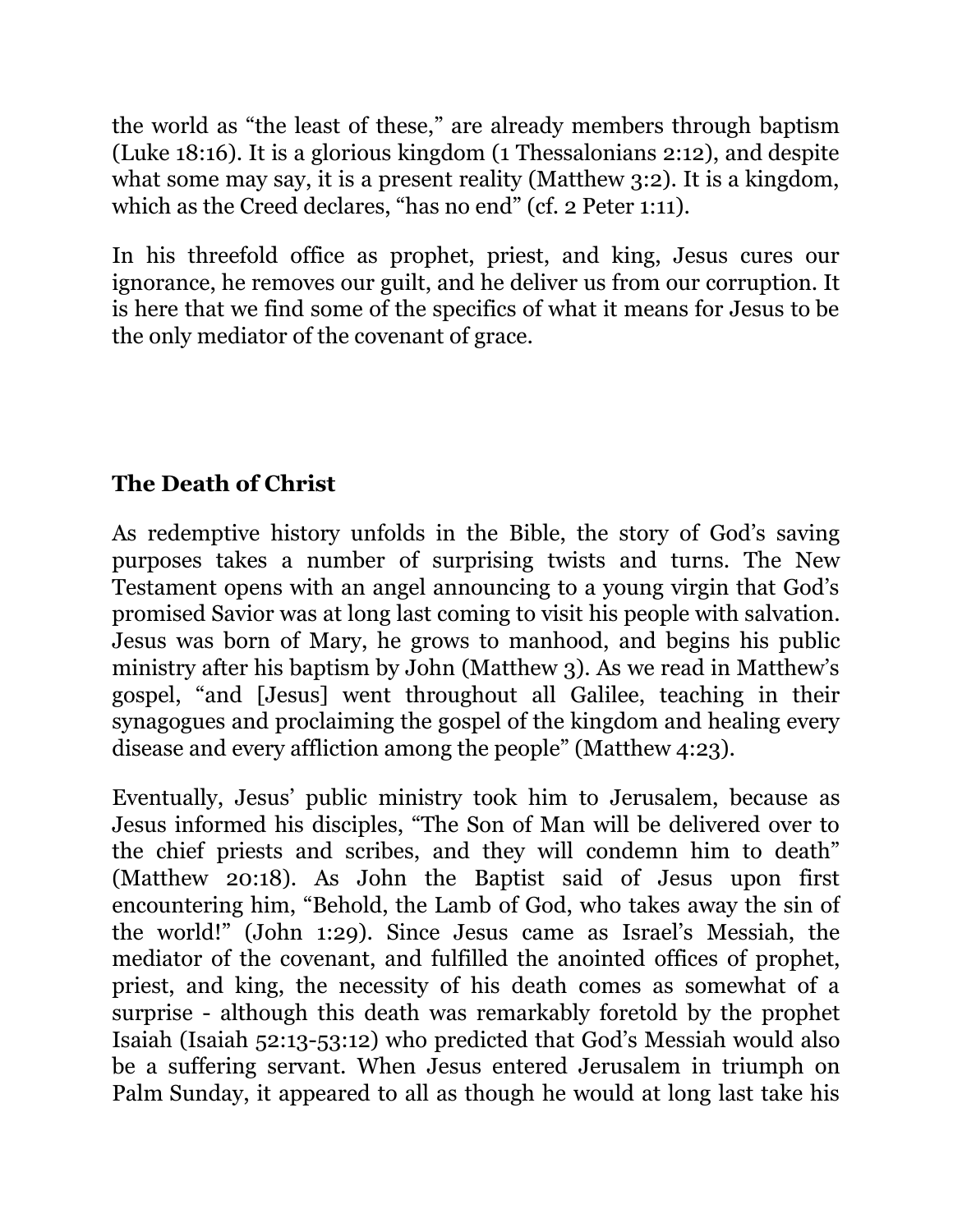place on Israel's throne to restore the nation to its former greatness. But by Friday afternoon, Jesus was dead, hanging on a Roman cross, having died an agonizing death. Why did the story of our redemption take such a dark and foreboding turn? Why did Jesus need to die?

Throughout the New Testament, the biblical writers tell us why Jesus died and what his death means for us. First and foremost, Jesus' death is said to be "for our sins," (a "substitutionary atonement") and his death effectually and actually turns God's wrath away from his people, because Jesus takes God's wrath upon himself (a "satisfaction"). In a fundamental sense then, Jesus' death satisfies the holy justice of God by making a full and complete payment for the guilt of our sins.

When we look at the terms which the biblical writers use to explain the death of Jesus, the meaning and purpose of his death becomes clear. Jesus is said to die as a substitute for the sinner, in whose place, Jesus is said to die. In Mark 10:45, we read, "For even the Son of Man came not to be served but to serve, and to give his life as a ransom for many." In his Epistle to the Ephesians, Paul notes that "Jesus Christ loved us and gave himself up for us, a fragrant offering and sacrifice to God" (Ephesians 5:2). In John 10:14-18, Jesus speaks of his death in the following terms: "I am the good shepherd. I know my own and my own know me, just as the Father knows me and I know the Father; and I lay down my life for the sheep....the Father loves me, because I lay down my life that I may take it up again. No one takes it from me, but I lay it down of my own accord. I have authority to lay it down, and I have authority to take it up again. This charge I have received from my Father." Jesus describes his own death as "for his sheep."

Another term we find in the New Testament is that Jesus' death is said to be a "propitiation" for our sins, that is, a sacrifice which effectually turns aside the wrath of God toward those for whom he is dying. Paul speaks of the death of Christ as "a propitiation by his blood, to be received by faith" (Romans 3:25). John says of Jesus that his death is a propitiation, and that his death shows us the love of God toward sinners. "In this is love, not that we have loved God but that he loved us and sent his Son to be the propitiation for our sins" (1 John 4:10).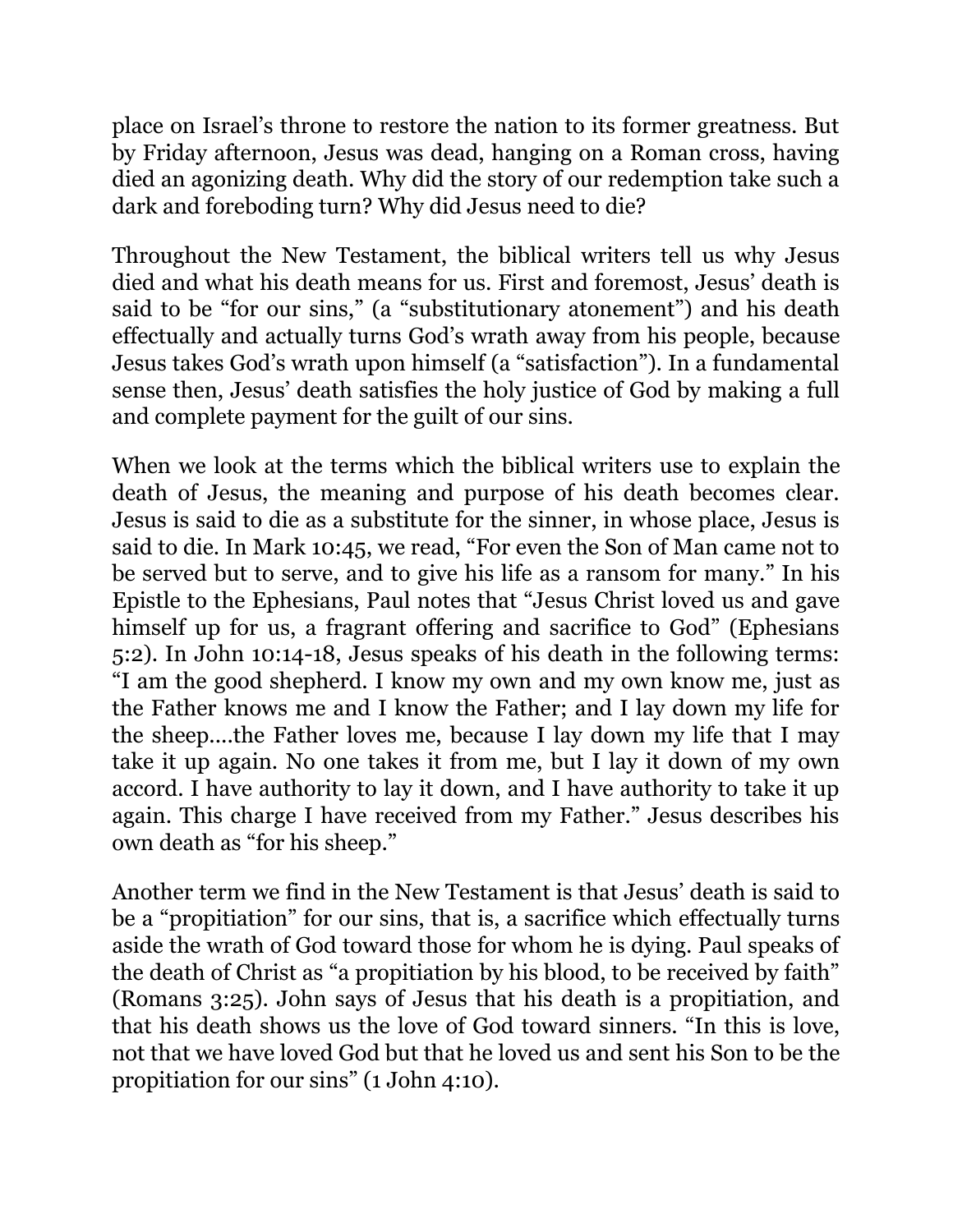In yet another set of verses, Jesus' death is set forth as the means through which sinners are reconciled to a holy God from whom they are estranged. Paul tells the Christians in Rome, "For if while we were enemies we were reconciled to God by the death of his Son, much more, now that we are reconciled, shall we be saved by his life" (Romans 5:10). In his second letter to the Corinthians, Paul adds, "All this is from God, who through Christ reconciled us to himself and gave us the ministry of reconciliation; that is, in Christ God was reconciling the world to himself, not counting their trespasses against them, and entrusting to us the message of reconciliation" (2 Corinthians 5:18-19).

Elsewhere, Paul describes Christ's death in terms of redemption - the price paid in the Roman world to purchase slaves, granting them their freedom: "Christ redeemed us from the curse of the law by becoming a curse for us - for it is written, "Cursed is everyone who is hanged on a tree" (Galatians 3:13). Peter describes the death of Jesus in much the same way - "knowing that you were ransomed from the futile ways inherited from your forefathers, not with perishable things such as silver or gold, but with the precious blood of Christ, like that of a lamb without blemish or spot" (1Peter 1:18-19).

Although the death of Jesus comes as a bit of a surprise as we follow the curse of redemptive history, when we look carefully, we see that this death truly is the "scarlet thread" of redemption. Our Lord's death for our sins was foretold throughout the Old Testament, and that death fully described and carefully explained in the New. The meaning of the cross is clear. "For God so loved the world, that he gave his only Son, that whoever believes in him should not perish but have eternal life" (John 3:16).

## **The Law and the Gospel**

Although often identified as a Lutheran distinctive, the law-gospel distinction has been recognized by the Reformed tradition as well.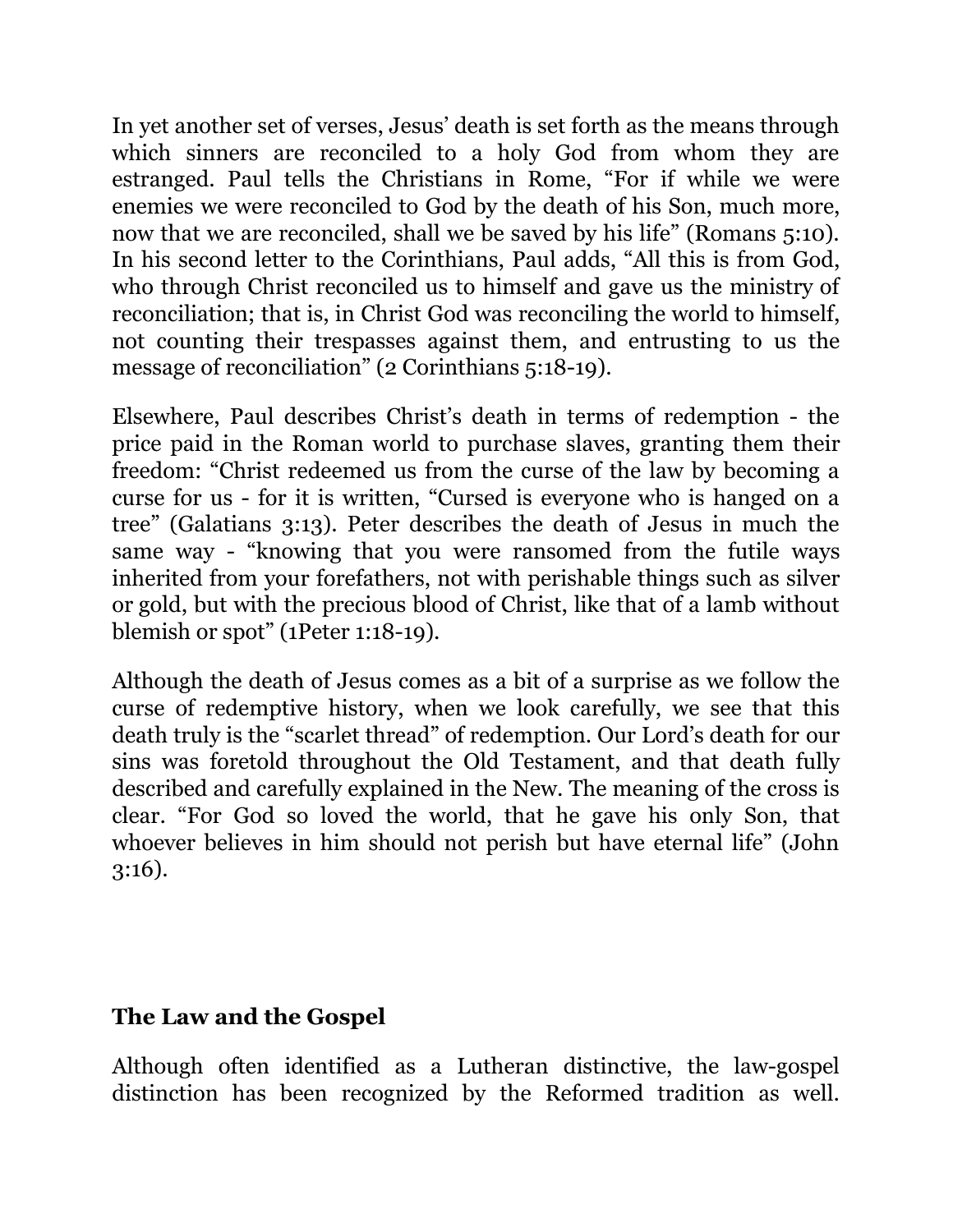Reformed theologians such as Louis Berkhof have spoken of the Bible as containing two parts - the law and the gospel. Although people often assume that this means the Bible has two testaments (the Old Testament being identified with "law" while the New Testament is identified with "gospel"), this is mistaken. In making this identification, the Reformed mean that law and gospel are two different things found throughout both testaments.

A definition or two is helpful at this point. The law is that which God demands of us (cf. Genesis 2:17; Exodus 20:1-18), while the gospel is the good news that in Jesus Christ, God freely and graciously gives to us everything which he demands of us under the law (i.e., Romans 5:9; 2 Corinthians 5:17-21). The content of the law is that which God revealed first to Adam in Eden, and then published in the covenant God made with Israel at Mount Sinai when the Ten Commandments were written down on two tablets of stone and given to the people of God (cf. Exodus 24). The gospel, on the other hand, is the content of what God has done in Jesus Christ to save us from our sins. The revelation of this gospel begins in Genesis 3:15 when God promises to rescue Adam from the curse and to crush Satan under the heal of a redeemer, and culminates in God's promise that no longer will there be any curse (Revelation 22:3). The law is what God commands of us. The gospel is what God has done for us in Christ. The law says "do." The gospel tells us it is "done."

When God created Adam and placed him in Eden, Adam was created in a covenant relationship with God (the so-called covenant of works). Adam had the natural ability to obey all of God's commands, not all of which are made known to us (although we can gather much about them). Although these commandments are written upon the hearts of all of Adam's descendants because we are divine image bearers (Romans 2:12-16), the commandments are not published for us until God gives these commands to Israel at Mount Sinai. In this particular covenant (the Sinaitic covenant), we see how both law and gospel are found together in the Old Testament.

When God made his covenant with Israel at Mount Sinai, that which was inward (written on the human heart) was now made public for all to see and obey. The Ten Commandments are called the "moral law" because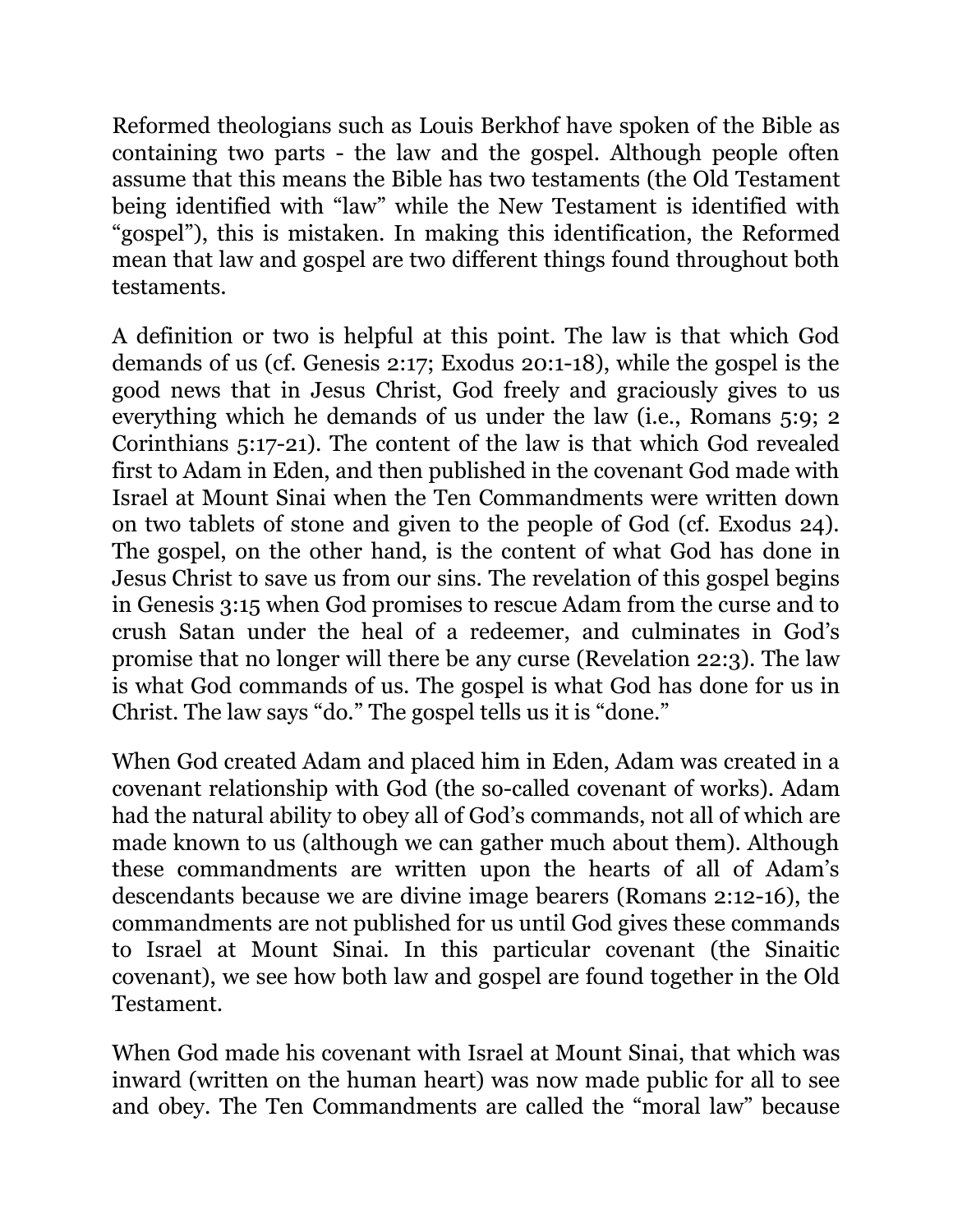they reflect this universal knowledge of God's will which he has implanted in every human heart. Failure to obey these commandments will bring down the covenant curses upon all those who disobey them. Fail to obey a single commandment and we are guilty of breaking all of these commandments (James 2:10). At the same time, God revealed the plans for a tabernacle (where God would be present in the midst of his people - Exodus 25:9), installed Moses as covenant mediator (Exodus 3:15), and gave the nation a priesthood complete with animal sacrifices, all of which are elements of the covenant of grace and which pointed the people of God ahead to the coming of Jesus Christ, whose death upon the cross these elements prefigured (Hebrews 8:1-13).

Although the Ten Commandments reflect the will of God with blessings promised for obedience, and curses threatened for disobedience, the law is given to Israel within a covenant context in which God provides a means for the guilt of the sins of the people to be remitted, all the while pointing them ahead to the coming of Jesus Christ. The law and the gospel, while to be carefully distinguished, are often revealed together. The commandments serve to show the people of God their sin (Galatians 3:10-14), while at the same time preparing them for the coming of Jesus Christ, their Messiah and redeemer.

As Paul puts it, "for by works of the law no human being will be justified in his sight, since through the law comes knowledge of sin" (Romans 3:20), while the gospel is the message of what Jesus Christ has done to save us from our sins (cf. 1 Corinthians 15:1-8). The law is to be obeyed, while the gospel is to be proclaimed as "good news" - that is, the gospel is the declaration of all that God has done to save sinners from the guilt and consequences of their sin (Romans 10:14-17). The law condemns and gives no power to obey its stipulations. The gospel declares that the law no longer condemns, and at the same time creates faith in the heart. We do not "do" the gospel. We "believe" the gospel.

The irony here is that because the gospel creates faith, it is the preaching of the gospel which leads God's people into holy living (Ephesians 2:1-10: Philippians 3:2-14). The law is indeed holy, righteous, and good (Romans 7:12), but because we are sinful, when the law is preached to us, we are incited to even greater levels of sin (cf. Romans 7:5-12). But once we trust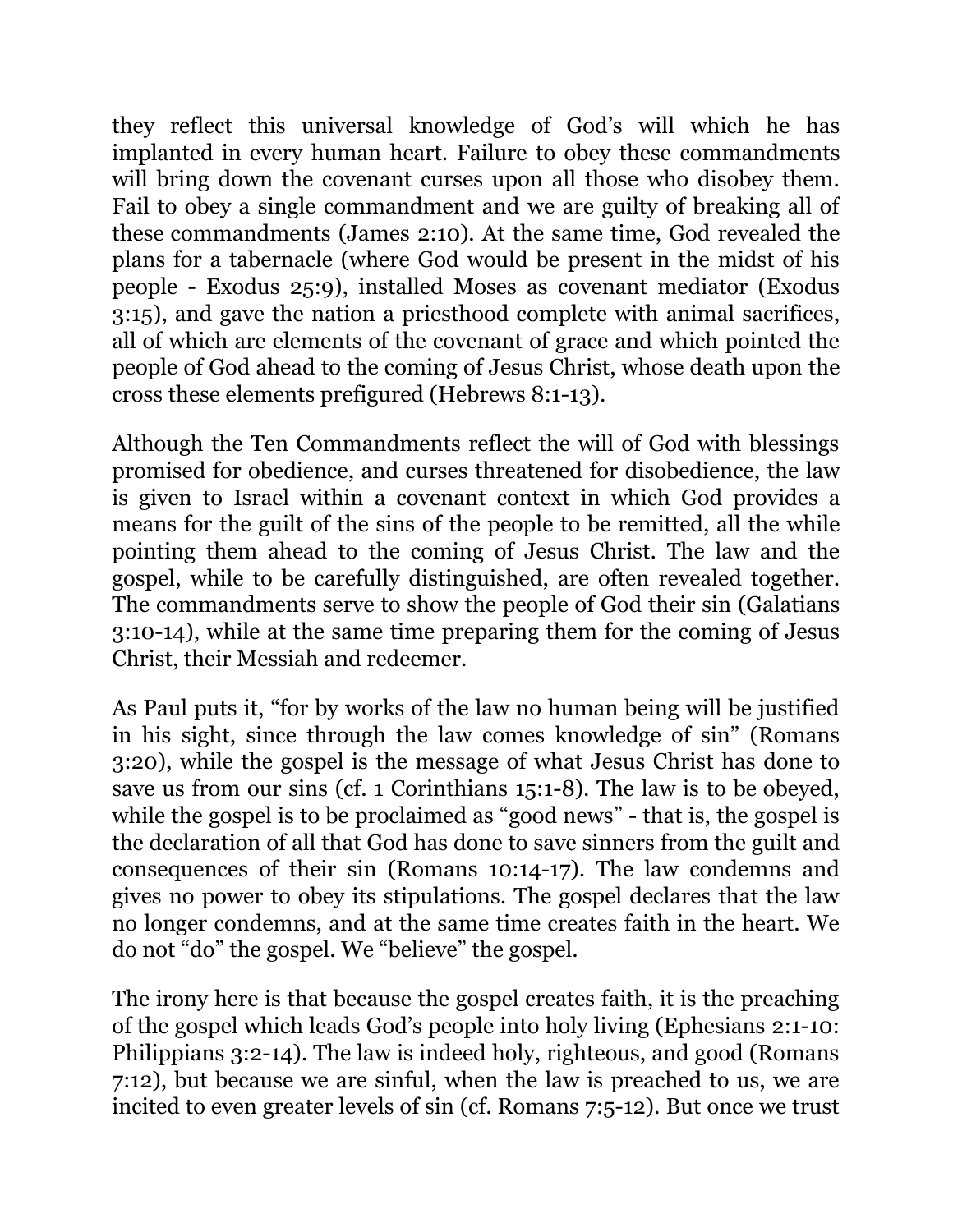in Jesus Christ, and are united to him through faith, we will struggle with our sins, we will realize that we have failed to keep God's commandments, and suddenly we will find ourselves desiring to obey the law (cf. Romans 7:22-23). The law does not change once we are justified. Rather, our relationship to the law changes. Before we were Christ's, the law condemns us because we cannot keep it. The law inflicts its curse upon us. But once we trust in Christ and have died to the law and its curse, suddenly we come alive to the commandments of God, which now reveal to us the will of God, and what we may do to please him (Psalm 1:1- 2).

This is why the old theologians were correct when they affirmed that the law is both the teacher of sin and the rule of gratitude. If we are not clear about the law-gospel distinction, we will not be clear about the gospel, and the fact that God has done everything in Jesus Christ to save us from our sins.

## **The Order of Salvation**

When Christians speak of the "ordo salutis" we are referring to the "order of salvation." While we should qualify any discussion of such an "order" by affirming that an omniscient God does not need to do things in sequential order as we do, nevertheless there is a logical order to the way in which God saves us from sin and its consequences. Since we are described as "dead in sin" (Ephesians 2:1-5) and unable to do anything to save ourselves from our dire predicament (John 6:44), God must act upon us while we are still "dead" in order to save us from our sins. The ordo salutis is simply an attempt to understand what steps God takes to save us, and in what logical order he takes them.

This is not an abstract concept because Scripture itself speaks of our salvation as being accomplished for us according to a divinely-ordained progression. The first of these passages is the so-called "golden chain" of salvation found in Romans 8:28-30. In that passage Paul writes, "and we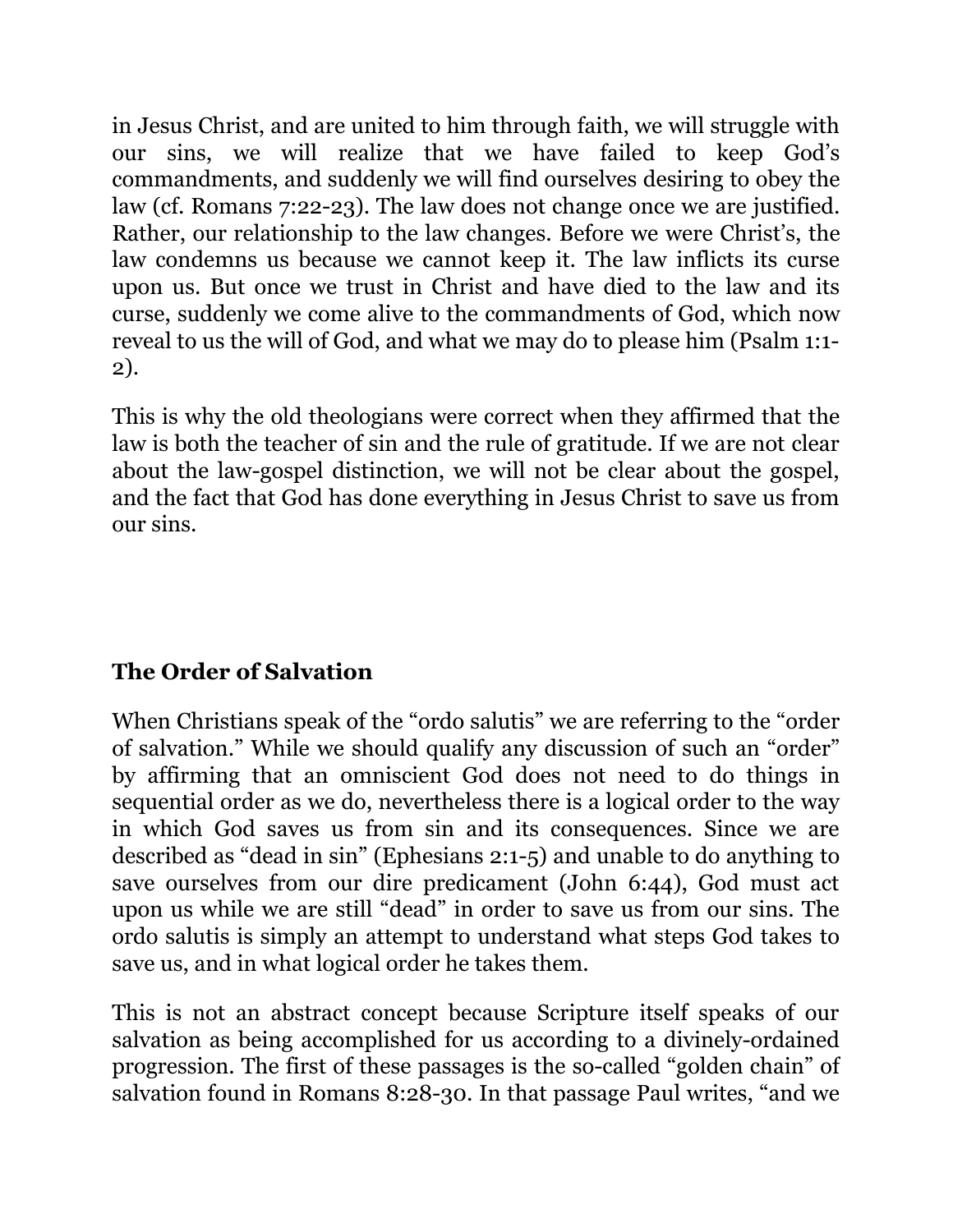know that for those who love God all things work together for good, for those who are called according to his purpose. For those whom he foreknew he also predestined to be conformed to the image of his Son, in order that he might be the firstborn among many brothers. And those whom he predestined he also called, and those whom he called he also justified, and those whom he justified he also glorified."

The passage has been described as the "golden chain" of salvation because Paul not only speaks of an unbreakable order to the plan by which God saves us (the chain), but the apostle is clear that our salvation from beginning to end is the work of a gracious and sovereign God, who having begun the process of our salvation, sees it through the end (the "gold"). There is no sense here that some of those chosen by God are eventually rejected, or that there is something good within the sinner which moves God to have pity on them and then act on their behalf.

Although Paul reminds his reader that God has the power to turn all things to good (v. 28), he quickly goes on to qualify that this applies to only those who are called according to God's purpose. Therefore, when the gospel is preached to us, God effectually calls his elect to faith in Jesus Christ. And that call involves several important elements (i.e., the ordo salutis).

Paul speaks of those foreknown by God as being predestined. Some have erroneously taken this to mean that God looks down the corridors of time and then chooses to save those whom he knows in advance will believe the gospel when it is preached to them. This is not the case, because Paul has already told us that calling of certain people to salvation is not based upon foreseen faith, but upon the purposes of God (v. 28). Furthermore, foreknowledge does not merely mean that God knows what we will do in advance, but rather that God knows us as individuals in the full sense depicted in Psalm 139 - where God is said to know our thoughts before we even think them because it is he who has formed us in our mother's womb.

According to Paul, all those whom God foreknows, he also predestines. Predestination refers to the particular end for which his elect are chosen to be conformed to the image of Christ (as spelled out in the final link in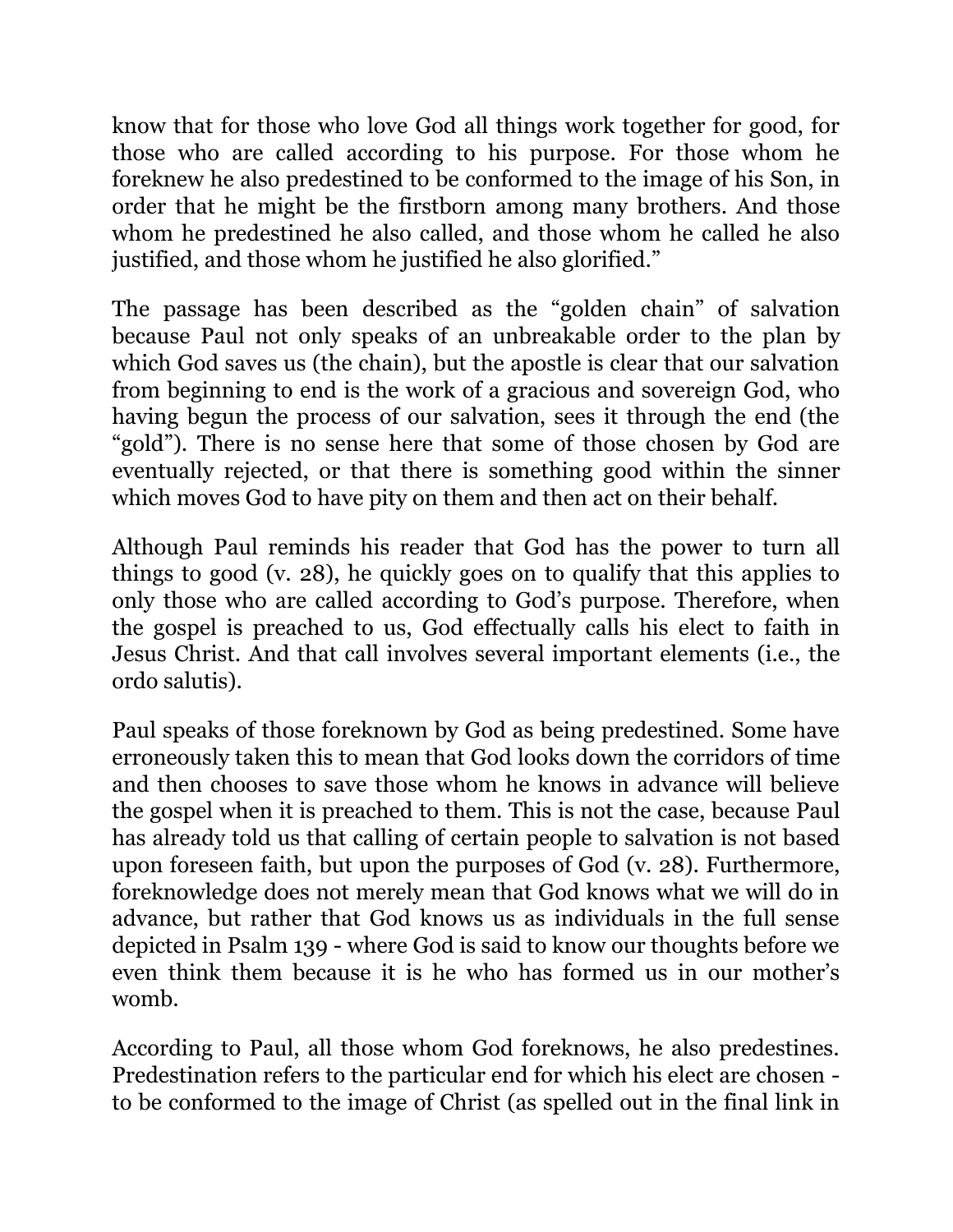the chain, glorification). Those foreknown are predestined, and those predestined are called. Calling occurs when the gospel is preached, and God's elect respond to that message with faith. Those called through the preaching of the gospel are said to be justified. Justification occurs because the merits of Christ are imputed to those called through the means of faith, and because of Christ's merits, we are reckoned righteous before God.

The final link in the chain is that those foreknown, predestined, called, and justified, are at last said to be glorified. That is, we are fully restored from the effects of sin on the day when the dead in Christ are raised. Paul's point is that God begins our salvation and ensures that it is completed.

In yet another passage, Paul lays out a similar "order" of salvation (1 Corinthians 6:11), when the apostle writes, "you were washed, you were sanctified, you were justified in the name of the Lord Jesus Christ and by the Spirit of our God." Although some of the particular elements appear in a different order than in Romans 8:28-30, the general idea is the same. For one thing, all the verbs (in the Greek aorist tense) used here by Paul indicate that each of these elements is already a completed act. And just as in Romans 8:28-30, God accomplishes these things for us. His saving work on our behalf is already finished. All those in Christ are washed, are sanctified, are justified.

Washing refers to regeneration, that divine act whereby we are given new life and are cleansed from the guilt of sin, and when sin's power over us is broken. All those "washed" are also said to be sanctified. That is, those regenerated by God's Spirit are now set apart for God's holy purposes and begin the life-long process of dying to sin and rising to newness of life (sanctification). Those set part by God for his own holy purposes are also said to be justified - that is when we are regenerated, we come to life and place our trust in Jesus Christ. When we place our trust (faith) in Christ, Christ's merits are reckoned or credited to us, so we are declared righteous before God. Paul ends this particular list of benefits by informing us that all of this was accomplished by the Holy Spirit, who applies to us the saving work of Jesus Christ.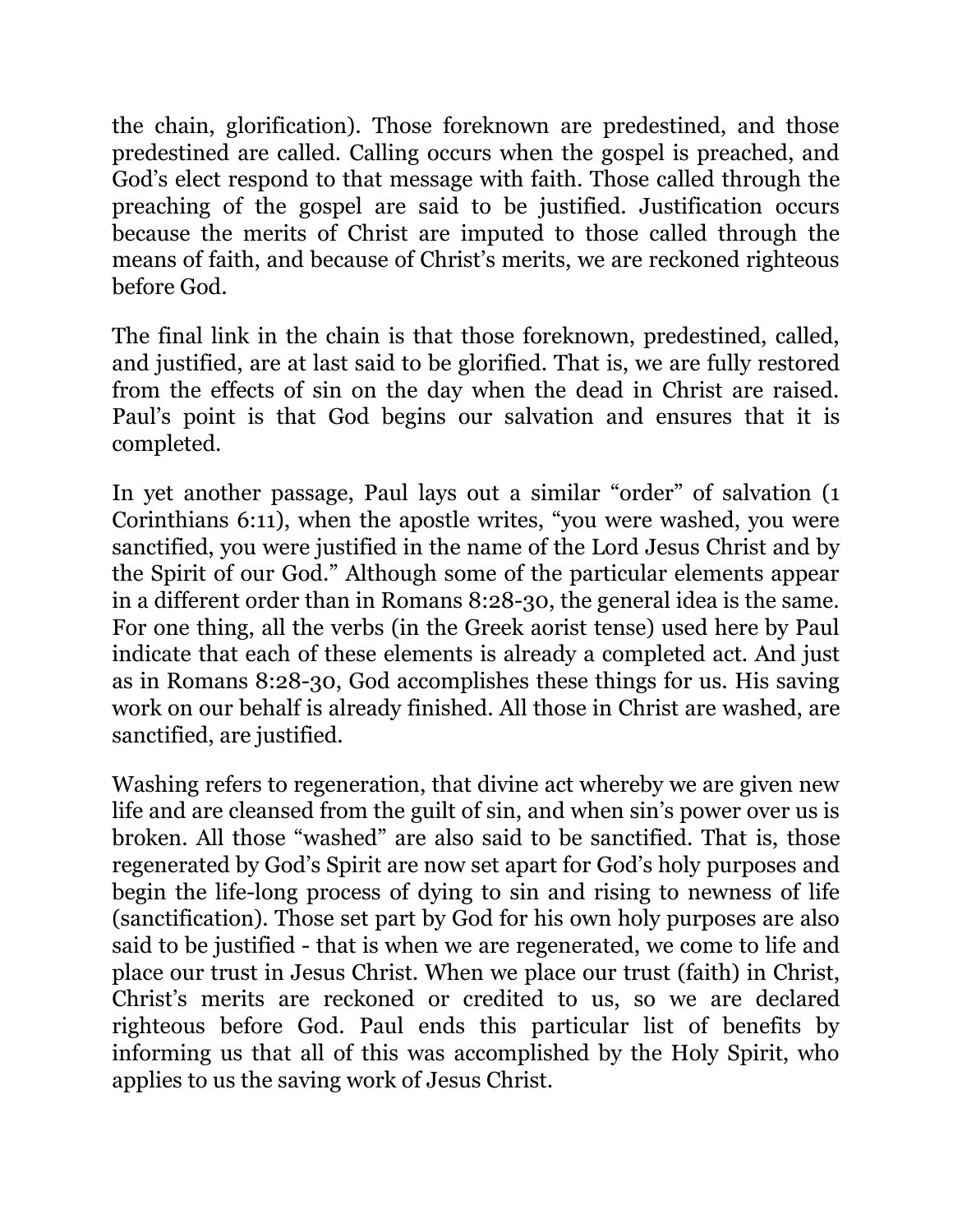The ordo salutis is one very useful way to keep before our eyes the fact that Scripture very clearly teaches that from beginning to end, our salvation is God's work, accomplished for us by Jesus Christ. We also see that God doesn't begin the process, only to quit in the middle of it. All those foreknown (in Romans 8:28-30) are glorified, and all those washed (in 1 Corinthians 6:11), are justified. Our salvation is truly of the Lord, from beginning to end.

# **Election**

As Americans raised in a democratic republic, we cling tenaciously to the principle "one person, one vote." It is very easy (and almost natural) to carry over this principle to our understanding of the doctrine of salvation. It is easy to simply assume that God should give everyone a chance to go to heaven, and if people refuse God's gracious offer, then people, in effect, send themselves to hell by refusing God's gracious gift. This makes perfect sense on democratic presuppositions because in the political sphere each individual is assumed to be entitled and empowered to determine their own course in life. And if this is true in American political life, then it should be true when it comes to the salvation of sinner. Right? Well, no. The Bible does not allow us to understand humanity's redemption from sin in such rosy terms.

Because of Adam's sin, we are all sinners by nature and by choice, and we are born guilty for Adam's act of rebellion in Eden. The Bible speaks of this as being dead in sin (Ephesians 2:1), meaning we are unwilling and unable to do anything to save ourselves. Because we are dead in sin, we cannot even take those first steps toward God that some Christians mistakenly think we should be able to make (John 6:44). It is common to hear Christians describe God's grace in generic, non-specific and medicinal terms such as, "grace is like a medicine which, if we are willing to take it, enables us to come to Christ," or that "grace is a life-ring which we must grab and cling, or we will drown in our sins."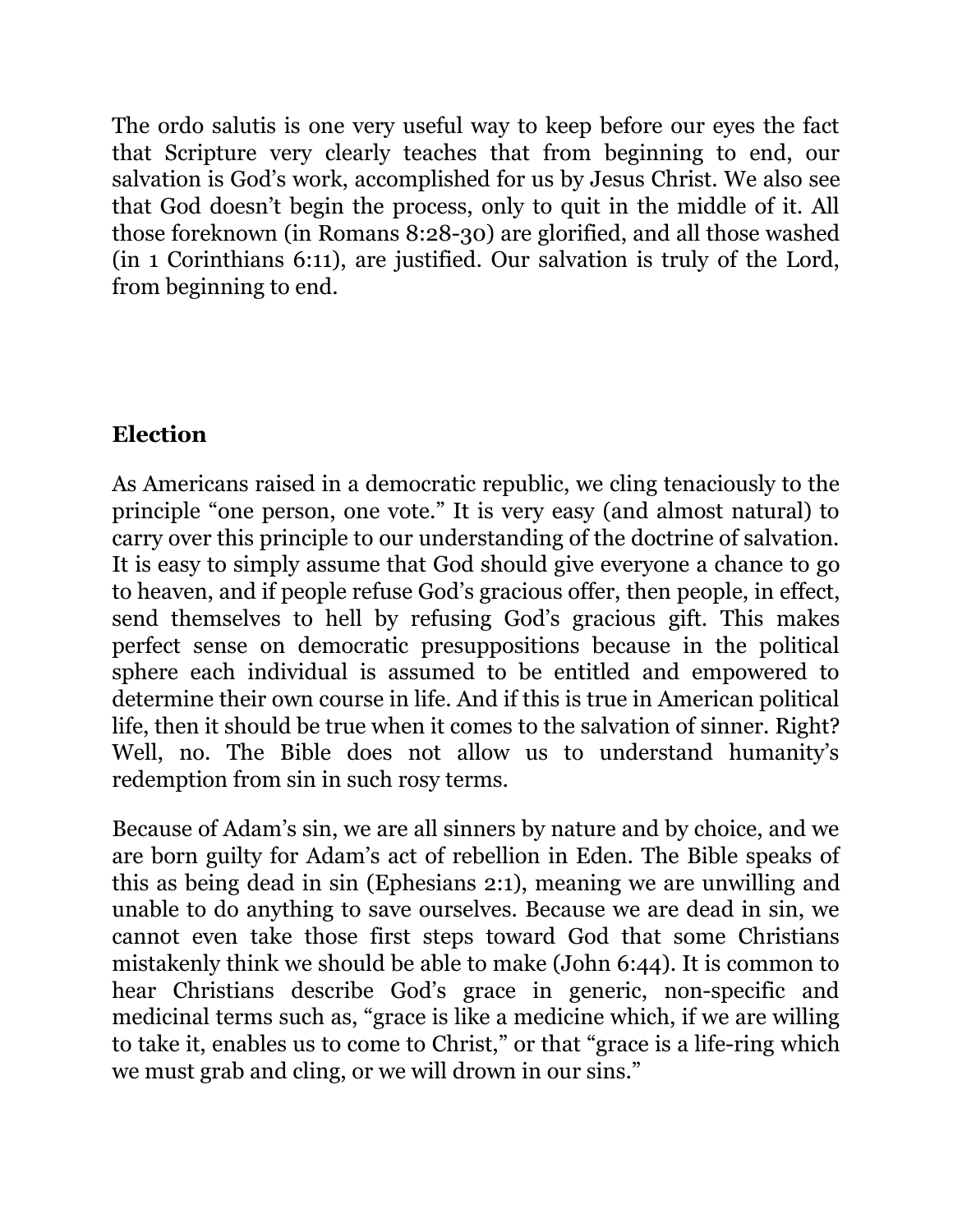Our problem is not that we are spiritually sick, somewhat impaired by our sin, or that we are morally weak. It is much worse than that. The Bible says we are dead in sin. Dead people do not, and indeed cannot, come to God. God must come to us while we are dead in sin, and then make us alive with Christ (cf. Ephesians 2:1-10). This is where we find the very heart of God's saving grace. God does everything necessary to save us from our sins, when we are so unworthy of such salvation, and completely unable to do anything about our predicament. Democratic presuppositions simply don't apply to matters of sin and grace. Humanity's plight and God's sovereign grace are the proper categories here. From beginning to end God must save us because we are unable to do anything to save ourselves.

The only reason why any one of us presently trusts in Jesus to save us from our sins is because God chose to save us in Jesus Christ from before the foundation of the world (Ephesians 1:4). God did so, Scripture says, based upon his own sovereign good pleasure and purpose - in other words, for reasons known only to himself, but fully consistent with God's holiness and justice. When addressing this very subject, Paul spells this out in no uncertain terms. "In love, [God] predestined us for adoption as sons through Jesus Christ, according to the purpose of his will, to the praise of his glorious grace, with which he has blessed us in the Beloved. In [Jesus] we have redemption through his blood, the forgiveness of our trespasses, according to the riches of his grace, which he lavished upon us, in all wisdom and insight making known to us the mystery of his will, according to his purpose, which he set forth in Christ as a plan for the fullness of time, to unite all things in him, things in heaven and things on earth" (Ephesians 1:3-7). God chooses us in Jesus Christ, and he does so for reasons known only to himself. But he chooses us nonetheless.

The critical point here is that unless God chose to save us in Jesus Christ, not one of us would be saved! God did not look down the corridors of time and see who would and who would not trust in Christ as is commonly argued. If that were the case, then God's election would be a response to a human action (a decision to accept Christ) which people who are dead in sin cannot perform. Those not chosen are left in their original condition in Adam, under God's curse and just condemnation. It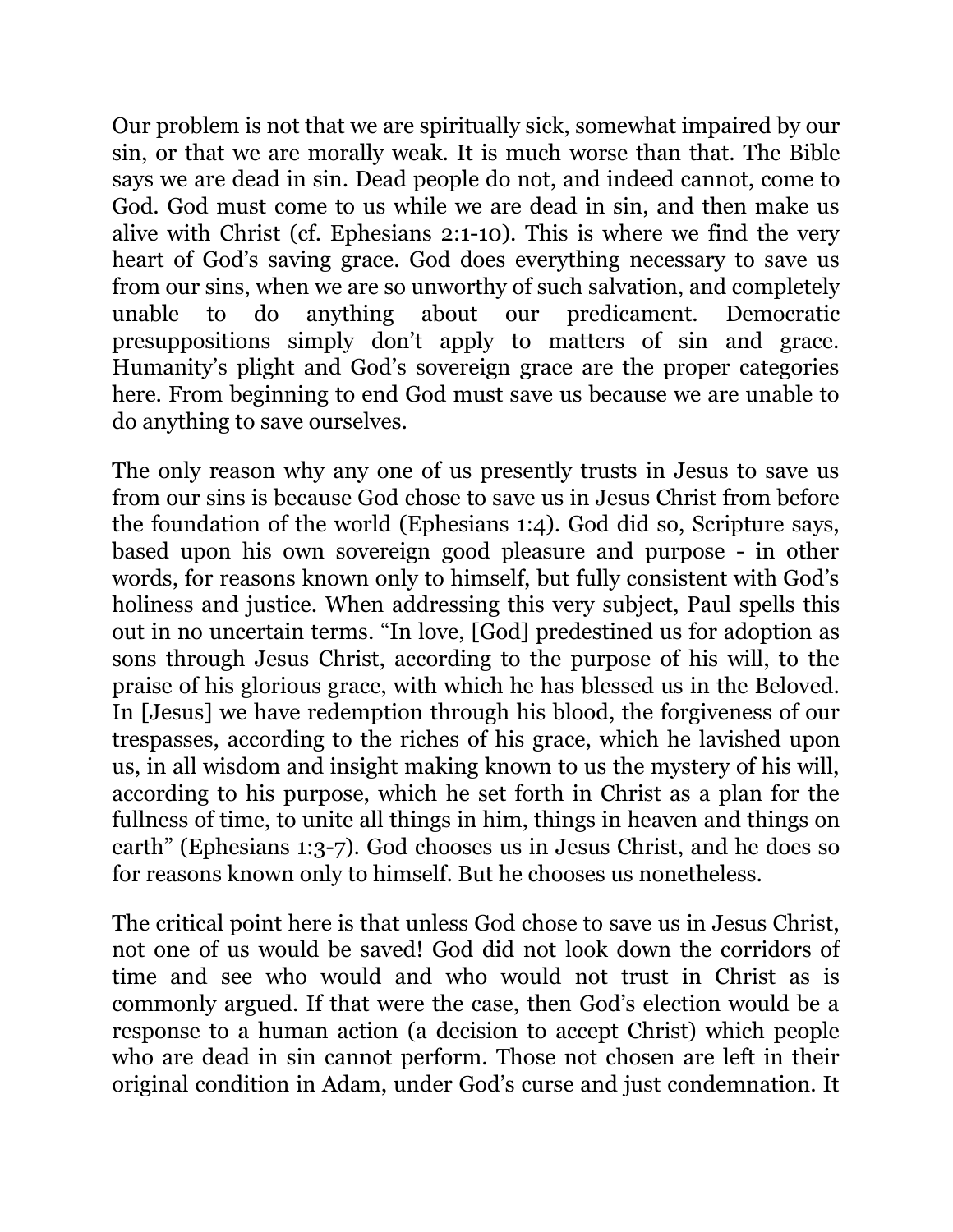is not as though those not chosen are treated unfairly. Rather, they will be dealt with according to divine justice, not God's saving mercy in Christ. Those not chosen will get what they truly deserve. They we get what we truly deserve, had God not chosen us in Christ.

The Bible is very clear that God's election is based upon the good pleasure and purpose of God, that election is "in Christ" (which means that all those who trust in Christ were chosen in Christ), and that God provides the merits of Jesus Christ (through his suffering and obedience) to save those whom God has chosen, from both the guilt and power of sin. Those whom God chooses to save will be saved by the redemptive work of Jesus Christ, which is applied to us in and through the power of the Holy Spirit. This is where we find the meaning of sola gratia (grace alone).

In love, God predestined us in Jesus Christ to be redeemed from the guilt and power of our sin.

# **Justification**

Reformed Christians affirm without hesitation that the doctrine of justification is the article of faith by which the church stands or falls. Although the oft-cited comment is attributed to Martin Luther, it was actually the Reformed theologian, J. H. Alsted (1588-1638), who first put these words to paper - no doubt echoing Martin Luther in doing so.

The reason why the doctrine of justification by grace alone, through faith alone, on account of Christ alone, is so important is because it is so closely tied to the gospel and the saving work of Jesus Christ. If we do not understand how it is that we as sinners are declared right before a holy God (which is what it means to be "justified"), we may not only misunderstand the gospel - and therefore risk standing before God on the day of judgment expecting that our own righteousness will be sufficient but we will miss out on the wonderful comfort which this doctrine provides for us.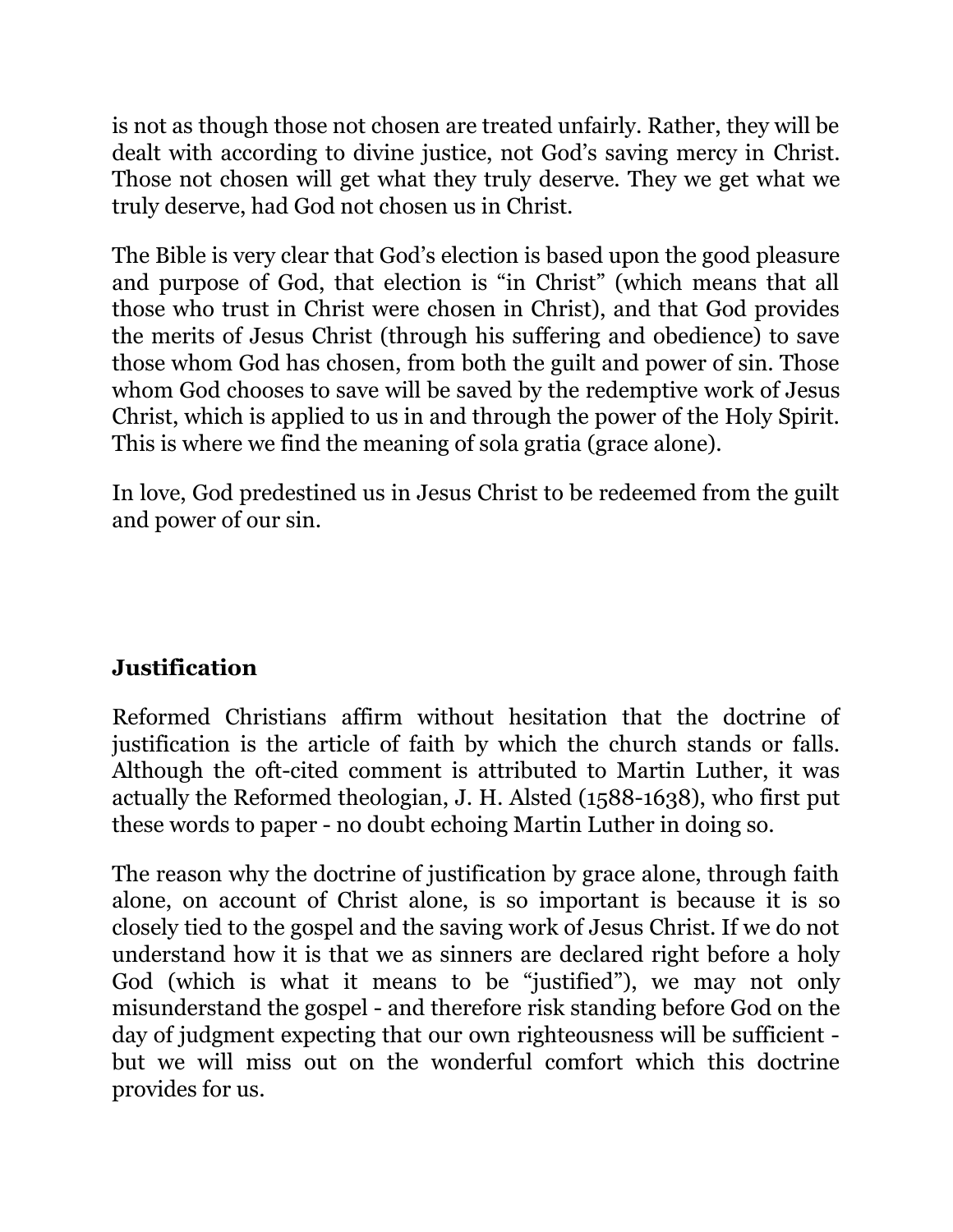The good news is that as justified sinners - our sin has been reckoned to Christ, and Christ's righteousness has been reckoned to us (Romans 5:12, 18-19) - we now possess the greatest gift imaginable, a conscience free from fear, terror, and dread (2 Tim. 4:18). The knowledge that our sins are forgiven and that God is as pleased with us every bit as much as he is with his own dear Son (2 Corinthians 5:21), not only quiets our conscience and creates a wonderful sense of joy and well-being, but it also provides powerful motivation to live a life of gratitude before God (2 Corinthians 1:3-7). In fact, understanding this doctrine is the only way we will be able to give all glory and thanks to God, which is the ultimate goal of our justification.

We need to be perfectly clear here - we are justified by good works. Not our good works, mind you, but Jesus Christ's good works, which just like his sacrificial death, were done for us and in our place. Jesus Christ not only died for our sins, but through his life of perfect obedience to God's commandments he fulfilled all righteousness (Romans 5:18-19). In Philippians 3:4-11, Paul speaks of this righteousness of Christ which comes from God through faith. "If anyone else thinks he has reason for confidence in the flesh, I have more: circumcised on the eighth day, of the people of Israel, of the tribe of Benjamin, a Hebrew of Hebrews; as to the law, a Pharisee; as to zeal, a persecutor of the church; as to righteousness under the law, blameless. But whatever gain I had, I counted as loss for the sake of Christ. Indeed, I count everything as loss because of the surpassing worth of knowing Christ Jesus my Lord. For his sake I have suffered the loss of all things and count them as rubbish, in order that I may gain Christ and be found in him, not having a righteousness of my own that comes from the law, but that which comes through faith in Christ, the righteousness from God that depends on faith - that I may know him and the power of his resurrection, and may share his sufferings, becoming like him in his death, that by any means possible I may attain the resurrection from the dead."

But how is it that our sins are imputed (reckoned, credited) to Christ and his merits are imputed to us? This occurs only through the means of faith, which is why we cannot be justified on the basis of anything we have done or even could do since all of our works are tainted by sin and always done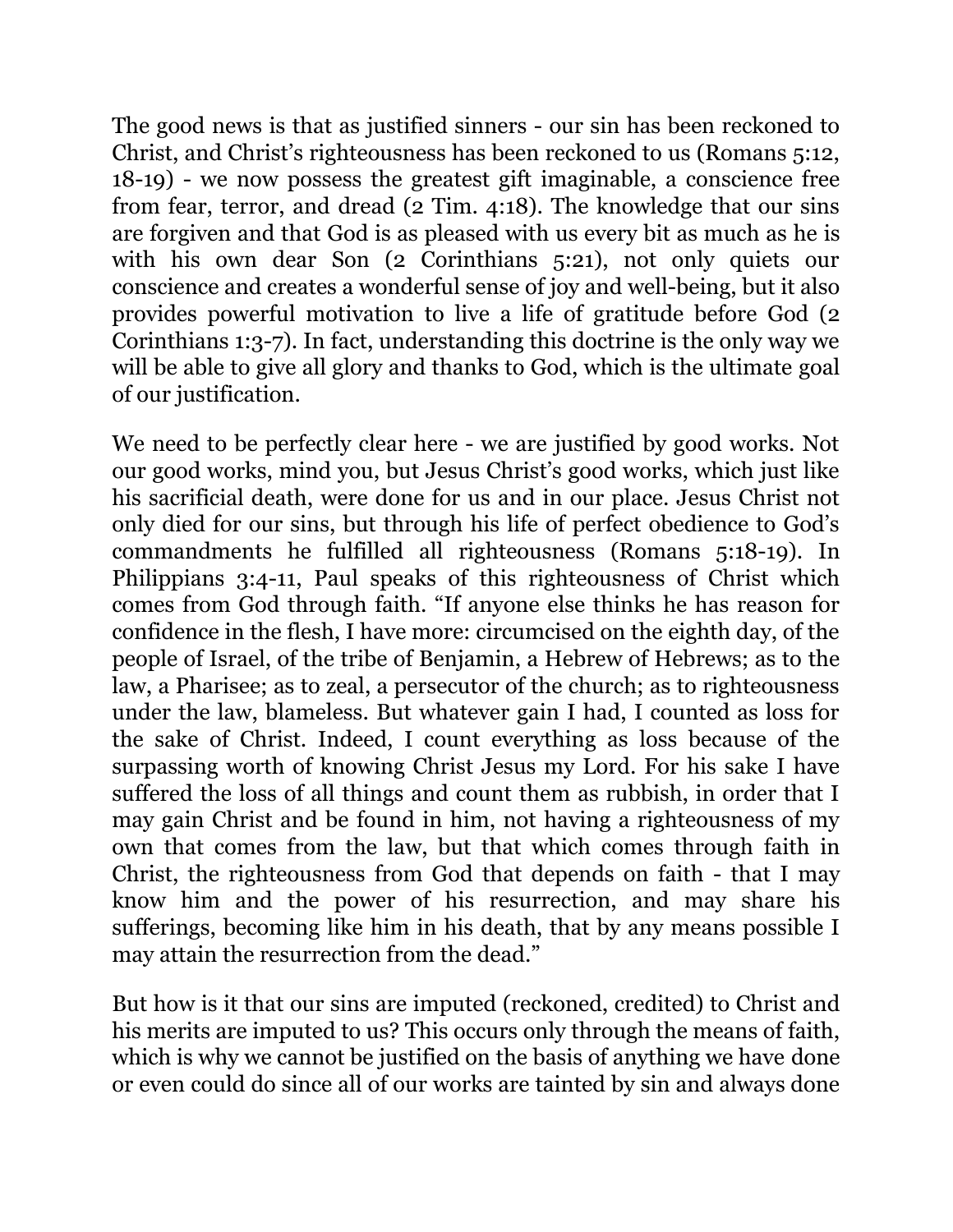from sinful motives. Faith is the instrument which links us to Christ so that all that his righteousness becomes ours. In Galatians 3:23-26, Paul states "before faith came, we were held captive under the law, imprisoned until the coming faith would be revealed. So then, the law was our guardian until Christ came, in order that we might be justified by faith. But now that faith has come, we are no longer under a guardian, for in Christ Jesus you are all sons of God, through faith."

It is important to understand that faith is not that one work God expects us to perform. Faith is not something which God sees in our hearts which he then rewards with a status of "justified" - a view widely held throughout American evangelicalism. Rather, as J. I. Packer so helpfully puts it, faith is "an appropriating instrument, an empty hand outstretched to receive the free gift of God's righteousness in Christ." Paul speaks precisely in these terms in Romans 4:4-5 when he writes, "now to the one who works, his wages are not counted as a gift but as his due. And to the one who does not work but believes in him who justifies the ungodly, his faith is counted as righteousness."

Scripture is clear that faith links us to Christ, and through faith in Christ we receive all that he has to give us - namely the forgiveness of sin accomplished by his death, and the gift of righteousness based upon his obedience. Through faith in Jesus, our sin is imputed to him so that he pays for these sins on the cross and through that same faith his righteousness (his merits and holy works) becomes ours. This is what we mean when we speak of being justified by grace alone, through faith alone, on account of Christ alone. This is the gospel! God freely gives in Christ what he demands of us under the law. In Romans 3:21-26, Paul makes this very point. "But now the righteousness of God has been manifested apart from the law, although the Law and the Prophets bear witness to it - the righteousness of God through faith in Jesus Christ for all who believe. For there is no distinction: for all have sinned and fall short of the glory of God, and are justified by his grace as a gift, through the redemption that is in Christ Jesus, whom God put forward as a propitiation by his blood, to be received by faith. This was to show God's righteousness, because in his divine forbearance he had passed over former sins. It was to show his righteousness at the present time, so that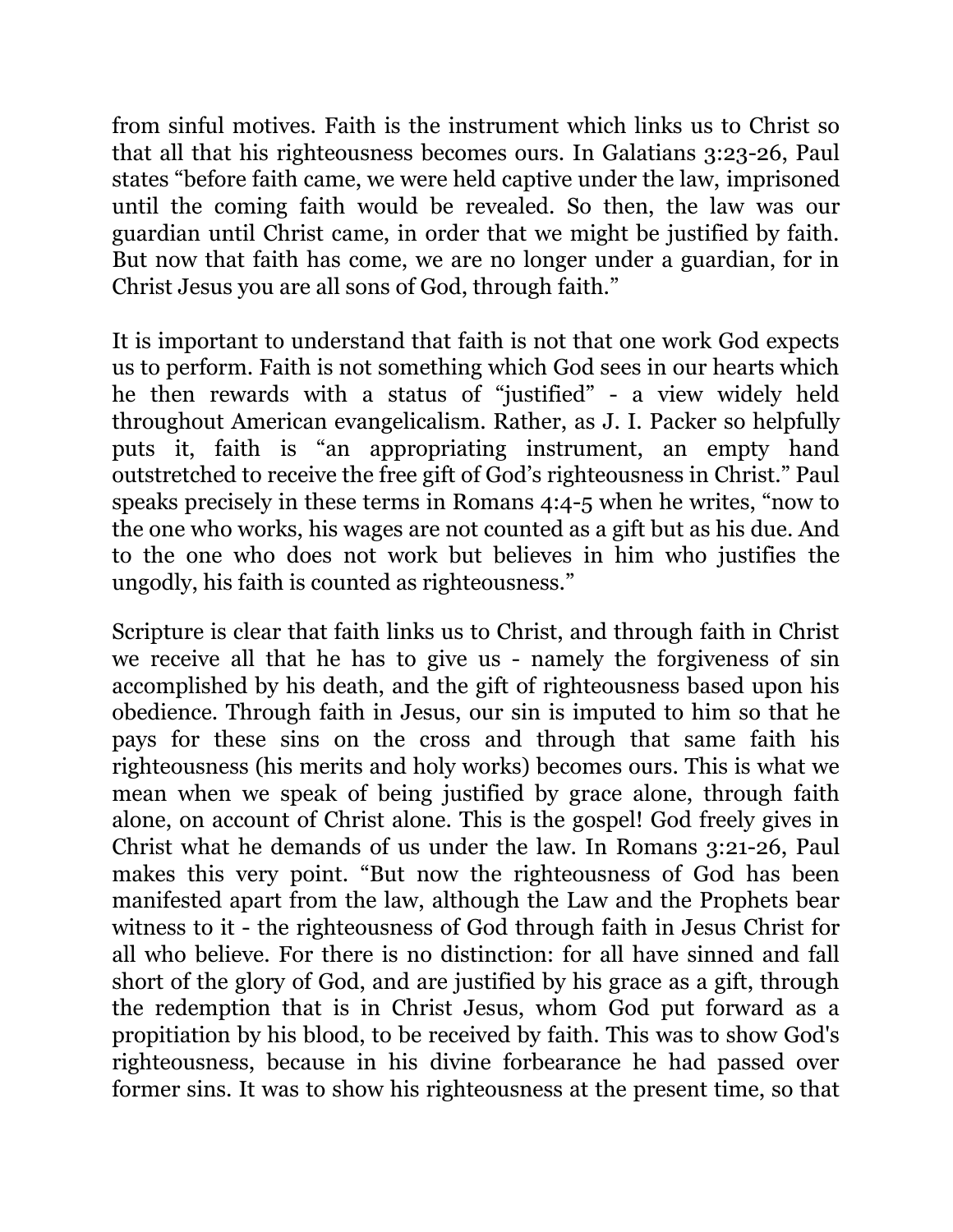he might be just and the justifier of the one who has faith in Jesus."

If we are not clear about this great doctrine, we have no assurance of our salvation, no foundation for living the Christian life, and we have no gospel to preach to the unbelieving world around us. Apart from this doctrine, ours is a fallen church.

## **Sanctification**

It is not until we understand what it means to be justified, that we are in any position to discuss sanctification, which is that life-long process through which the old habit of sin (what we call "indwelling sin") is progressively weakened and the new nature (given us by virtue of regeneration) is progressively strengthened. Why is this the case? The same act of faith which unites us to Christ so that his merits are imputed to us and thereby provides the basis upon which God pronounces us "not guilty," also begins the life-long process of sanctification, in which our sinful habits begin to weaken, new Godly affections begin to grow, and we begin to obey (however, feebly), not some, but all of God's commandments. To put it yet another way, every justified sinner is also being sanctified.

In fact, the moment we place our trust in Jesus Christ, all of our sins (past, present, and future) are forgiven. Through that same act of faith which justifies us, Christ's righteousness becomes ours so that we now rely on the obedience of Jesus Christ crucified which is ours when we believe in him. Because we are justified by the merits of Jesus Christ which we receive through the means of faith (and not through our own good works), our consciences are freed from fear, terror, and dread. Since we are not paralyzed by the fear that God will punish us when we fail, we find ourselves free to obey the law of God, not to earn greater righteousness, nor to become "holier." Rather, we obey the law of God and do good works because we have already been reckoned as "righteous" and our eternal standing before God has already been settled by the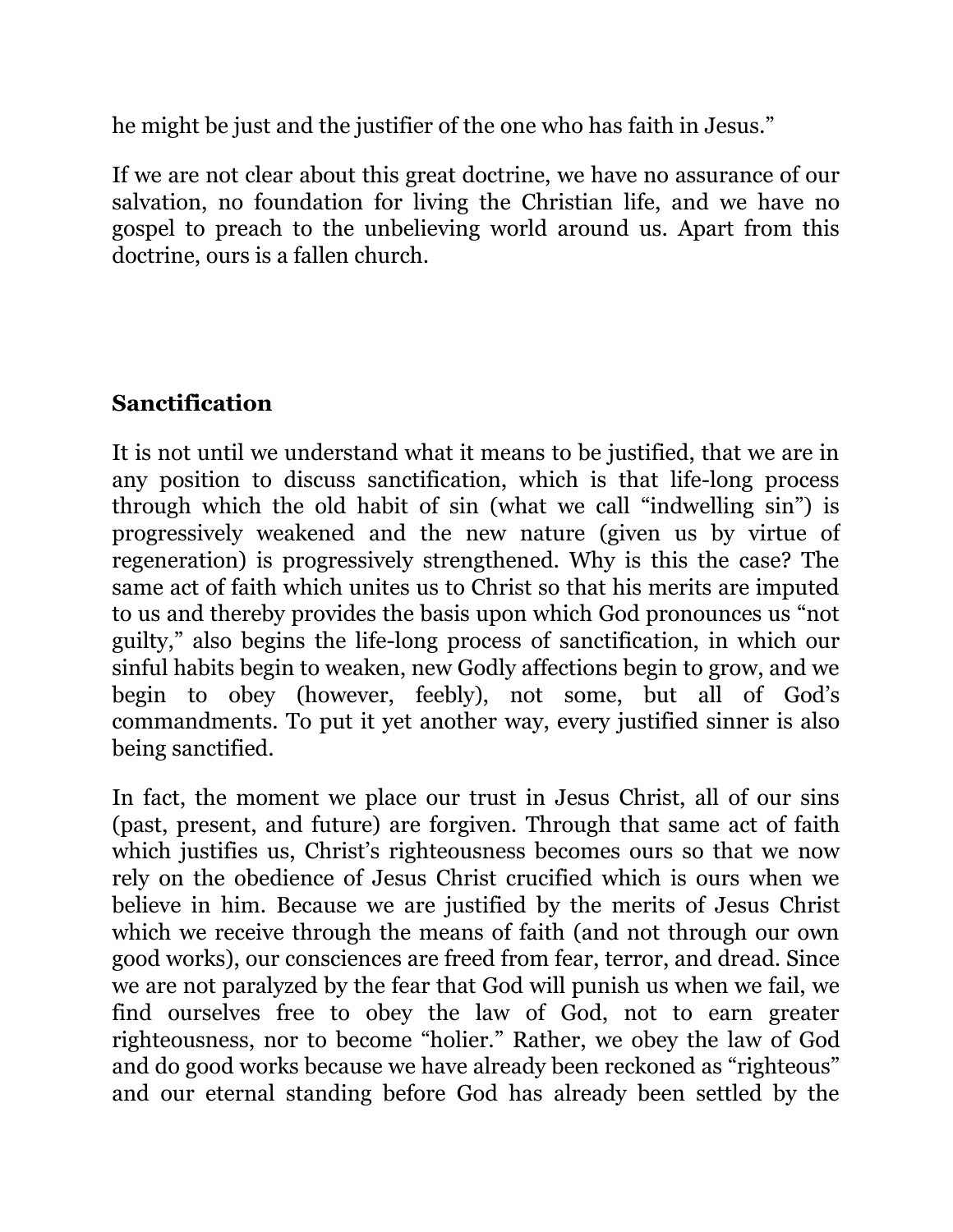active and passive obedience of Jesus Christ. This is what it means, in part, to be sanctified.

The biblical teaching about sanctification is quite extensive. According to Paul, this struggle with sin is the normal Christian life (Romans 7:14-25). In fact, the holiest among us may be those struggling with sin the most. The fruit of the flesh (as depicted by Paul in Galatians 5:19-21) gradually begin to diminish, while the fruit of the Spirit (v. 22-23) spontaneously begin to appear in our lives. It is not the struggle with sin, but apathy to the things of God and indifference to our personal sins which are the real signs of trouble.

The new man (who was dead in sin, but is now alive in Christ) is no longer a slave to sin. The old nature (the flesh) has been crucified with Christ and buried with him in baptism (cf. Romans 6:1-7). The new man (the regenerate nature) comes alive through the resurrection power of Christ and has an entirely different orientation than the flesh. The new nature believes God's promises, it embraces Christ through faith, it hates sin, and it desires to please God. This is why everyone who is called through the preaching of the gospel and who then comes to faith in Christ (through the operations of the Holy Spirit) is not only justified through the means of faith, but also has a new set of desires and affections which reflect the new nature.

This is why sanctification is the necessary consequence of the once-andfor-all declaration that we have been justified. Whenever someone claims to be justified by grace alone, through faith alone, on account of Christ alone but then continues to live in indifference to sin without struggling against it, something is wrong. No justified sinner can remain indifferent about their conduct nor continue on in sin as they did before they were justified.

In the new birth we are made alive with Christ and the power which sin formerly held over us is broken. But indwelling sin (what our theologians call the habitus of sin) remains in us until we die. Romans 7:14-25 and Galatians 5:17 are very clear about this fact. The new nature must struggle against the three enemies of every Christian: the world (the non-Christian way of thinking and doing), the flesh (the sinful desires within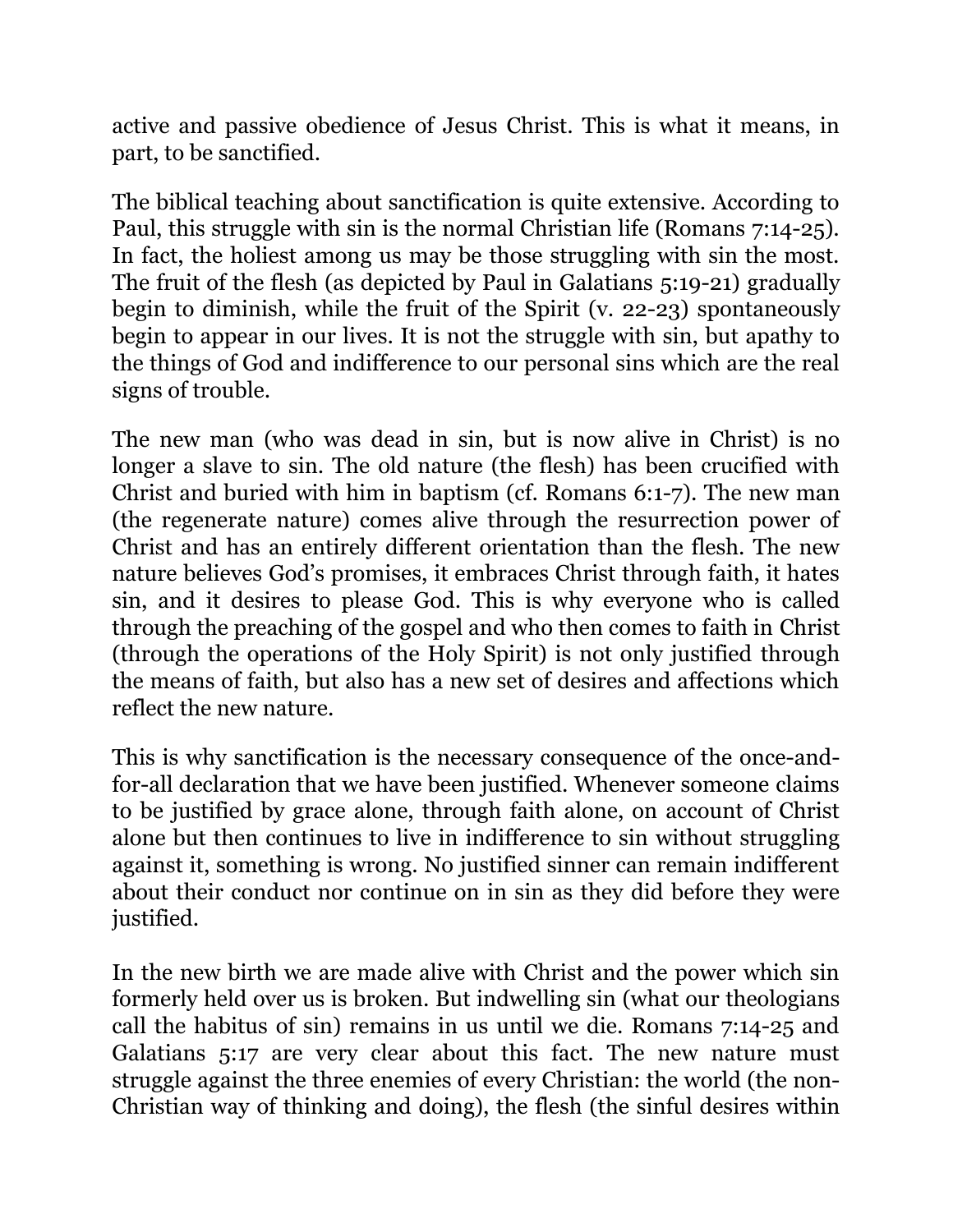us) and the devil (lies and falsehoods about God). This is why the struggle with sin is the necessary fruit of justification and the new birth. Sadly, this struggle has led many to question their relationship with God, when, in fact, the struggle with sin is the sure sign that God is at work, molding us, and conforming us into the image of his dear son.

In Romans 6:6, Paul speaks of us as people who were formerly slaves to sin. But once freed from our slavery, we struggle to stop thinking and acting as slaves, and we struggle to start living like the free men and women that we are. The struggle will not produce victory over all sin in this life as Christian perfectionists teach. But the power of sin is broken so that sanctification and transformation necessarily begin. And yet, the habit of sin (indwelling sin) will remain with us until we die or our Lord returns, whichever comes first.

This is why you cannot successfully argue, as certain Christians attempt to do, that someone can "accept Jesus as their Savior," but not make him Lord over their lives until a later time (the so-called "Lordship controversy"). If you trust in Jesus Christ through faith, you have been crucified with Christ, buried with Christ, and are now alive with Christ. There is no such thing in the New Testament as a two-tiered Christian life, in which there are people who accept Christ as Savior but have not yet made him Lord, nor are there people who are indwelt by the Holy Spirit but not yet baptized by the Spirit, nor are there people who are saved, but not yet sanctified.

Therefore, as we die to sin and rise to newness of life on a daily basis, we will struggle with sin. But despite the difficulties which this struggle creates, our sanctification is a sure and certain sign that we are Christ's and that he who has begun a good work in us, will indeed see it through to the day of completion (Philippians 1:6). And this is what it means to be sanctified.

## **Good Works and the Christian Life**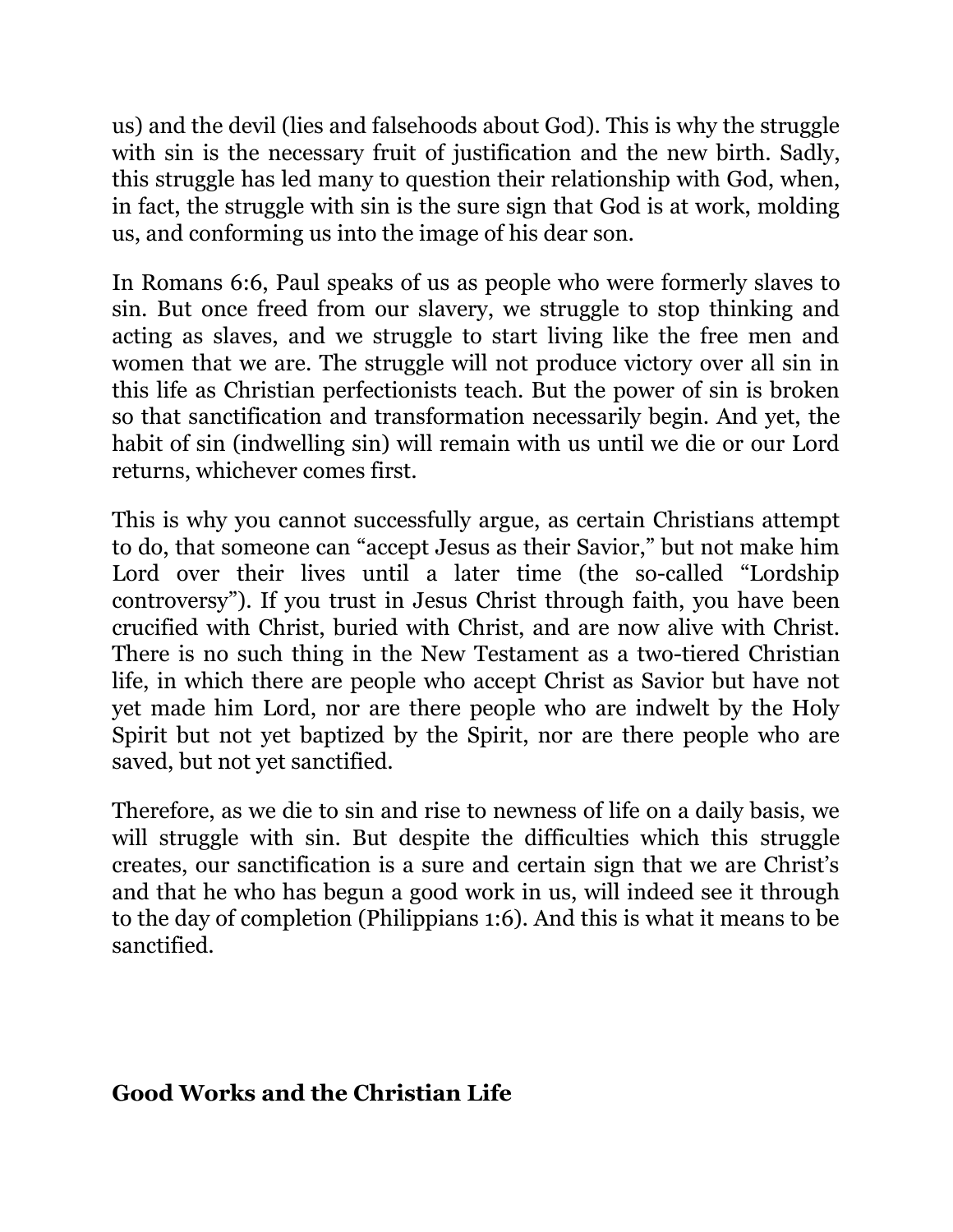Closely related to the doctrines of justification and sanctification is the subject of good works. One of the most common objections raised by critics of the biblical doctrine of justification by faith alone is this: "If we are saved by grace alone, through faith alone, on account of Christ alone, what place does that leave for good works?" Even apostle Paul had heard a similar objection from Christians in Rome. "What shall we say then? Are we to continue in sin that grace may abound? (Romans 6:1)"

Questions like this one arise from the concern that if God's grace is stressed too much, Christians will become lazy and indifferent to the things of God. It is feared that Christians might rely too much upon grace and not demonstrate a sufficient zeal for good works. After all, what incentive remains to do those works God commands us in his word, if our standing before God depends upon the good works of another - Jesus Christ? Even worse, as the critics contend, if the doctrine of justification is true, and we are justified sinners even after we become Christians, then why do good works at all, since they are still tainted by our sin?

Paul's answer to these questions in Romans 6 is emphatic. In response to the charge that stress upon grace makes Christians indifferent about how they live, Paul writes, "By no means!" The apostle's explanation is simple. "How can we who died to sin still live in it? Do you not know that all of us who have been baptized into Christ Jesus were baptized into his death? We were buried therefore with him by baptism into death, in order that, just as Christ was raised from the dead by the glory of the Father, we too might walk in newness of life" (Romans 6:2-4).

After arguing that sinners are justified by faith alone, and not by works (Romans 3:21-28), the apostle can make the point that those who are justified through faith have also died to sin. Christians no longer desire to live under sin's dominion because they have been buried with Christ and subsequently raised to newness of life. Instead of destroying the desire to do good works, the doctrine of justification by faith alone establishes the basis for good works. Those who are justified (having died to sin), will walk in newness of life and begin the process of sanctification. The newness of life and our sanctification is characterized by the doing of good works (cf. Ephesians 2:10), and the presence of the fruit of the Spirit (Galatians 5:16-26). As Paul puts it elsewhere, "He who began a good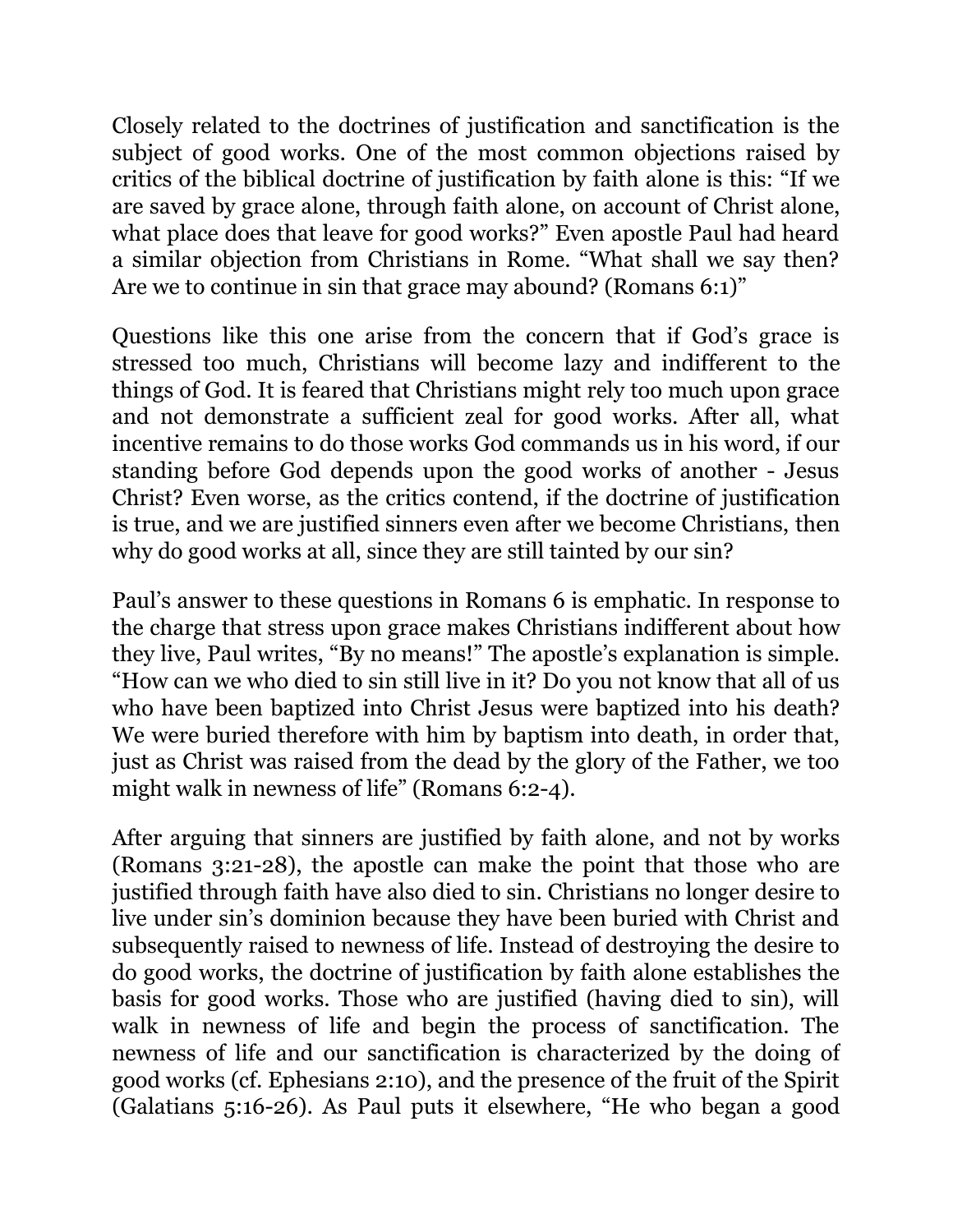work in you will bring it to completion at the day of Jesus Christ" (Philippians 1:6).

Since this matter became such a point of controversy, Protestant confessions and catechisms all deal with this issue at some length. Take, for example, the discussion of this in the Heidelberg Catechism. After pointing out that good works are those things done from true faith, according to God's law, and done for God's glory, not so as to earn a reward (Q & A 91), and then discussing the Ten Commandments, focusing upon how Christians are to understand them as a revelation of God's will (Q & A 92-114), the Catechism then takes up the question of why we should do good works, when, even as Christians, we cannot obey God's commandments perfectly. In question 114 of the Heidelberg Catechism, it is asked, "Can those who are converted to God keep these Commandments perfectly?"

The answer given to question 114 in the Catechism gets to the very heart of the relationship between justification by faith alone and good works. "No, but even the holiest men, while in this life, have only a small beginning of such obedience, yet so that with earnest purpose they begin to live not only according to some, but according to all the Commandments of God."

Because we are sinful from head to toe, and since sin affects us in every aspect of our being (cf. Ephesians 4:17-24; Romans 3:9-20; Psalm 51:1-5), even justified, we remain sinful (Galatians 5:17; Romans 7:21-24). Even those among us who are given much faith, and who earnestly desire to live lives pleasing to God, still remain sinners. Our works remain stained by our sinfulness, so that apart from Christ these works would only serve to condemn us since such a work is corrupted by sin and not truly good.

Since we are created "in Christ Jesus for good works, which God prepared beforehand, that we should walk in them" (Ephesians 2:10), every Christian (who is justified by faith alone) will begin to obey the commandments of God, however hesitantly and flawed that obedience might be. This is true not because we have a divine spark within us which responds to God's grace, but because "it is God who works in you, both to will and to work for his good pleasure" (Philippians 2:13).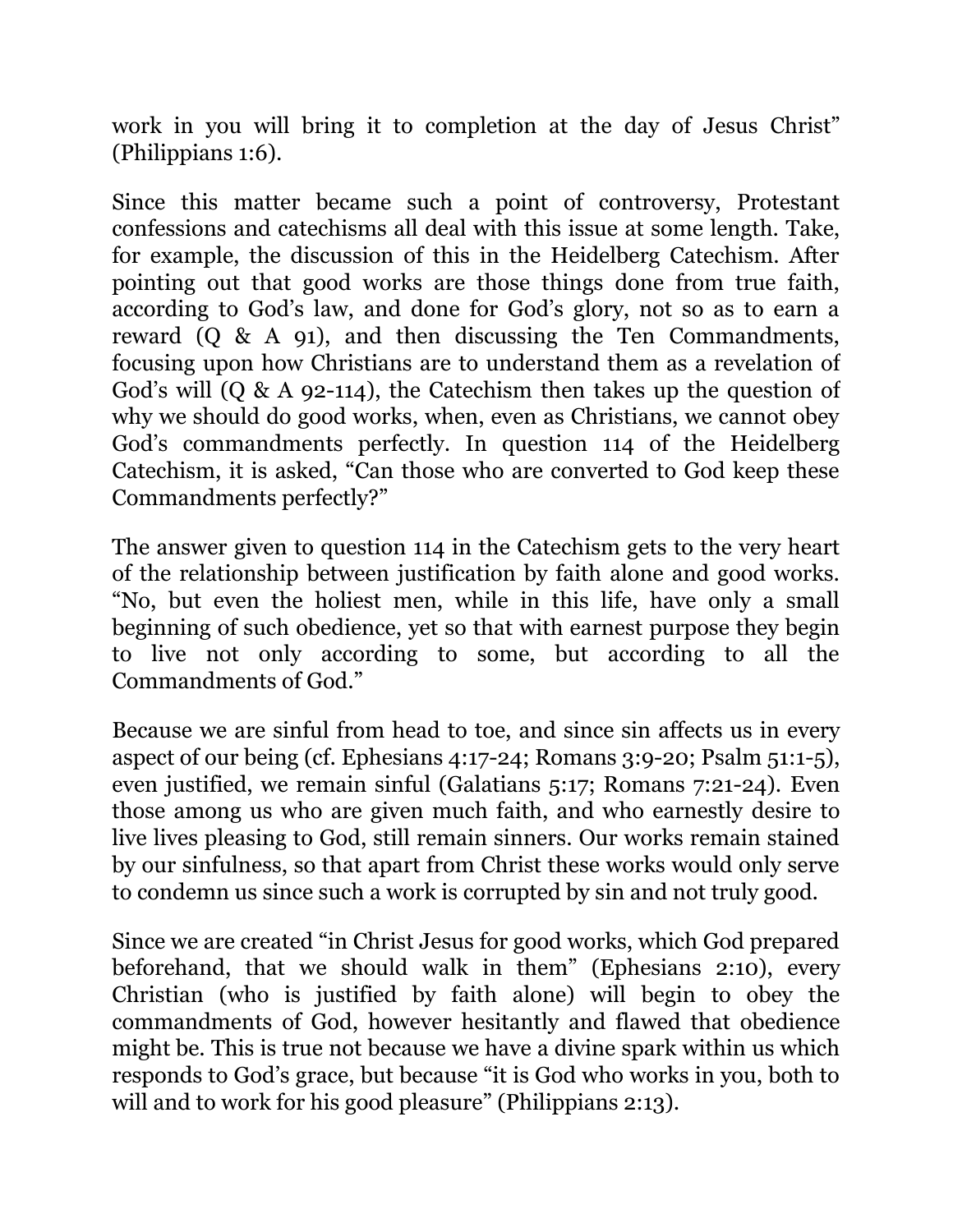Since our sanctification is every bit as much an act of God's grace as is our justification, all those who have been justified by grace alone, through faith alone, on account of Christ alone, will (as the Catechism says) live according to all of God's commandments. Since our obedience (like our sin) is covered by the blood and righteousness of Christ (making even the worst our works truly good), our heavenly father delights in our feeble efforts to do good. And knowing this to be the case creates within us the desire to obey all the more.

## **Marks and Mission of Christ's Church**

The New Testament has no category for someone who is a believer in Jesus Christ but who is not also a member of a local church. The reason is so obvious that we take it for granted. Since all true believers become members of the body of Christ by virtue of their union with Christ through faith, the New Testament assumes that those who are members of Christ's body will naturally identify with a local assembly of those who likewise believe in Jesus and confess him as Lord before the unbelieving world. Sadly, many Americans have completely different assumptions.

Given the rugged individualism of American culture and our innate suspicion of authority, many Americans who consider themselves faithful Bible-believing Christians make little connection between their own personal faith in Jesus Christ and membership in a local church. This is one of the most pressing issues of our day and it arises from a general ignorance of the doctrine of the church and the necessity of membership in a local congregation of fellow like-minded believers. In fact, John Calvin writes in his commentary on Isaiah, "We cannot become acceptable to God without being united in one and the same faith, that is, without being members of the church." These two things, "justification by grace alone through faith alone," and membership in Christ's church are inseparable for Calvin, because the Bible clearly indicates that all those whom our Lord justifies through faith, he also gathers together is a visible assembly, a local church.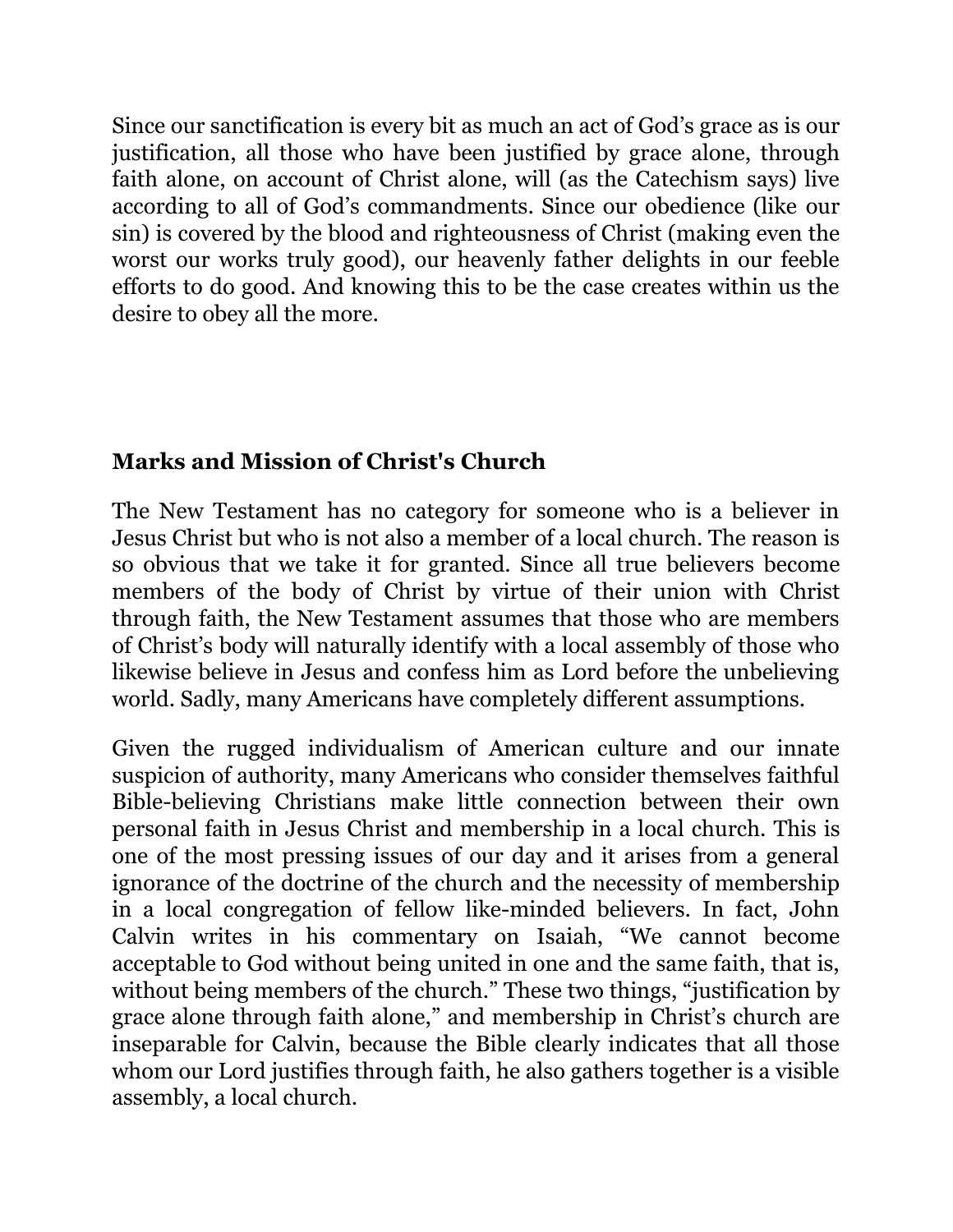If it is true that all those who profess faith in Jesus Christ must join with a local congregation of like-minded believers and then submit to the yoke of Christ, then how can we tell which church is like-minded and faithful to the gospel and administers the sacraments according to the word of God? Do we ask ourselves if the people in a church love Jesus and if the church has good programs for our kids? Or do we look to see whether or not the church preaches the gospel, administers the sacraments as commanded in Scripture, and is willing to defend these things through disciplining its members who teach against this doctrine, or who by their lives, demonstrate that they really don't believe the doctrine taught by the church. The marks of the church are objective (we can see them clearly). These marks do not stem from the piety and sincerity of those who attend (which we cannot determine).

Here is where people often get confused. A church can be a true church preach the gospel, administer the sacraments and discipline its members - yet still have sinful members and non-Christians within its midst (people who profess the truth, but who don't believe the gospel). We can think of groups of Christians who call themselves a church, who assemble for worship and to serve Christ, and yet do not possess the marks of a true church. Yet, such a group (while not a true church) may include many people who are truly Christians. The discussion as to whether or not a congregation is a true church or whether it has some of the marks of a false church does not at all imply that all people who attend such a church are not Christians.

The first mark of a true church is the pure preaching of the gospel. This is the foundation for everything else and effectively defines the church's mission. Get this one wrong and nothing else matters! If this mark is not present then a church cannot possess any of the other marks (since, for example, the sacraments draw their efficacy from the gospel, not from the church or the minister). The pure preaching of the gospel entails what Paul calls the public placarding of Christ (Galatians 3:1). It involves the faithful proclamation of the death, burial, and resurrection of Jesus Christ on behalf of sinners as defined in 1 Corinthians 15:1-8. To preach the gospel is to speak of God reconciling sinners to himself in the person of his Son (Romans 5:8-11; 2 Corinthians 5:18-21). It is to proclaim that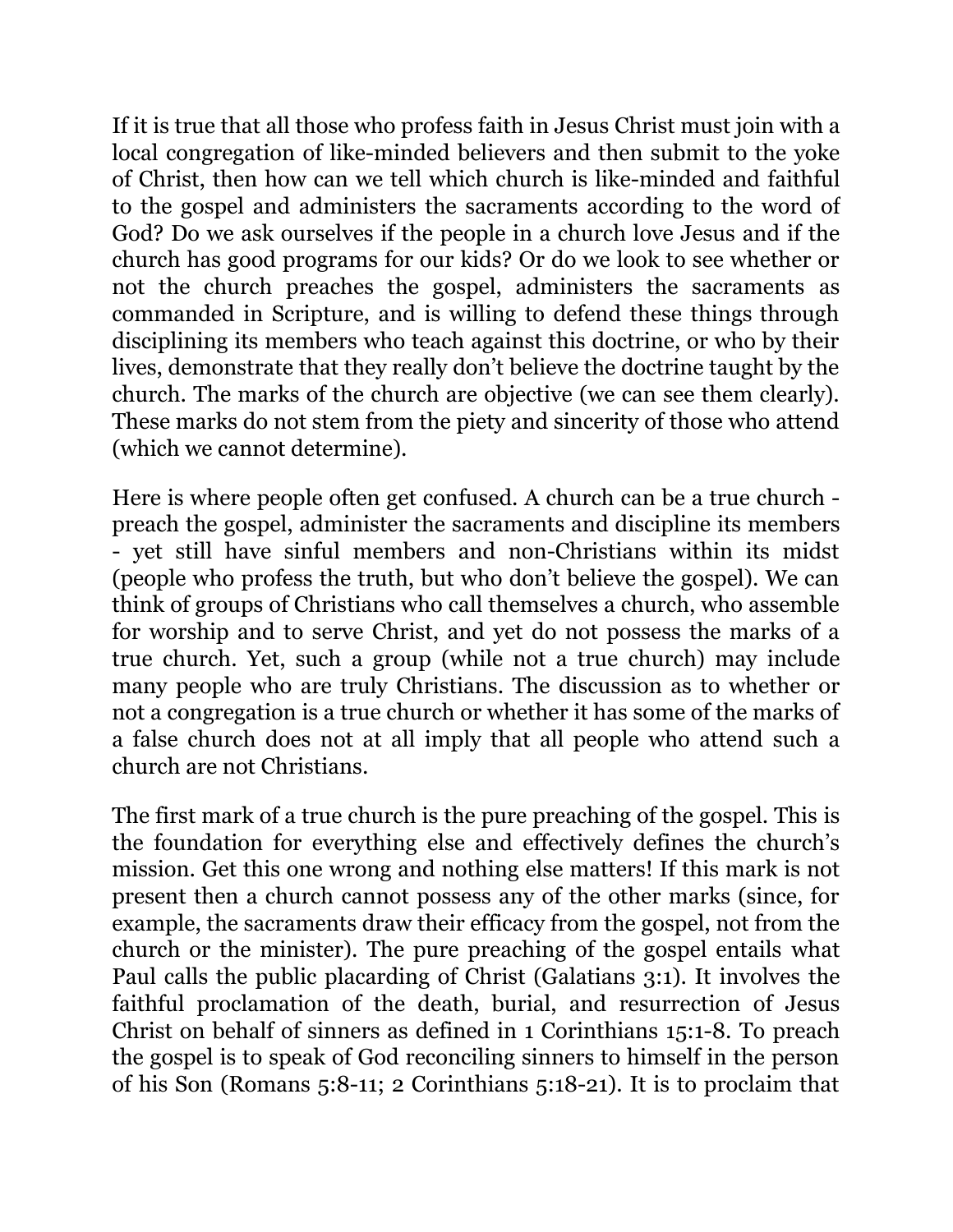through the cross, God manifests his love and his justice, satisfying his just anger toward people who deserve his wrath (Romans 3:20-25). According to Romans 10:14-17, faith comes about through the hearing of the proclamation of that gospel. The pure preaching of the gospel involves very specific content: proclaiming Christ's saving work for sinners through his active and passive obedience, his death and resurrection. To talk about Jesus in some vague way in a sermon is not preaching the gospel!

The second mark of the church is the proper administration of the sacraments. Since we remain sinful, even though we are presently justified by the merits of Christ received through faith alone, we are all prone to hardness of heart and all of us feel the constant pull toward sin. God gives us the sacraments precisely because we are weak and sinful. Since God promises to rescue us from the guilt and power of sin in the gospel, so too in the sacraments God confirms the promise made in the gospel in a visible and tangible way. In fact, so tangible that we get wet. So tangible that we actually hold in our hands and taste with our mouths those same elements (bread and wine) which Jesus gave to his apostles. And these sacraments are based upon the same covenant promise - "Come to me, all who labor and are heavy laden, and I will give you rest" (cf. Matthew 11:28)!

The third mark of a true church is that it exercises church discipline so as to correct and punish sin. The critical biblical text in this regard is Matthew 18:15-17. In this passage, our Lord establishes both the need and procedure for us to deal with our disputes, in which the highest court of appeal is the church. In 1 Corinthians 5:4-5, Paul speaks of excommunicating professing believers whose unrepentant sin brings scandal upon the church. In 1 Corinthians 5:13, Paul commands the Corinthian church to expel a wicked man from their midst - a man who had taken his step-mother as his own wife. To ignore such behavior and not deal with it by removing the offending party is to risk bringing down God's judgment upon the entire assembly. Like church membership, church discipline is also not an option.

These three marks (the preaching of Christ, the proper administration of the sacraments, and church discipline) not only identify a true church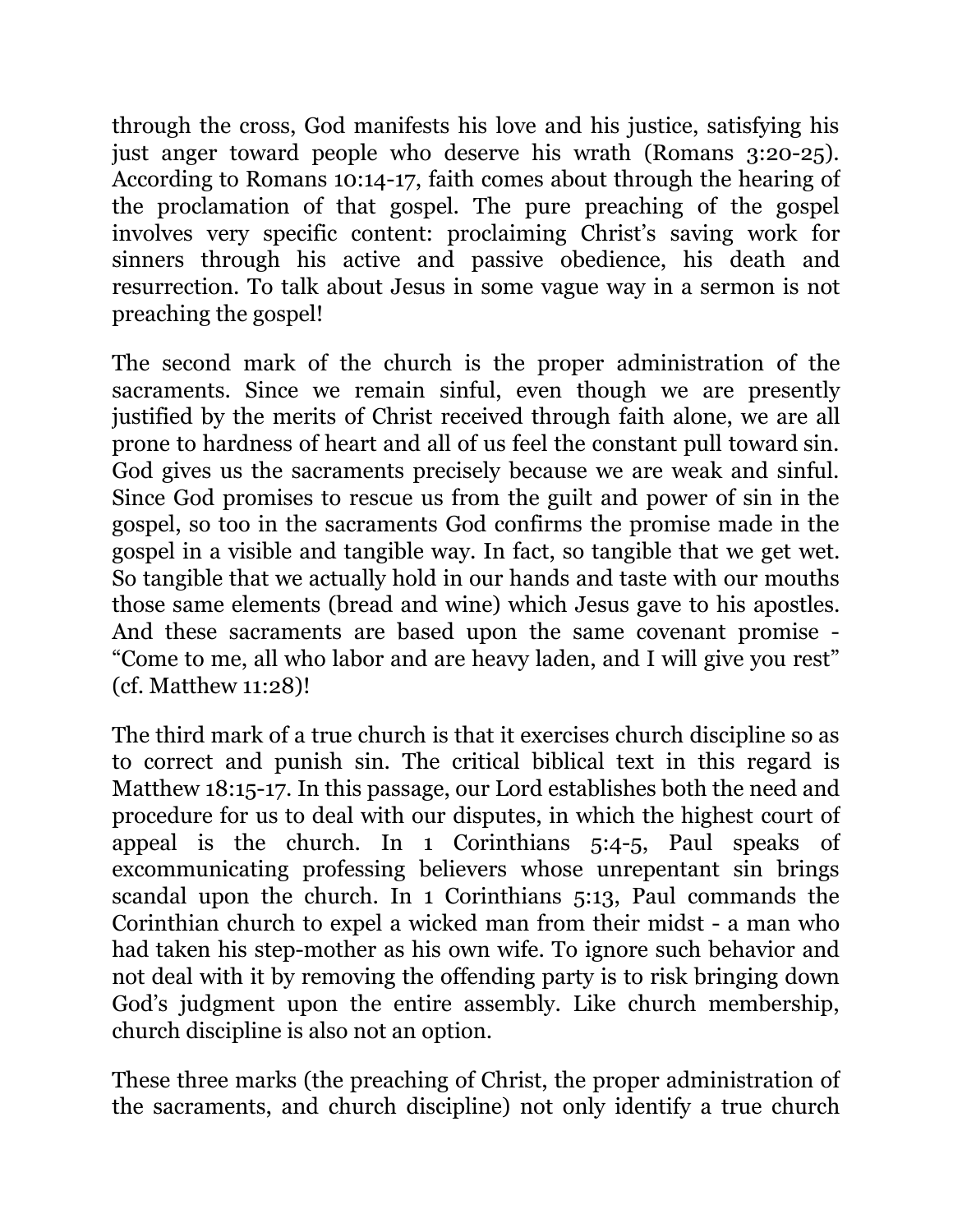(which is faithful to God's word), these marks define the mission of the church.

## **The Sacraments**

Although any discussion of the role of the sacraments in the Christian life seems too "catholic" for many evangelical Christians, the sacraments do play a very important role throughout the New Testament. Summarizing the teaching of Scripture on this topic, the Heidelberg Catechism (Q 65) defines the two New Testament sacraments of baptism and the Lord's Supper as "holy signs and seals for us to see. They were instituted by God so that by our use of them he might make us understand more clearly the promise of the gospel, and might put his seal on that promise." And what is the promise of the gospel? "To forgive our sins and give us eternal life by grace alone because of Christ's one sacrifice finished on the cross."

The sacraments are visible signs and seals of God's invisible grace promised to his people in the gospel (Romans 4:9-12). Because we are weak and struggling sinners, these sacraments are given to us by God to confirm that faith already given us through the preaching of the gospel (cf. Romans 6:3-4;1 Corinthians 11:23-26). This is why the preaching of the gospel and the administration of the sacraments are intimately connected. That which God promises to us in the gospel (the forgiveness of sins and eternal life) is then confirmed in baptism and the Lord's Supper. The gospel is proclaimed, and then made visible in a sense when the sacraments are administered - which is why Reformed Christians often speak of the sacraments as the "visible word."

In the sacraments of baptism and the Lord's Supper, the biblical emphasis falls squarely upon what God has done for sinners in the person of his son, Jesus, and not upon the strength of a sinner's faith, or the purity of one's heart. This is why God is seen as the active party in these two sacraments, since it is he who makes the promises associated with the covenant of grace, and of which the sacraments are signs and seals.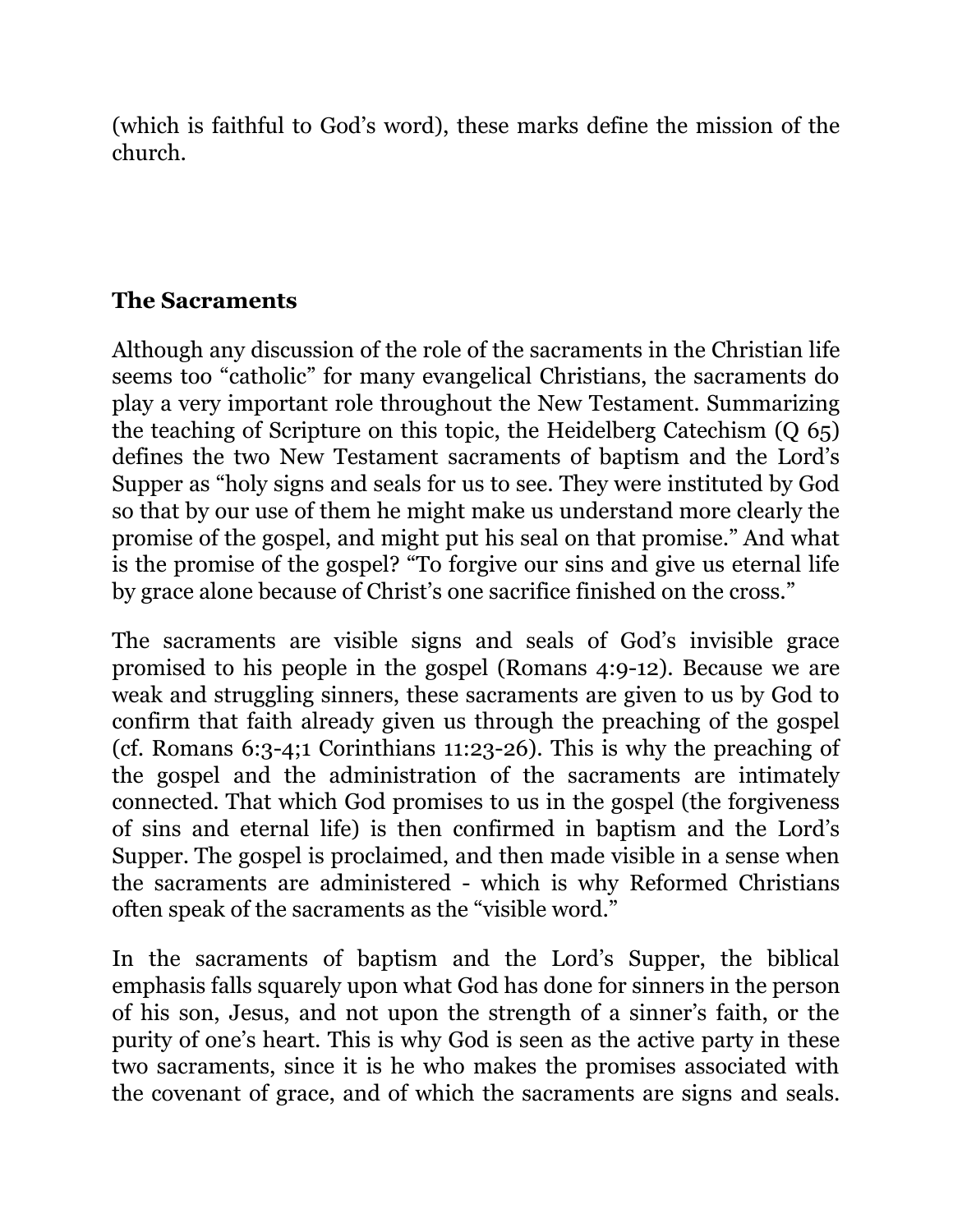To put it another way, through participation in the sacraments, the recipient receives (ratifies) what is promised by our gracious God in the gospel.

In the sacraments of baptism and the Lord's Supper, God swears the same covenant oath given to Abraham in Genesis 17:7 - "And I will establish my covenant between me and you and your offspring after you throughout their generations for an everlasting covenant, to be God to you and to your offspring after you." At the heart of the sacraments then is God's gracious covenant promise to be our God, and that we will be his people - a promise which is re-ratified whenever we receive the sacraments through faith. This is why the sacraments are an essential part of Reformed piety and church life.

There are two sacraments instituted by Jesus in the New Testament. Baptism is the sacrament of entrance into the Christian life and its importance can be seen from the Great Commission. In Matthew 28:19, Jesus instructs his disciples to "go and make disciples of all nations, baptizing them in the name of the Father and of the Son and of the Holy Spirit." Disciples are not made by going forward to an altar, or by repeating a prayer after a minister, but by being baptized! This is the biblical way in which repentant sinners and their families publically declare their faith in Jesus Christ (Acts 2:41; 16:15; 16:31-33). To be baptized means that we have been buried with Christ (Romans 6:4), clothed with Christ (Galatians 3:27), and circumcised with Christ (Colossians 2:11-12). Baptism is that sign and seal that our sins are forgiven (Acts 22:16; 1 Peter 3:21) and of the presence of regeneration (Titus 3:5). It is baptism that marks us off from unbelievers. All of these things are promised to us and to our children in the gospel (Acts 2:38- 39).

As for the Lord's Supper, Jesus instituted this sacrament on that night in which he was betrayed. Investing the Jewish Passover with an entirely new meaning, we read in Matthew 26:26-28 that "Jesus took bread, and after blessing it broke it and gave it to the disciples, and said, `Take, eat; this is my body.' And he took a cup, and when he had given thanks he gave it to them, saying, `Drink of it, all of you, for this is my blood of the covenant, which is poured out for many for the forgiveness of sins." Not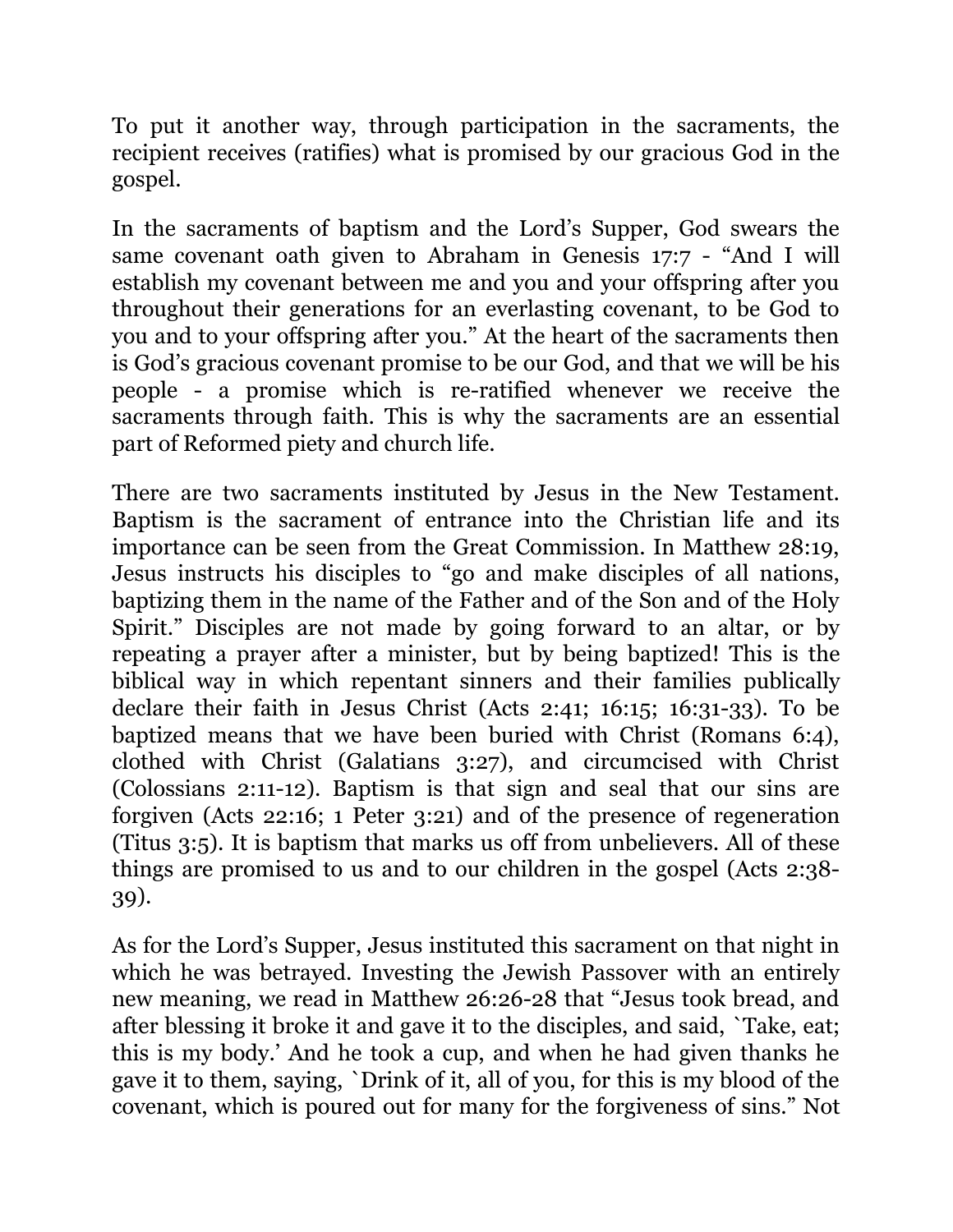only does Jesus tell us that the sacrament is connected to the promise of the gospel - through the shedding of his blood, our sins are forgiven - but Jesus states that what is offered to us through the bread and wine, is nothing less than his own body and blood, along with all of his saving benefits to be received by faith. In other words, in the Lord's Supper, Jesus offers himself to us through the signs and seals of the bread and wine.

These words also appear in Paul's letter to the Corinthians, indicating that the church's celebration of the Lord's Supper was based on our Lord's words of institution. Paul tells us that the Lord's Supper was celebrated "when you come together" for public worship (1 Corinthians 14:26). This means that the Lord's Supper, as instituted by Christ, is a ratification of the gospel promise - the new covenant in Christ's blood for the forgiveness of sins - and that the Lord's Supper was celebrated whenever the church assembled for worship. We know from Acts 2:42 that the worship of the apostolic church centered in the apostle's teaching, the Lord's Supper, the prayers and fellowship with the Risen Savior.

Since the sacraments confirm the promise of the gospel - that God will save us from our sins - the link between the preaching of the word and the administration of the sacraments in public worship is firmly established. The biblical manner by which God declares his favor to sinners is through the word, and that promise is confirmed through the sacraments. In the gospel, God promises to save us from our sins, and in the sacraments he swears on his sovereign oath, "I am your God and you are my people!" This is why weak and struggling sinners should not be directed to look within to see whether or not our faith is of sufficient intensity, or if we have achieved sufficient personal holiness in order to participate. Rather, we need to look outside of ourselves and turn our gaze toward God's gracious covenant promise. This is God's way of comforting the downcast, strengthening faith, and conquering doubt. This is why word and sacrament are together essential elements when God's people assemble for worship.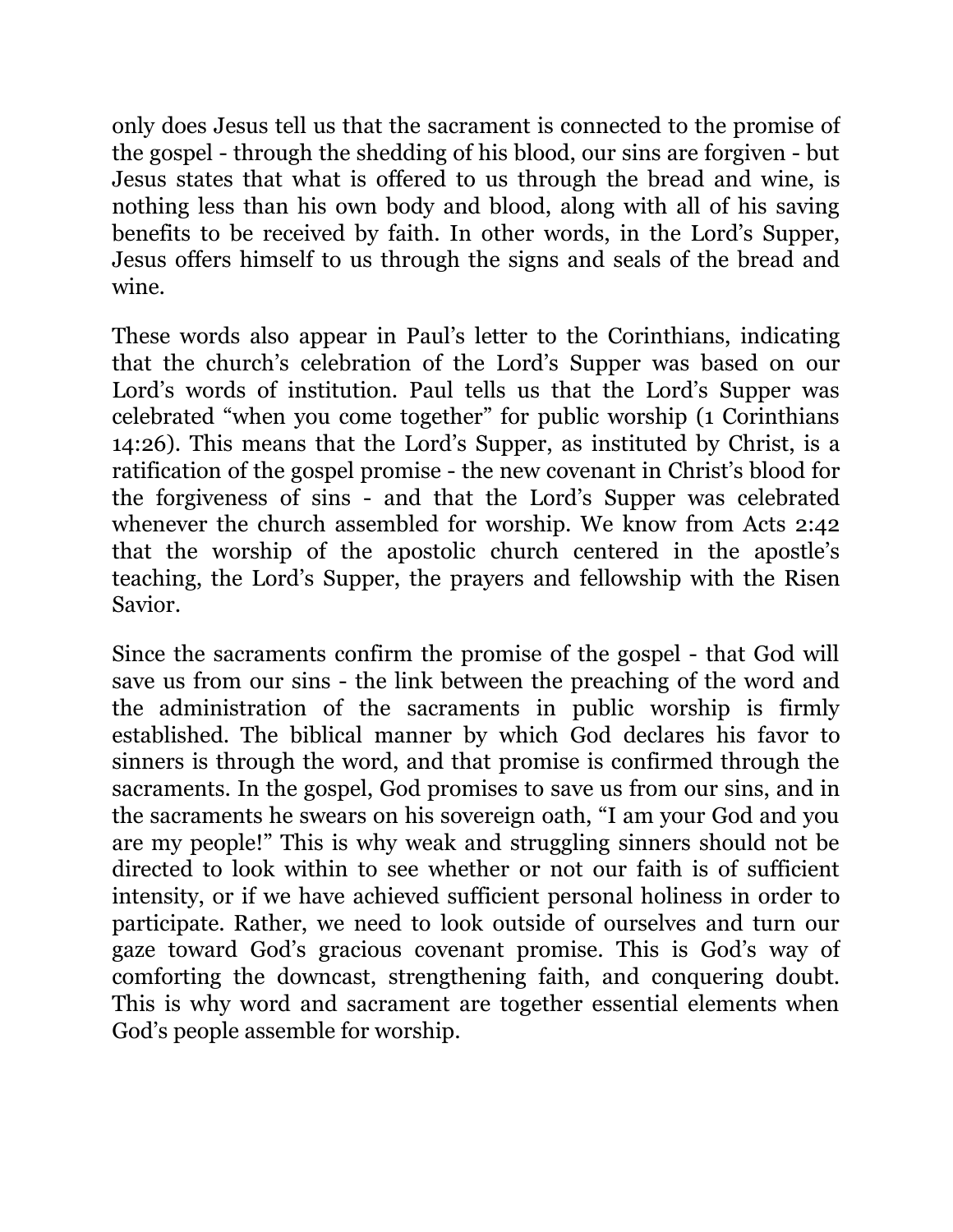#### **Baptism**

Before our Lord Jesus ascended into heaven, he left his disciples with the following command: "Go therefore and make disciples of all nations, baptizing them in the name of the Father and of the Son and of the Holy Spirit, teaching them to observe all that I have commanded you. And behold, I am with you always, to the end of the age" (Matthew 28:19-20) Based upon these words of the Great Commission, it is now the mission of Christ's church to go into the world, preach the gospel and make disciples of all nations. How do we make disciples? We baptize them in the name of the Triune God.

Although many professing Christians today are strangely indifferent to the sacraments in general and baptism in particular, the New Testament knows nothing of someone who comes to faith in Jesus Christ but who is not baptized. While the exception to this is the thief on the cross for whom baptism was not possible (cf. Luke 23:40-43), the New Testament is very clear about the necessity of baptism as the sign and seal of one's profession of faith in Jesus (cf. Romans 4:9-12). Not only does Jesus command his disciples in the Great Commission to make disciples of the nations by baptizing those who believe in Jesus, the Pentecost sermon preached by Peter ends with the following charge - "Repent and be baptized every one of you in the name of Jesus Christ for the forgiveness of your sins, and you will receive the gift of the Holy Spirit. For the promise is for you and for your children and for all who are far off, everyone whom the Lord our God calls to himself" (Acts 2:38-39). Throughout the Book of Acts, heads of households are baptized upon a profession of faith in Christ, but these same individuals also present their entire households, including their children, for baptism (cf. Acts 16:14-15; 31-33; Acts 18:8).

There are several important reasons why all those who come to faith in Jesus Christ are baptized. First, baptism is the sign and seal of the new covenant, and as such replaces circumcision which was the sign and seal of the old covenant (Genesis 17:1-14; Colossians 2:11-12). But even as the covenant sign changes from circumcision to baptism, the thing signified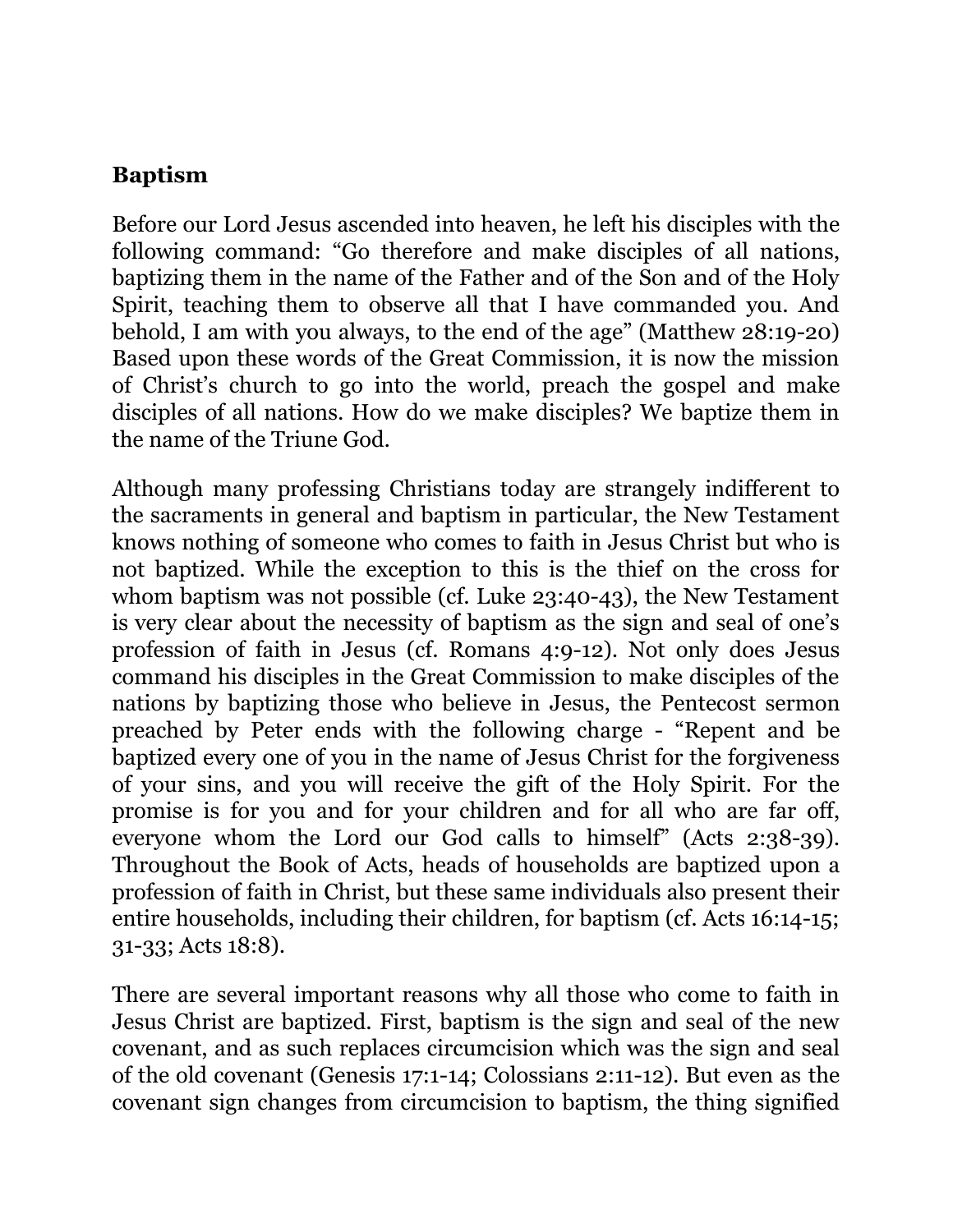does not change - God's covenant promise to be our God, and that are we his people (Acts 2:39; Galatians 3:14). This is why Reformed Christians contend that children of believers are to be baptized, since the children of believers too are members of the covenant of grace, along with their parents (1 Corinthians 7:14). If our children are indeed members of the covenant of grace, how can the sign and seal of that covenant be denied to them? This fits with Jesus' attitude toward children as members of the kingdom of God (Luke 18:15-17), and explains the presence of household baptisms in the New Testament (cf. Acts 16:15; 33, 1 Corinthians 1:16).

Second, in baptism, we are identified with Jesus Christ in his death and resurrection. In Romans 6:3-5, Paul writes, "do you not know that all of us who have been baptized into Christ Jesus were baptized into his death? We were buried therefore with him by baptism into death, in order that, just as Christ was raised from the dead by the glory of the Father, we too might walk in newness of life. For if we have been united with him in a death like his, we shall certainly be united with him in a resurrection like his." Similarly in Galatians 3:27-28, Paul ties baptism to our identification with Christ. "For as many of you as were baptized into Christ have put on Christ. There is neither Jew nor Greek, there is neither slave nor free, there is no male and female, for you are all one in Christ Jesus." To be baptized is to put on Christ as one puts on new clothes, and baptism unites us to Jesus in his death and resurrection.

Third, we must distinguish between the sign (water) and the thing signified (the forgiveness of sin). The Scriptures do speak of baptism as "the bath of regeneration" (Titus 3:5) and tied to the "forgiveness of sin" (Acts 2:38 ff; 22:16), without also teaching that the water of baptism is the means of regeneration. Regeneration is everywhere attributed to the sovereign work of the Holy Spirit (John 3:3-8; Titus 3:5; 1 Corinthians 2:14) and not to the mere presence of the sign itself - the water of baptism, as if the sign somehow magically binds God to act. That being said, we must be very careful not to reduce baptism to mere external sign, or deny that anything at all is signified and sealed unto the one baptized. Claiming God's covenant promise by faith, we believe with all our hearts that the baptized adult or child of a believer is indeed regenerate and has been washed in the blood of Christ for the forgiveness of sins.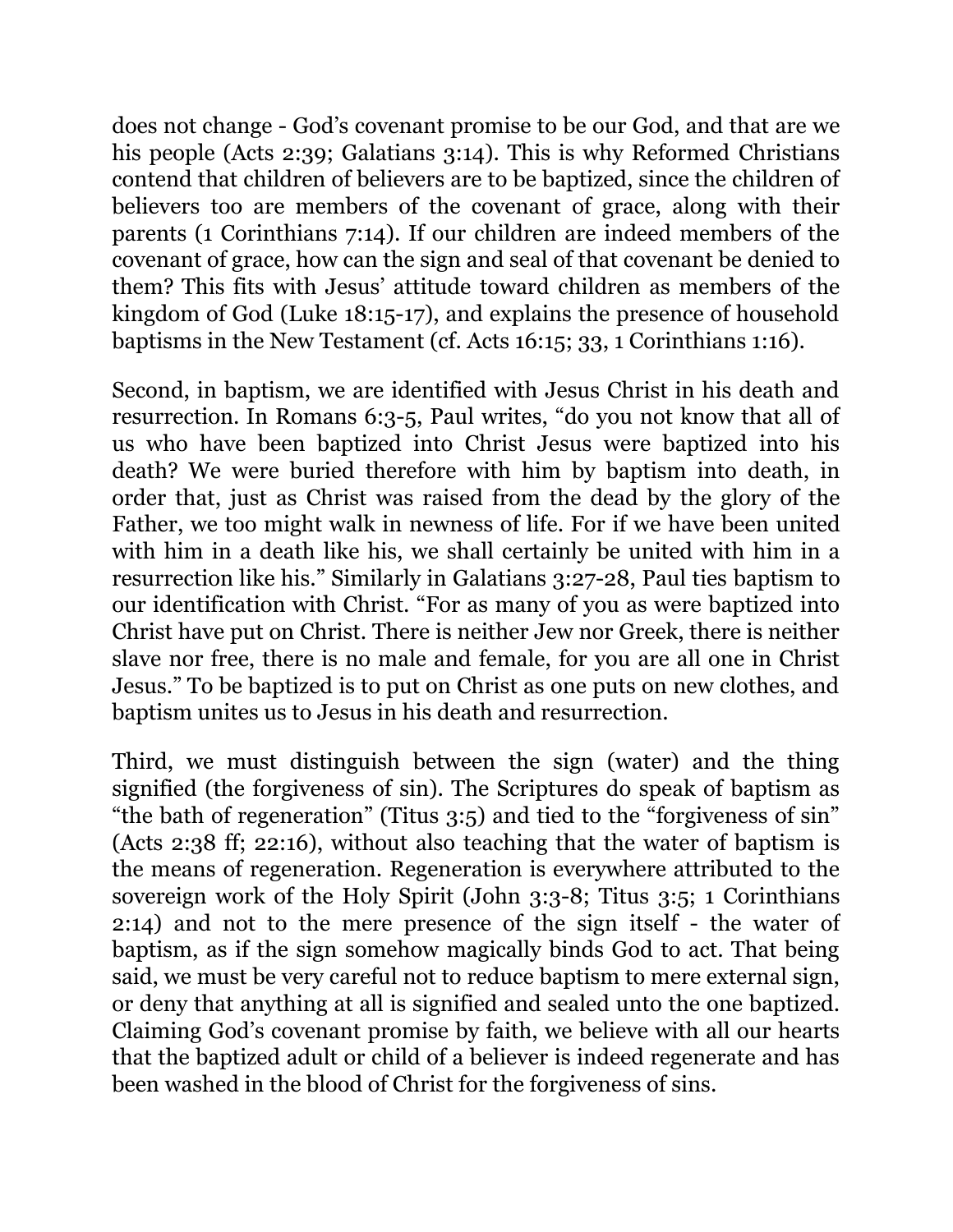One of the best summaries of what Scripture promises us in baptism is found in the words of the form for baptism as used in the Reformed churches. These words are a fit summary of these promises we have just considered.

We are baptized into the Name of God, the Father and the Son and the Holy Spirit. For when we are baptized into the Name of the Father, God the Father witnesses and seals to us that He makes an eternal covenant of grace with us and adopts us for His children and heirs, and therefore will provide us with every good thing and turn aside all evil or turn it to our profit.

And when we are baptized into the Name of the Son, the Son seals to us that He washes us in His blood from all our sins, incorporating us into the fellowship of His death and resurrection, so that we are freed from our sins and accounted righteous before God.

Likewise, when we are baptized into the Name of the Holy Spirit, the Holy Spirit assures us by this holy sacrament that He will dwell in us, and sanctify us to be members of Christ, imparting to us that which we have in Christ, namely, the washing away of our sins and the daily renewing of our lives, until we shall finally be presented without spot among the assembly of the elect in life eternal.

## **The Lord's Supper**

The Reformed understanding of the Lord's Supper is grounded in an important distinction between the sign and seal (bread and wine), the thing signified (forgiveness through his blood, the "blood of the covenant"), and a sacramental union between the two (our Lord's words "this is my body"). This three-fold distinction arises directly from the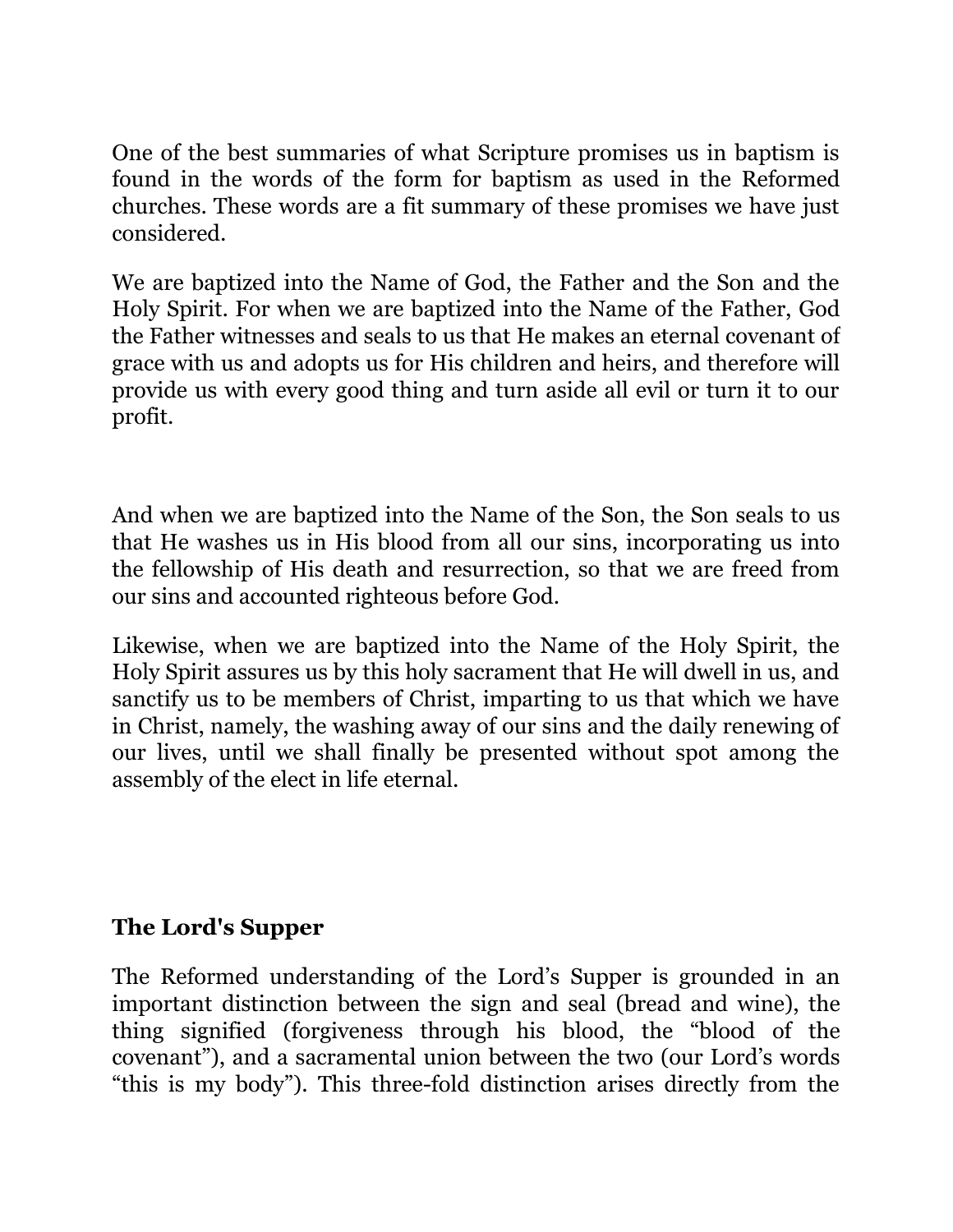words of institution spoken by Jesus himself. "Now as they were eating, Jesus took bread, and after blessing it broke it and gave it to the disciples, and said, `Take, eat; this is my body.' And he took a cup, and when he had given thanks he gave it to them, saying, `Drink of it, all of you, for this is my blood of the covenant, which is poured out for many for the forgiveness of sins. I tell you I will not drink again of this fruit of the vine until that day when I drink it new with you in my Father's kingdom" (Matthew 26:26-29).

When Jesus speaks of the bread as his body and the wine as his blood, we take him at his word without resorting to confusing the sign (bread and wine) with the thing signified (Christ's body and blood). Nor should we insert words such as "this represents my body," as in the case of those who believe that the Lord's Supper is essentially a memorial meal and that nothing is received through partaking of the bread and wine. As Paul calls "Christ the rock" (1 Corinthians 10:4), so too, the bread is Jesus' body, not because the sign is miraculously changed into the thing signified (as the Roman Catholic church erroneously contends in transubstantiation), but because Christ can speak of the bread (the sign) as though it were the thing signified (his body) using the language of sacraments. Because a true sacramental union exists between the sign and the thing signified, the bread can indeed be spoken of as Christ's body as Jesus does when instituting the sacrament (Matthew 26:26 ff).

Following Calvin, the Reformed have tried to keep in mind both the reality of Christ's ascension, wherein Christ's true human nature is now in heaven awaiting his return (Acts 1:9-11), and the real presence of Christ in the sacrament (1 Corinthians 10:16-17). Though Christ's true human nature is in heaven, the believer receives all of his saving benefits, because, through faith, the Holy Spirit has united the believer here on earth to Christ in heaven. So too, Christ can be in heaven and the believer can receive his true body and blood, because the same Holy Spirit ensures that those already in union with Christ receive his true body and blood when they take bread and wine in faith (1 Corinthians 10:16-17; 11:23-29).

Therefore, the manner of eating is spiritual, not physical. We truly receive Christ by faith and not by the mouth (John 6:63 may apply here). In the words of institution, the body of Christ is not brought down to us, i.e.,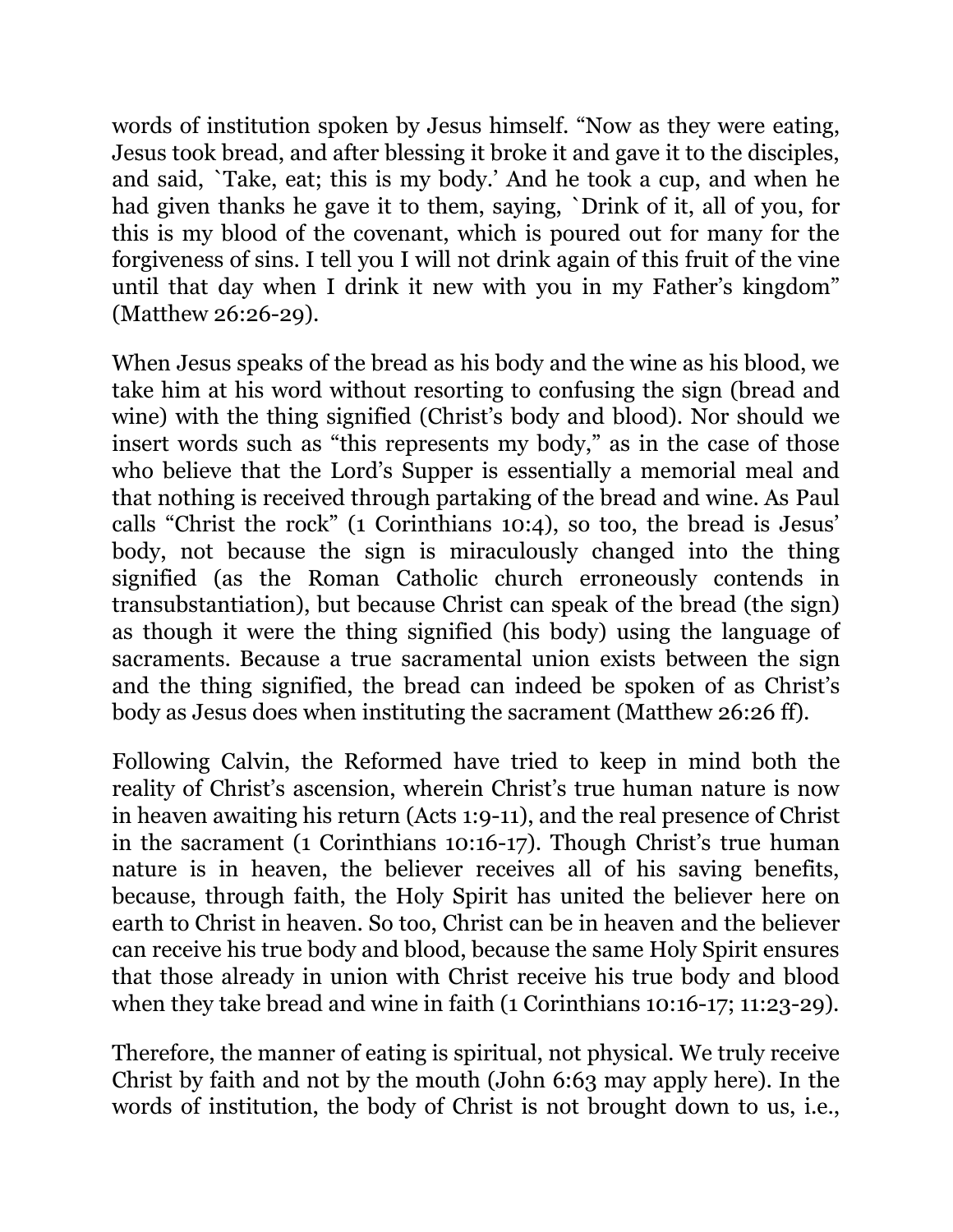localized on an altar "in, with, and under" as Lutherans argue. Rather, the believer is able to feed upon Christ who sits at God's right hand through the power of the Holy Spirit who ensures that we truly receive what is promised. The manner of reception is faith, since it is the soul, not the body, which receives the reality of what is promised, while the mouth receives only the consecrated bread and wine. Nevertheless, when we eat the consecrated bread and drink the wine, through faith, the Holy Spirit ensures that we receive the true body and blood of Christ which is in heaven because we are in union with him. Augustine had it right when he said "believe, and thou hast eaten."

That Christ is sacramentally present with his people through the Supper as they feed upon him in faith then is the heart of the biblical teaching and Reformed doctrine regarding the Lord's Supper. But there is also an eschatological dimension here (Revelation 19:6-9), as the earthly celebration of the Supper anticipates the great marriage supper yet to come. There is a covenantal dimension here as well, as each time the Lord's Supper is celebrated, God himself re-affirms his covenant oath to save sinners by bearing the curse for them. Jesus Christ still enjoys table fellowship with sinners as was typologically set forth in Exodus 24, and then realized in those churches established throughout the apostolic era, as we see in a passage such as 1 Corinthians 11:23-32.

Given the biblical language of "real presence" in the words of institution, in addition to the biblical practice of connecting the Word and sacrament (Acts 2:42; 1 Corinthians 11; Acts 20:7), it is hard to make a purely human assessment of our own worthiness to partake as the basis for receiving the Supper. Certain questions haunt us. "Do I have enough faith?" "Have I sufficiently confessed my sins and purified my heart?" Inevitably, the nature of this introspective process depreciates the fact that the essence of the Supper is a spiritual feeding and a covenant meal, in which God reaffirms his covenant oath. It is the Holy Spirit working through the Word, and not a priest or minister that makes the sacrament efficacious for believers. God is the active party (not even the "rememberer"), and this is why we must see the Supper and the elements of bread and wine as gracious gifts from God - manna from heaven, as it were - given to us by God to communicate to us the realities of the blessings of the covenant of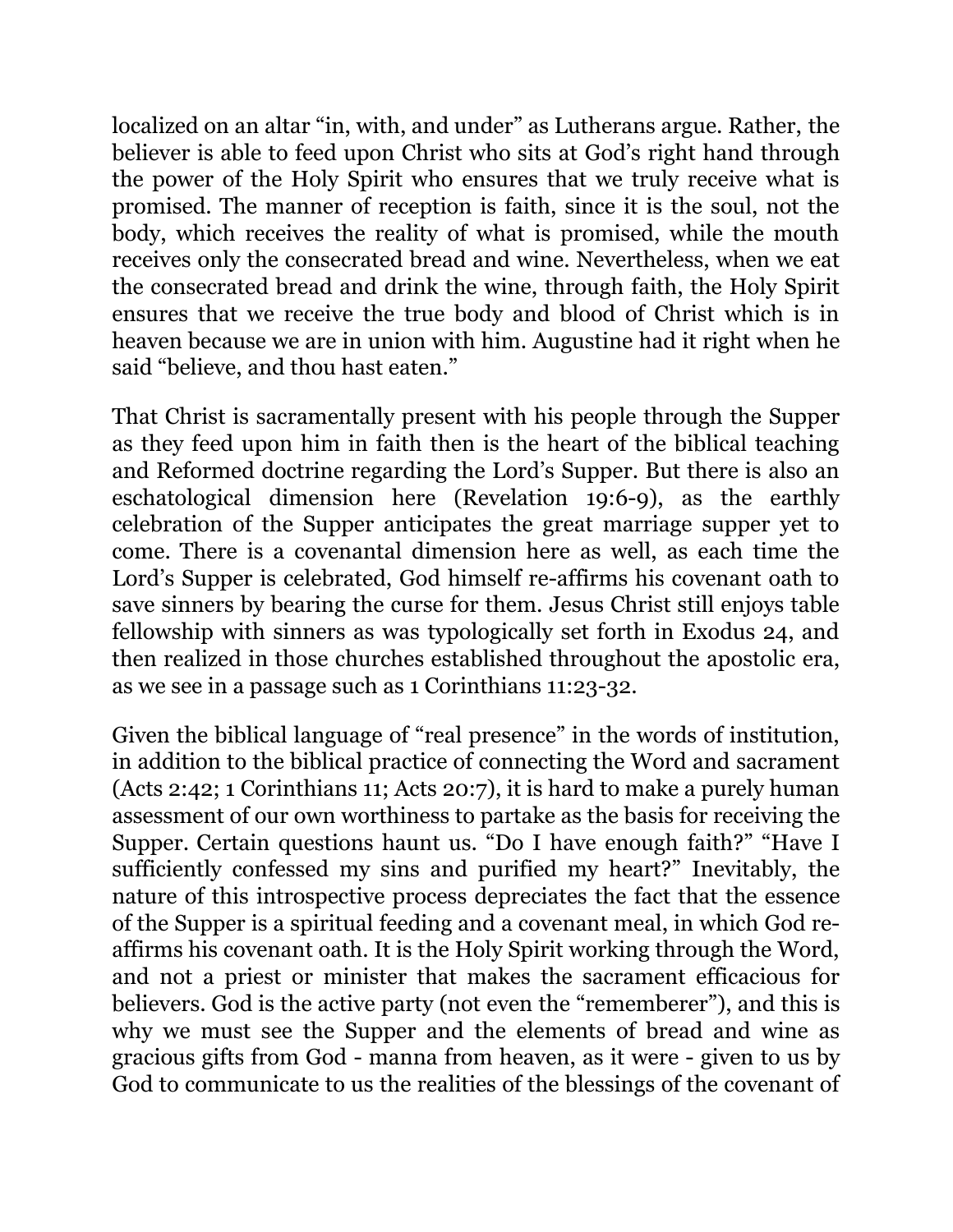grace, through the signs instituted by God. The Supper is, therefore, not incidental to the Christian life, but must be seen as a vital part of our sanctification and growth in godliness.

In this meal, Jesus still invites repentant tax collectors and sinners to join him. At the table of the Lord, our gracious God confirms the promise of the gospel, and through partaking of the consecrated bread and wine, God will strengthen and nourish our faith, renew his covenant, and remind us that we are his. Jesus does this because he is our living bread, who came down from heaven.

## **The Second Coming**

The biblical account of the redemption of our fallen race takes many twists and turns throughout the course of redemptive history. But the story comes to a glorious resolution when we come to the final chapter of the story. There is indeed coming a day when all injustices will be made right, all human suffering will cease, and when every tear will be wiped from our eyes. The great hope of the New Testament for the future is that one day our blessed Lord Jesus will suddenly return from heaven to earth to raise the dead, judge all men and women, and renew the heavens and earth by removing every hint and trace of human sin. In Revelation 21:3- 4, John reminds us that the Lord's return is the culmination of God's gracious covenant promise: "And I heard a loud voice from the throne saying, `Behold, the dwelling place of God is with man. He will dwell with them, and they will be his people, and God himself will be with them as their God. He will wipe away every tear from their eyes, and death shall be no more, neither shall there be mourning, nor crying, nor pain anymore, for the former things have passed away." This is that glorious day for which every believer longs - the day of Christ's return.

Yet for those who know not Christ, the Lord's return is a day to be feared. It will be the most terrible day imaginable. In Revelation 6:15-17, John describes this day in terms of the manifestation of God's wrath: "Then the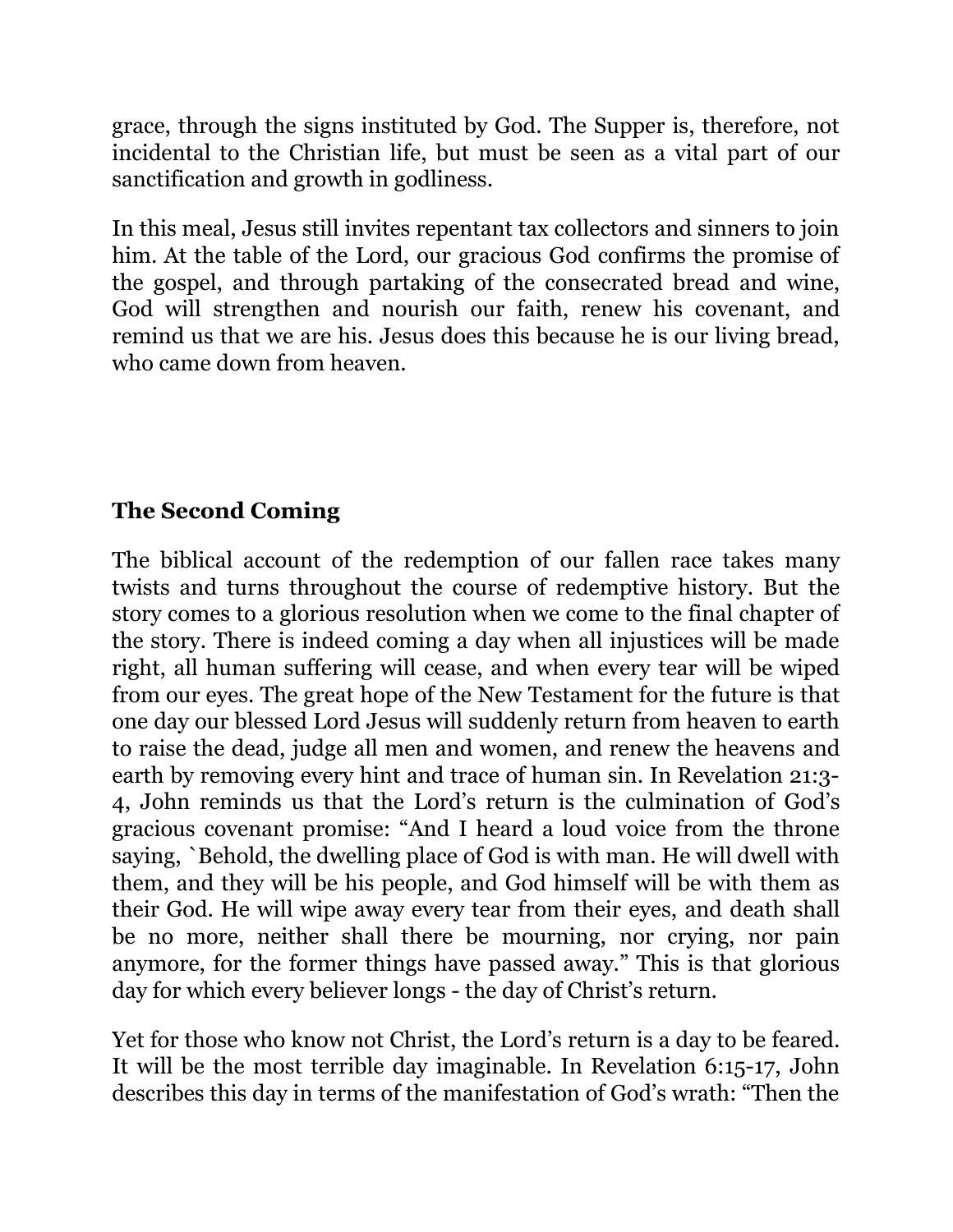kings of the earth and the great ones and the generals and the rich and the powerful, and everyone, slave and free, hid themselves in the caves and among the rocks of the mountains, calling to the mountains and rocks, `Fall on us and hide us from the face of him who is seated on the throne, and from the wrath of the Lamb, for the great day of their wrath has come, and who can stand?" Those who are not Christ's, who are not washed in the blood of the lamb, nor clothed with his righteousness, will face the full fury of God's wrath on the day of judgment.

The Bible teaches that when Jesus returns at the end of the age, three distinct yet related events occur simultaneously. The first event is the resurrection of the dead (Daniel 12:1-4; Isaiah 25:6-9) - including both those who will live forever blessed in the presence of Christ (1 Thessalonians 4:13-5:11; 1 Corinthians 15:12-58), and those who will enter into eternal judgment (2 Thessalonians 1:6, 8-9; Revelation 20:11- 14). The second event is closely related to the resurrection of the dead, and this is the final judgment of believers and unbelievers alike (Matthew 13:36-43; 25:31-46). The third event is the creation of a new heaven and earth (Romans 8:21; 2 Peter 3:10).

The Old Testament prophets foretold that human history would come to an end with a universal resurrection of the dead. In Daniel 12:2, the prophet declares, "many of those who sleep in the dust of the earth shall awake, some to everlasting life, and some to shame and everlasting contempt." Isaiah speaks of this day in terms of a great messianic feast (Isaiah 25:6-9). God "will swallow up on this mountain the covering that is cast over all peoples, the veil that is spread over all nations. He will swallow up death forever; and the Lord God will wipe away tears from all faces, and the reproach of his people he will take away from all the earth." With these texts in the background, Paul informs the Corinthians of the nature and the hope of the resurrection of the body (1 Corinthians 15:50- 55). "I tell you this, brothers: flesh and blood cannot inherit the kingdom of God, nor does the perishable inherit the imperishable. Behold! I tell you a mystery. We shall not all sleep, but we shall all be changed, in a moment, in the twinkling of an eye, at the last trumpet. For the trumpet will sound, and the dead will be raised imperishable, and we shall be changed. For this perishable body must put on the imperishable, and this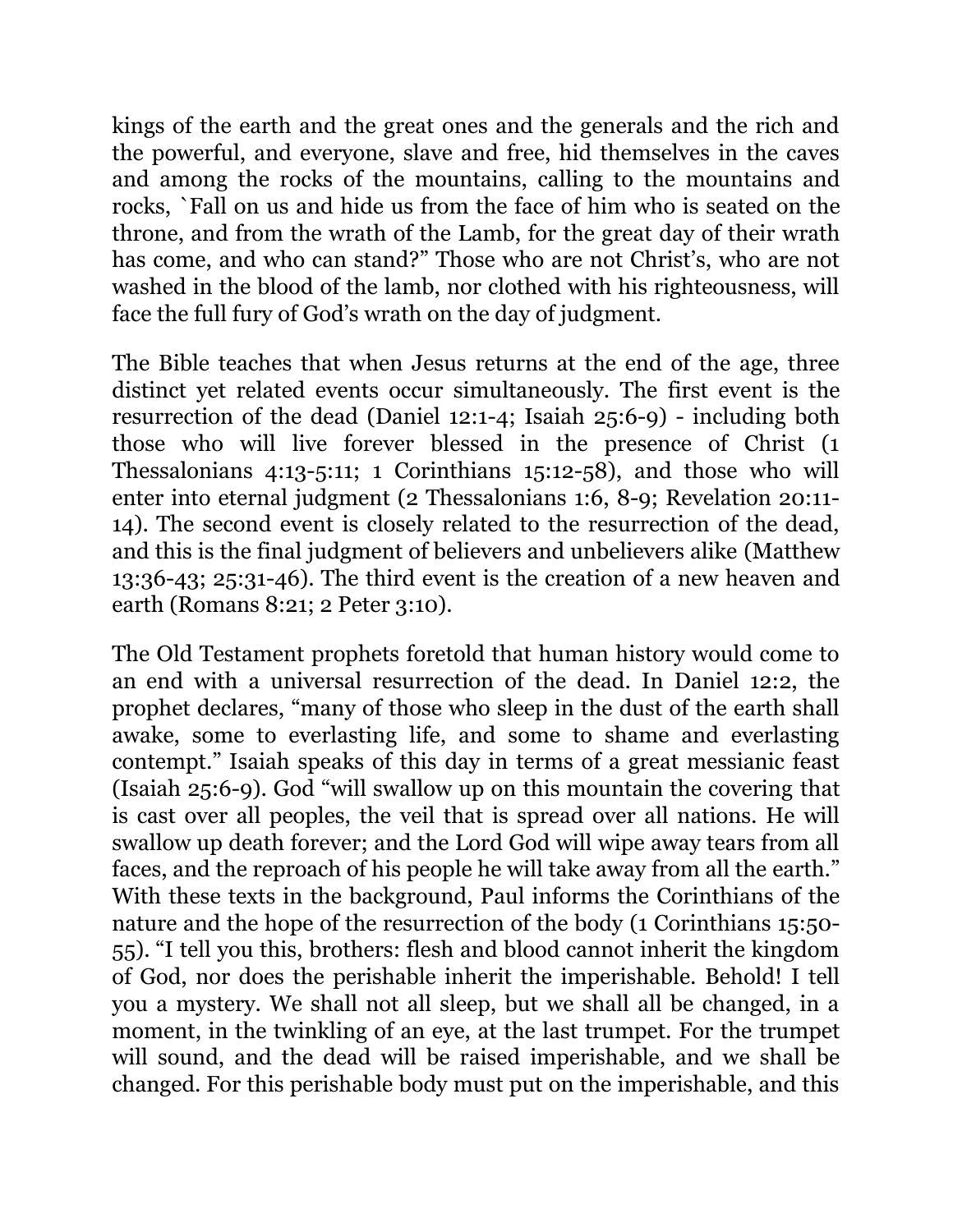mortal body must put on immortality. When the perishable puts on the imperishable, and the mortal puts on immortality, then shall come to pass the saying that is written: `Death is swallowed up in victory.' `O death, where is your victory? O death, where is your sting?'"

That the final judgment occurs at the time when Jesus returns is clear from a number of texts. In his second letter to the Thessalonians, Paul writes that "when the Lord Jesus is revealed from heaven with his mighty angels in flaming fire, inflicting vengeance on those who do not know God and on those who do not obey the gospel of our Lord Jesus. They will suffer the punishment of eternal destruction, away from the presence of the Lord and from the glory of his might, when he comes on that day to be glorified in his saints, and to be marveled at among all who have believed" (2 Thessalonians 1:6-9). In Matthew 13:39b-43, when explaining the parable of the weeds, Jesus declares, "the harvest is the end of the age, and the reapers are angels. Just as the weeds are gathered and burned with fire, so will it be at the end of the age. The Son of Man will send his angels, and they will gather out of his kingdom all causes of sin and all law-breakers, and throw them into the fiery furnace. In that place there will be weeping and gnashing of teeth. Then the righteous will shine like the sun in the kingdom of their Father." Judgment occurs when the dead are raised at that time when our Lord returns.

But there is another dramatic event which occurs at this time as well. In 2 Peter 3, we read, "scoffers will come in the last days with scoffing, following their own sinful desires. They will say, `Where is the promise of his coming? For ever since the fathers fell asleep, all things are continuing as they were from the beginning of creation.' For they deliberately overlook this fact, that the heavens existed long ago, and the earth was formed out of water and through water by the word of God, and that by means of these the world that then existed was deluged with water and perished. But by the same word the heavens and earth that now exist are stored up for fire, being kept until the day of judgment and destruction of the ungodly. But do not overlook this one fact, beloved, that with the Lord one day is as a thousand years, and a thousand years as one day. The Lord is not slow to fulfill his promise as some count slowness, but is patient toward you, not wishing that any should perish,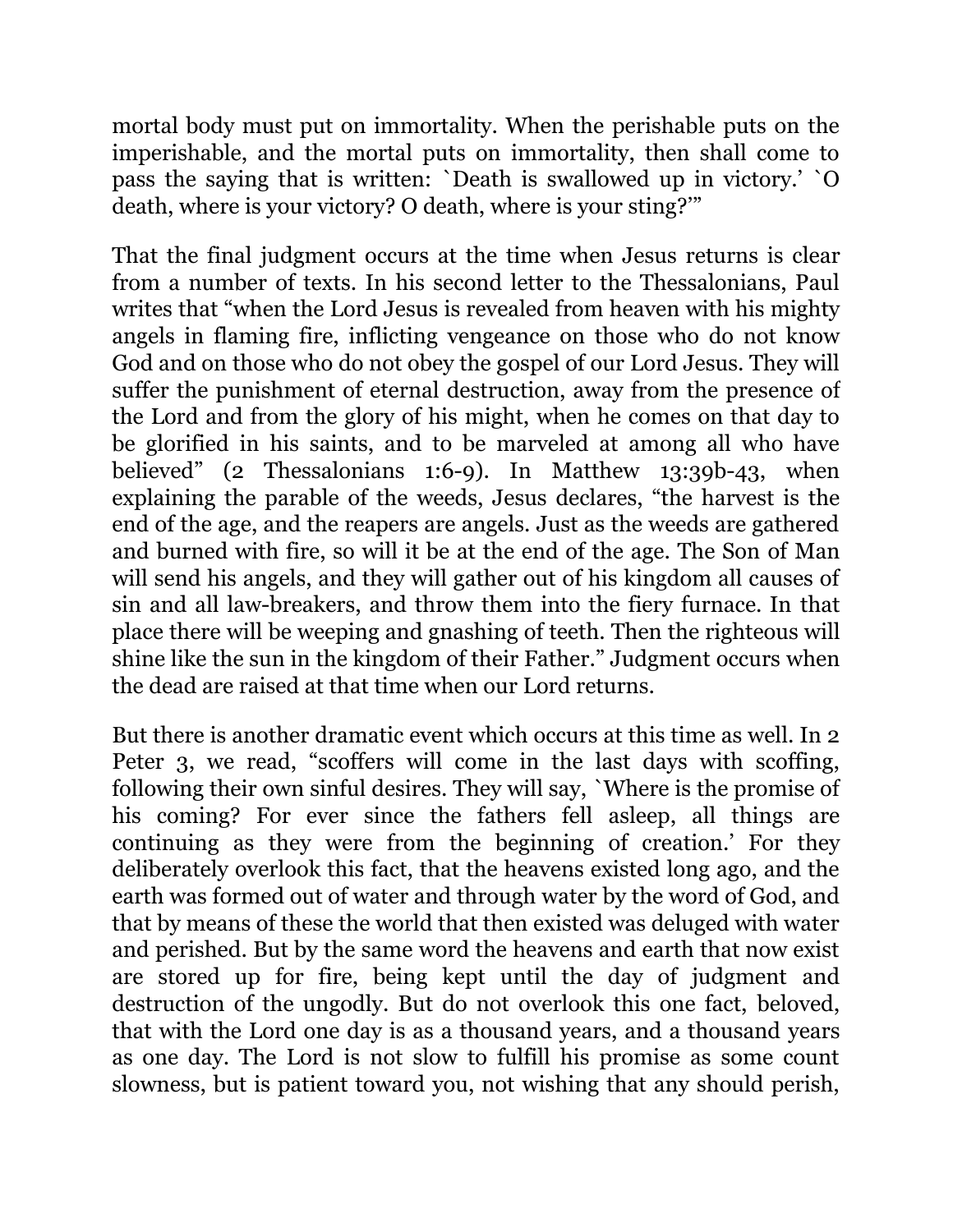but that all should reach repentance. But the day of the Lord will come like a thief, and then the heavens will pass away with a roar, and the heavenly bodies will be burned up and dissolved, and the earth and the works that are done on it will be exposed." According to the apostle Peter, when Jesus returns the natural order will be radically changed, and all traces of the stain of human sin will be purged from the earth. The dead are raised, all are judged, and creation is renewed.

Therefore, when Jesus returns on the last day, he raises the dead, judges the world, and makes all things new - three distinct but related events all of which occur at the same time. This is why the apostolic church comforted one another with this benediction, "Maranatha" ("our Lord come" - 1 Corinthians 16:22) as well as with our Lord's own comforting words of promise to his people, "look up, your redemption is drawing near" (Luke 21:28).

## **The New Heavens and Earth**

When people speak of heaven, they often use images of their favorite places (i.e., the beach, or Yosemite), or they describe some sort of disembodied existence where their immortal soul will finally be set free from the limitations imposed upon it by the human body. I've heard many people who should know better speak of heaven in terms of pearly gates (manned by St. Peter himself) and streets of gold, where daily existence is supposedly centered upon the pleasurable activities (usually the favorite hobby or activity) the departed enjoyed while still on earth. Sadly, none of these images accurately reflect the biblical teaching regarding heaven.

To remedy this sad state of affairs, whenever we speak of heaven we need to carefully distinguish between the intermediate state (which deals with the question of where, exactly, the soul goes when we die) and the eternal state (which speaks to the nature of human existence after the resurrection of the body at the end of the age).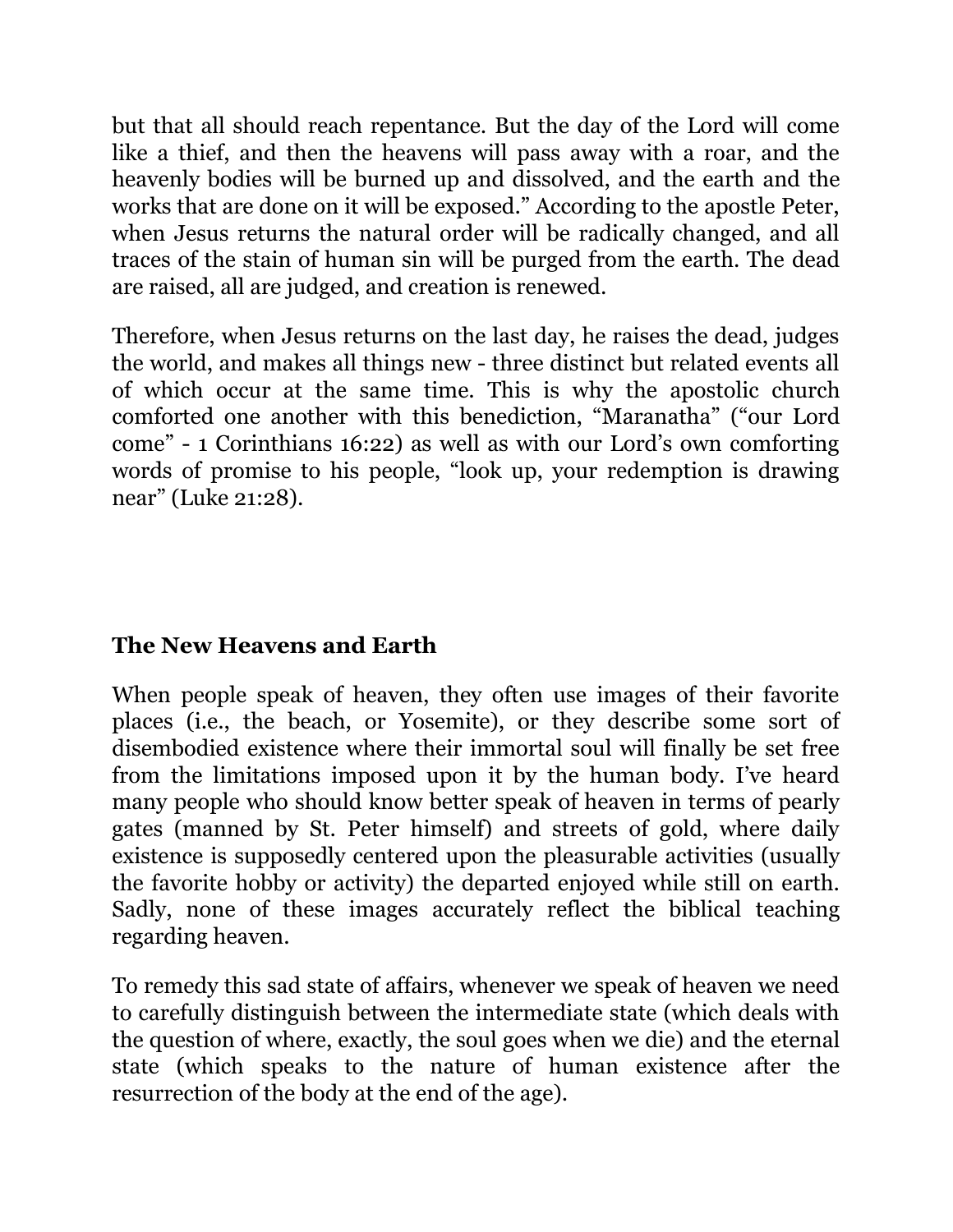As for the intermediate state, the question "where do we go when we die?" was answered indirectly by Paul, when, in his second Corinthian letter he wrote "we would rather be away from the body and at home with the Lord" (2 Corinthians 5:8). To the church in Philippi, Paul wrote that "my desire is to depart and be with Christ, for that is far better" (Philppians 1:23). Jesus told the repentant thief on the cross, "truly, I say to you, today you will be with me in Paradise" (Luke 23:43). And then, the author of Hebrews describes the church as, "the assembly of the firstborn who are enrolled in heaven, and to God, the judge of all, and to the spirits of the righteous made perfect" (Hebrews 12:23). Where do believers go when we die? We immediately enter into the presence of the Lord at the moment of death.

As for the related question about the intermediate state, "what is it like for those who have died in Christ, and then entered into the presence of the Lord?" the only description given us is that found in Revelation 4-7. We are told by John that there is one seated on the throne (the Lord God Almighty - Revelation 4:8), surrounded by the twenty-four elders (Revelation 4:4), the four living creatures (4:6 ff), the lamb who had been slain is also present (Revelation 5:6 ff.), there are myriads of angels (Revelation 5:11 ff.), the 144,000 from the twelve tribes of Israel (Revelation 7:4 ff.), and then, finally, there is that great multitude of the redeemed (Revelation 7:9), a multitude so vast they cannot be counted, and who are presently crying out in unison (v. 10), "salvation belongs to our God who sits on the throne, and to the Lamb!" Of this multitude it is said, "they are before the throne of God, and serve him day and night in his temple; and he who sits on the throne will shelter them with his presence. They shall hunger no more, neither thirst anymore; the sun shall not strike them, nor any scorching heat. For the Lamb in the midst of the throne will be their shepherd, and he will guide them to springs of living water, and God will wipe away every tear from their eyes." When believers die, we enter into the presence of the Lord, awaiting the resurrection of our bodies at the end of the age. Those who have died in Christ currently behold these glorious mysteries described in these remarkable chapters of Revelation.

When it comes to the eternal state and the resurrection of our bodies,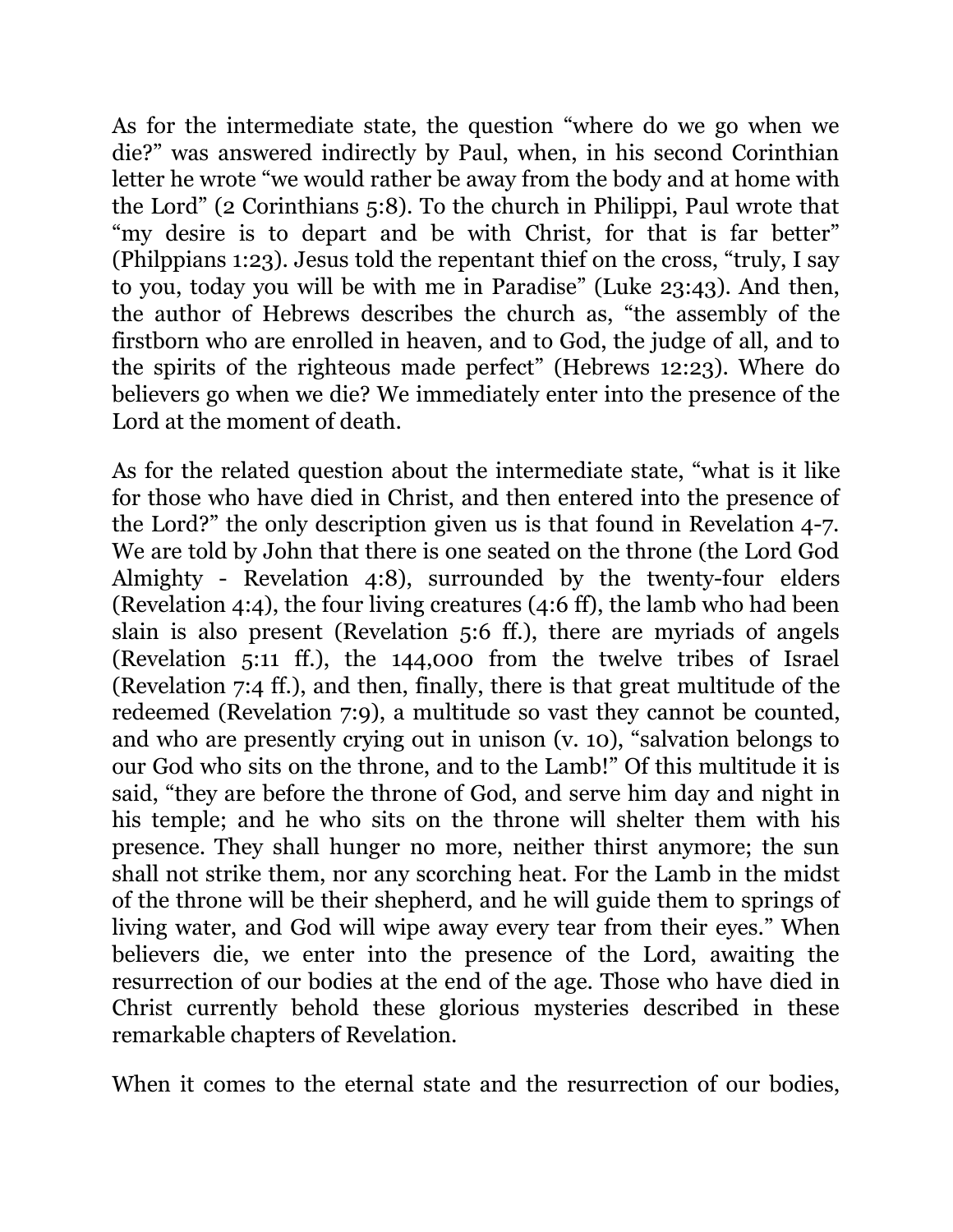there are several important things to consider. As recounted in Luke 20:27-33, Jesus was asked a trick question about the resurrection by the Sadducees. If a man was married and then died, and each of his six brothers married the man's widow as required in the law, and then each of the six brothers died, who would be married to the woman in the resurrection, since she had been married to all seven brothers? Our Lord's answer to this question tells us a great deal about the eternal state after the resurrection. "The sons of this age marry and are given in marriage, but those who are considered worthy to attain to that age and to the resurrection from the dead neither marry nor are given in marriage, for they cannot die anymore, because they are equal to angels and are sons of God, being sons of the resurrection. But that the dead are raised, even Moses showed, in the passage about the bush, where he calls the Lord the God of Abraham and the God of Isaac and the God of Jacob. Now he is not God of the dead, but of the living, for all live to him" (Luke 20:34-40). According to Jesus, we are raised bodily from the dead at the end of the age, but after the resurrection life is completely transformed beyond ordinary sexual and family relationships we know in this life. We are said to be equal to angels and described as children of the resurrection.

When someone in the Thessalonian church was confused about this matter, Paul explained what happens to those already in heaven before the throne when Jesus returns (as depicted in Revelation 4-7). The apostle writes, "but we do not want you to be uninformed, brothers, about those who are asleep, that you may not grieve as others do who have no hope. For since we believe that Jesus died and rose again, even so, through Jesus, God will bring with him those who have fallen asleep. For this we declare to you by a word from the Lord, that we who are alive, who are left until the coming of the Lord, will not precede those who have fallen asleep. For the Lord himself will descend from heaven with a cry of command, with the voice of an archangel, and with the sound of the trumpet of God. And the dead in Christ will rise first. Then we who are alive, who are left, will be caught up together with them in the clouds to meet the Lord in the air, and so we will always be with the Lord. Therefore encourage one another with these words" (1 Thessalonians 4:13-18). Therefore, those saints depicted before the throne will receive